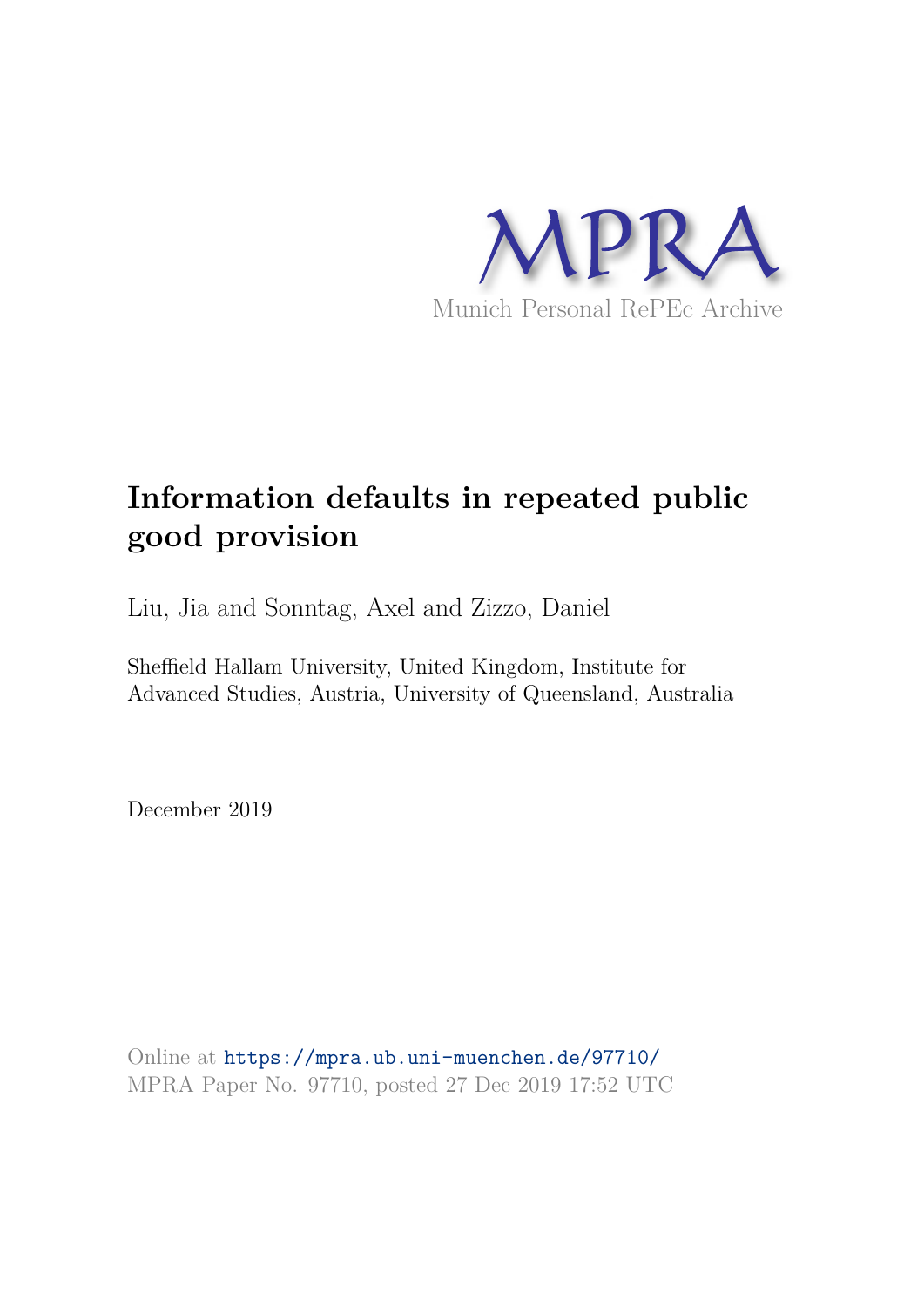# Information defaults in repeated public good provision

Jia Liu, Axel Sonntag, Daniel John Zizzo\*

18 December 2019

#### Abstract

We present an experiment that models a repeated public good provision setting where the policy maker or manager does not have perfect control over information flows. Rather, information seeking can be affected by changing the information default as well as the price of information. The default is one either with or without information about others' contributions, and having information comes with a positive, zero or negative financial incentive. When information comes without a financial incentive or even is financially beneficial, almost all subjects choose to have the information, but around a third have the information even when this is costly. Moreover, a default of not having information about the others' contributions leads to a slower unravelling of cooperation, independent of the financial incentives of having information. This slower unravelling is explained by the beliefs about others' contributions in these treatments. A secondary informational default effect appears to take place. When the default is no information, subjects do not seek information more often but, conditional on financial incentives, they tend to believe that more other subjects seek information.

Keywords: information defaults, public good, value of information.

JEL Classification Codes: C91, D83, H41.

<sup>\*</sup> Corresponding author: School of Economics, University of Queensland, St Lucia 4067, Australia. We thank participants to presentations at the 2019 Behavioural Game Theory Workshop at the University of East Anglia, at the CMPD Workshop at the University of Technology Sydney, as well as at RMIT Melbourne, at the Vienna Center for Experimental Economics, at the ESA 2018 World Meeting in Berlin and at the ESA 2017 European Meeting at Vienna for helpful feedback. The usual disclaimer applies. Experimental instructions and further analyses can be found in the appendix.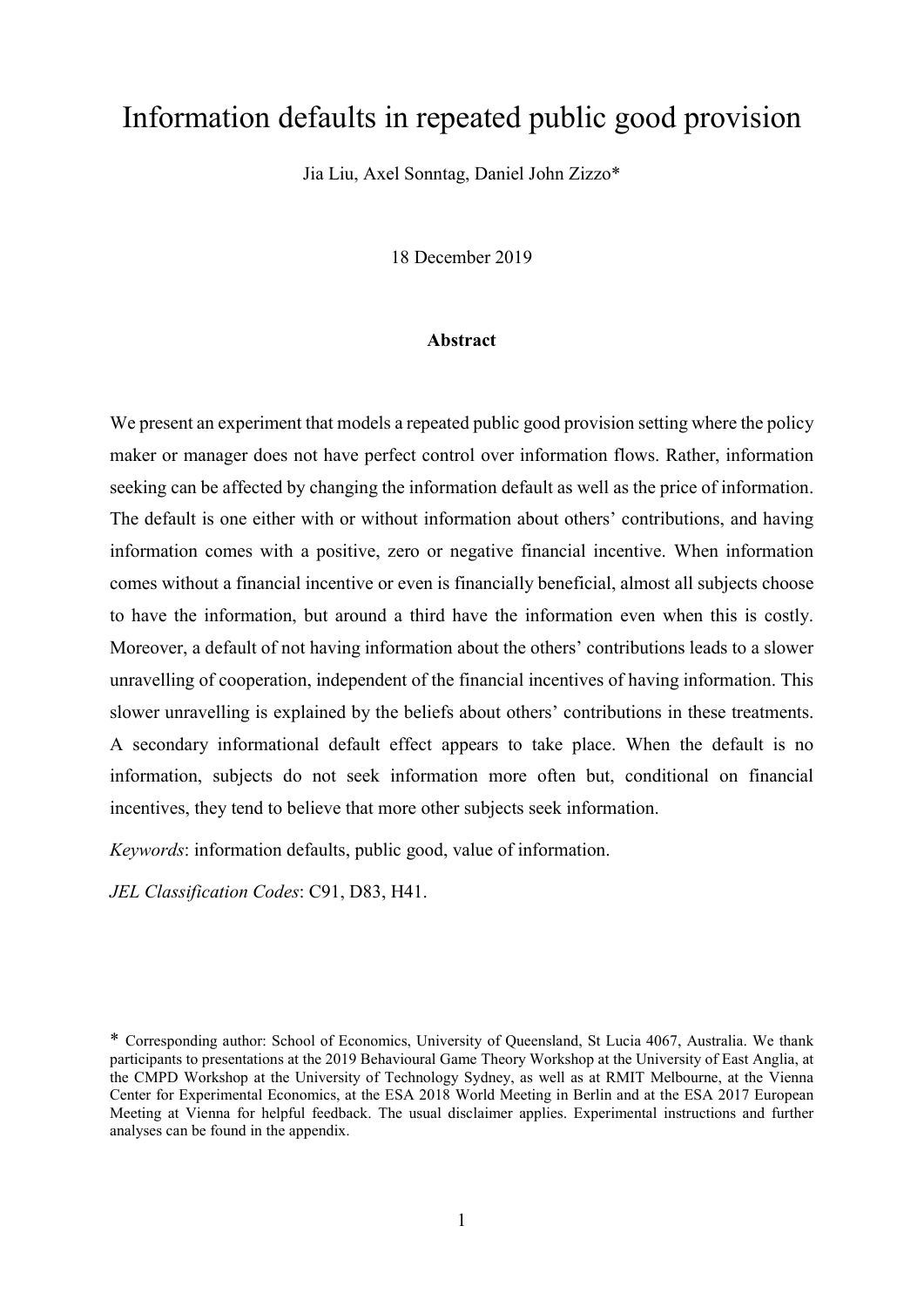# 1. Introduction

"Information is the mortar that both builds and destroys empires."

## - Tobsha Learner

We investigate how various types of default information settings affect information seeking and how this in turn influences individual contribution in a voluntary contribution context. There is hardly a consensus on how much information should be publicly available. Different countries or institutions may have diverse views on the interpretation of privacy. Taking the salary of university employees as an example, salary information for a lot of public universities in the US is publicly available. Conversely, information on individual salary in the UK is often treated as private and confidential. The answer to what might have resulted in this different treatment of information could be complex. It begs a more general and interesting question – how much information is it optimal to reveal? Given the importance of team collaboration for organizational productivity as well as more generally for public good provision, how to design an optimal information architecture to maximize team productivity is clearly of great importance. Often it is assumed that policy makers or managers have perfect control of information flows, and therefore can decide whether people will know about others' behavior; however, as anyone with managerial experience knows, more often than not information flow control is imperfect. The case of an endogenous choice architecture where the policy makers or managers can only affect what the information default is, and what incentives or barriers are to switch from one information state to another, is therefore an important one.

Our paper is a step forward in studying endogenously determined information architecture, i.e. one where a choice is given to agents on whether to have information. Specifically, we are interested in two types of defaults: (i) people have information on others' contribution by default and have to actively opt out if they do not want this information (Opt-out); (ii) people do not have such information by default and have to actively opt in if they want this information (Opt-in). In addition, we are interested in whether the effect of information defaults on information seeking is sensitive to the price of information. Paying a positive price to acquire/avoid information implies that people place positive/negative value on the information.

When it comes to information availability, one might think that more information is always better than less. Revealing peer information is indeed a common nudge used to promote prosocial behavior such as charitable giving (Smith et al. 2015) and voluntary contribution (Shang and Croson 2009). However, evidence also exists in the literature indicating otherwise. Depending on what the information is, how it is conveyed and whom it is communicated to,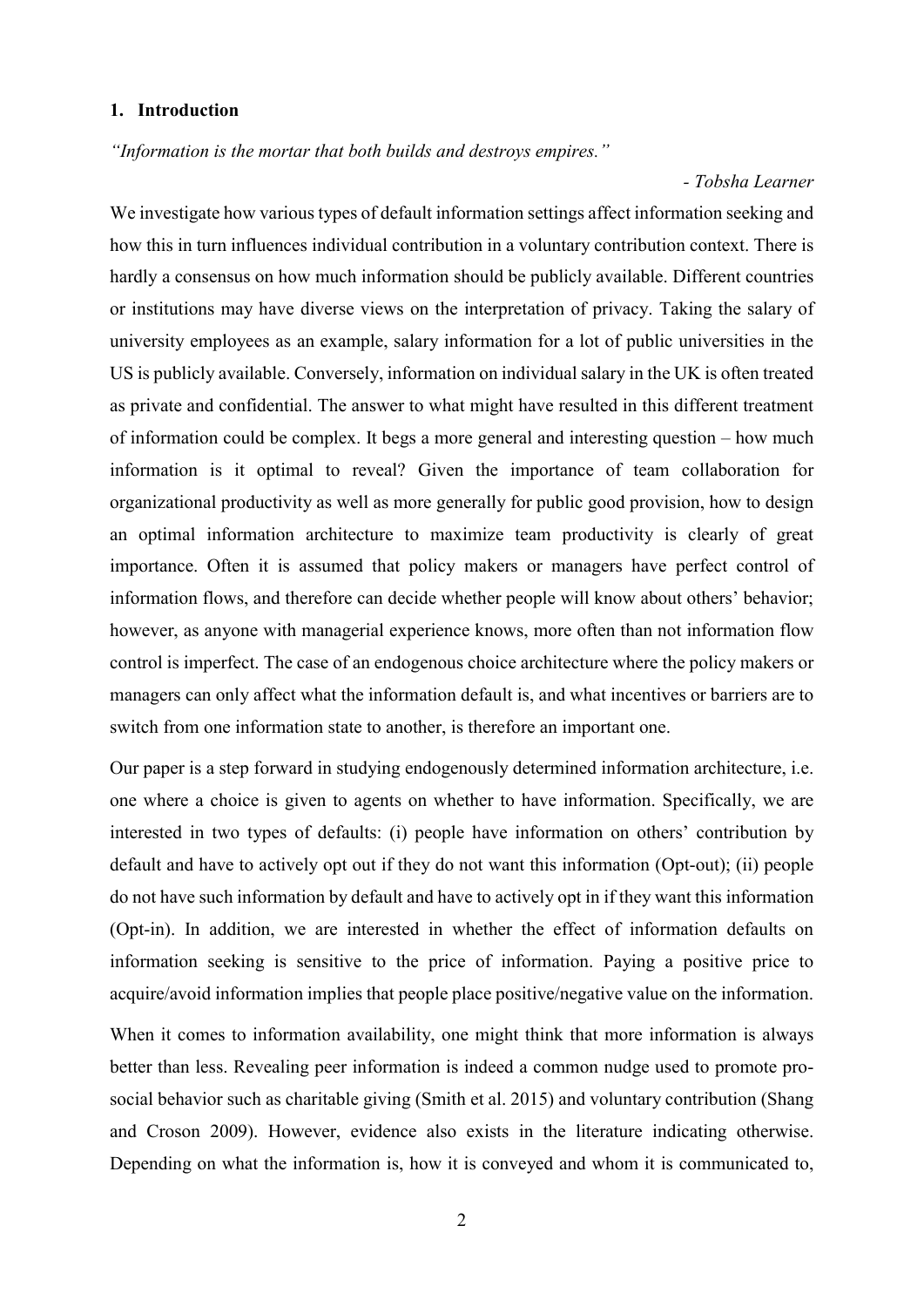information could generate contrastingly different effects. For instance, Goldin et al. (2017) find that stressing peers' low contribution rates to pensions encourages participation to pension plans. However, if this peer information mentions medium or high contribution rates, such effects do not exist. Peer information could even lead to negative responses such as reduced saving (Beshears et al. 2015). A possible explanation is that peer information results in social comparison, which may discourage the economically disadvantaged group.

In a similar vein, there is mixed evidence on the effect of peer information on individual contribution in voluntary contribution settings. Some studies find positive effects (Shang and Croson 2009; Nikiforakis 2010; Tasch and Houser 2018) while others find no effect (Sell and Wilson 1991; Weimann 1994; Croson 2001; Cox and Stoddard, 2015) or negative effects (Wilson and Sell 1997; Neugebauer et al. 2009; Chaudhuri et al. 2017) or, in a meta-review, mixed effects (Fiana and Suetens, 2017). Carpenter (2004) and Sonntag and Zizzo (2019) find contribution unraveling as a result of information in repeated public good contribution settings. Most of the research however is on an exogenously set information architecture.

There are four exceptions we are aware of looking at specific aspects of endogenously determined information architecture. In a circular public good game experiment, Kurzban and DeScioli (2007) found 46% of subjects are willing to pay a small price (0.40 USD) to view previous contribution information. In contrast, in a sequential public good game, subjects made contribution choices but then had an opportunity to revise choices based on information about the contribution of others, with 12% of subjects refusing to do so even when this is free (Tasch and Houser, 2018). Bigoni and Suetens (2012) had a treatment where subjects had a choice whether to have extra information on individual contributions for free and most of the subjects did, but in any case, they had aggregate contribution information. In a team real effort task, Sonntag and Zizzo (2019) found that people rarely seek knowledge about whether the others' production is due to effort or to chance, even when the cost of doing so is negligible.

Our paper is also related to the strand of literature on default options. Defaults have been found to be influential in various domains such as retirement saving (Madrian and Shea 2001; Thaler and Sunstein 2003; Choi et al. 2004; Beshears et al. 2008), insurance choice (Johnson et al. 1993) and organ donation (Johnson and Goldstein 2003). The effect may come from various channels. For instance, the perception of defaults being suggestions or normative signals (Madrian and Shea 2001; Choi et al. 2004; McKenzie et al. 2006; Thaler and Sunstein 2008), loss aversion (Kahneman et al. 1991; Samuelson and Zeckhauser 1988) and subtle influence on preferences (Dhingra et al. 2012). The use of contribution defaults has been studied empirically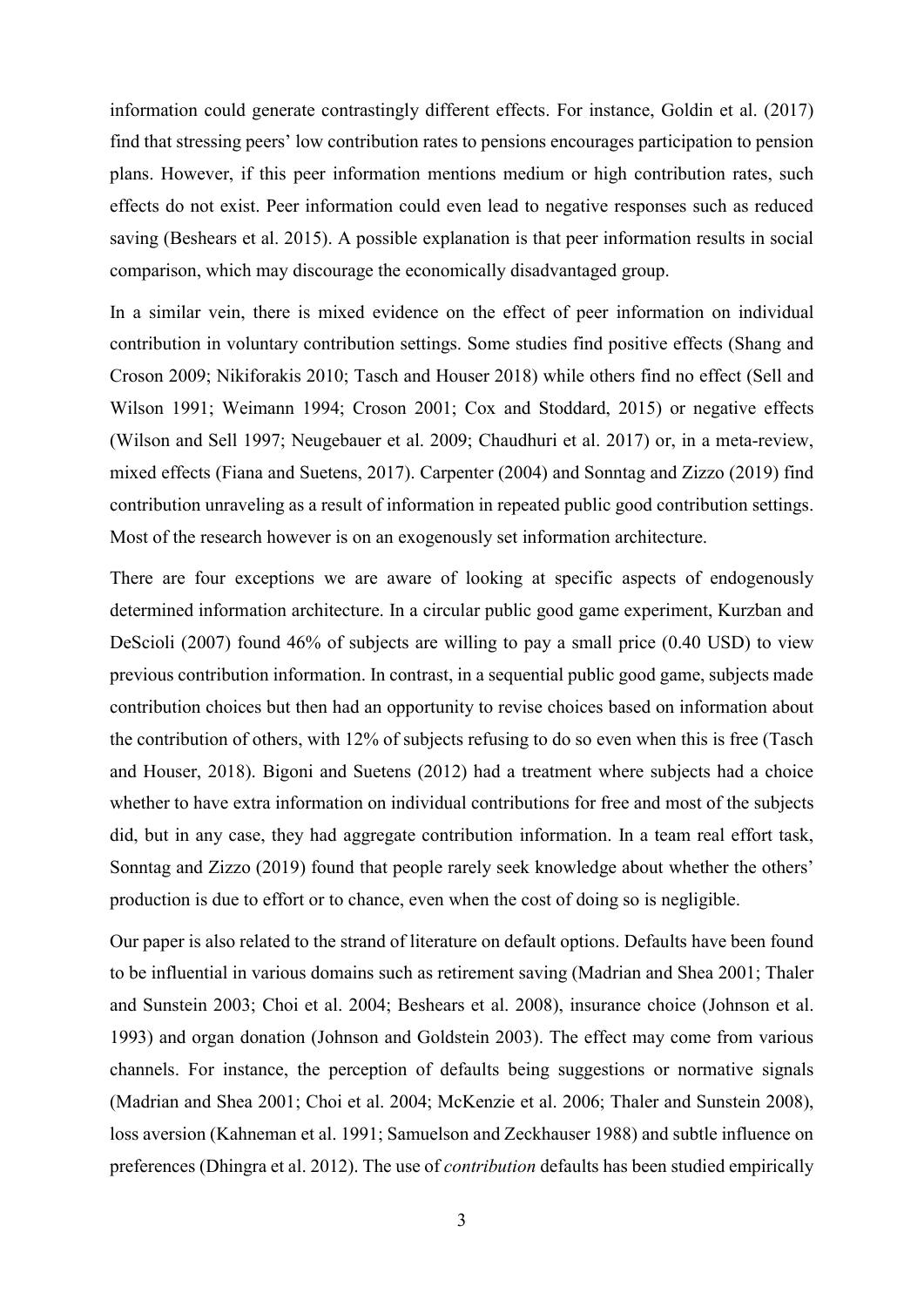in public good experiments. Those studies usually involve setting default options of contribution – either a fully passive default by contributing a certain amount (Messer et al. 2007; Altmann and Falk 2009; Cappelletti et al. 2014; Carlsson et al. 2015) or a hybrid default by requiring one to actively decide the contribution amount, which is positive by default (Liu and Riyanto 2017).

Our paper contributes to the literature on endogenous information architecture in four ways. First, to the best of our knowledge, we are the first to study information defaults in the voluntary contribution setting. The defaults used in the literature usually concern the contribution amount. The default we adopt is about the availability of others' contribution information. Though this information may exert influence on contribution, our default options do not involve contribution decisions directly. More broadly speaking, default options studied in the literature are often about certain actions (e.g., saving, organ donation, contribution). Our default options work on information instead of directly on actions, which makes our approach novel. Second, we are the first to look at a choice in a standard repeated public good contribution environment about whether to have or not have information about others' contribution. Third, we systematically change the price of information to be a zero, positive or negative meaningful price. Given that information could potentially hurt contribution, we cannot rule out the possibility that people may want to avoid this information (e.g., Huck et al., 2017). If this preference to avoid information is strong enough, people might be willing to pay for not having information. Fourth, by eliciting beliefs about contributions and about information seeking, we are able to explore mechanisms by which information architecture defaults and choice work. We are specifically able to shed light on whether the kind of imitation behavior that Bigoni and Suetens (2012) find is the result of a mindless rule of thumb behavior or may reflect a genuine desire to imitate what others are doing (for example, due to either conformist or social preferences).

We find that when information comes without a financial incentive (zero price) or even is financially beneficial (negative price), almost all subjects choose to have the information, but around a third have the information even when this is costly. Moreover, a default of not having information about the others' contributions leads to a slower unravelling of cooperation, independent of the price of information. This slower unravelling is explained by the beliefs about others' contributions in these treatments. Imitation of others' past contributions appears to take place, and at least to some degree reflects a desire to imitate what others are doing. Interestingly, a secondary informational default effect appears to take place. When the default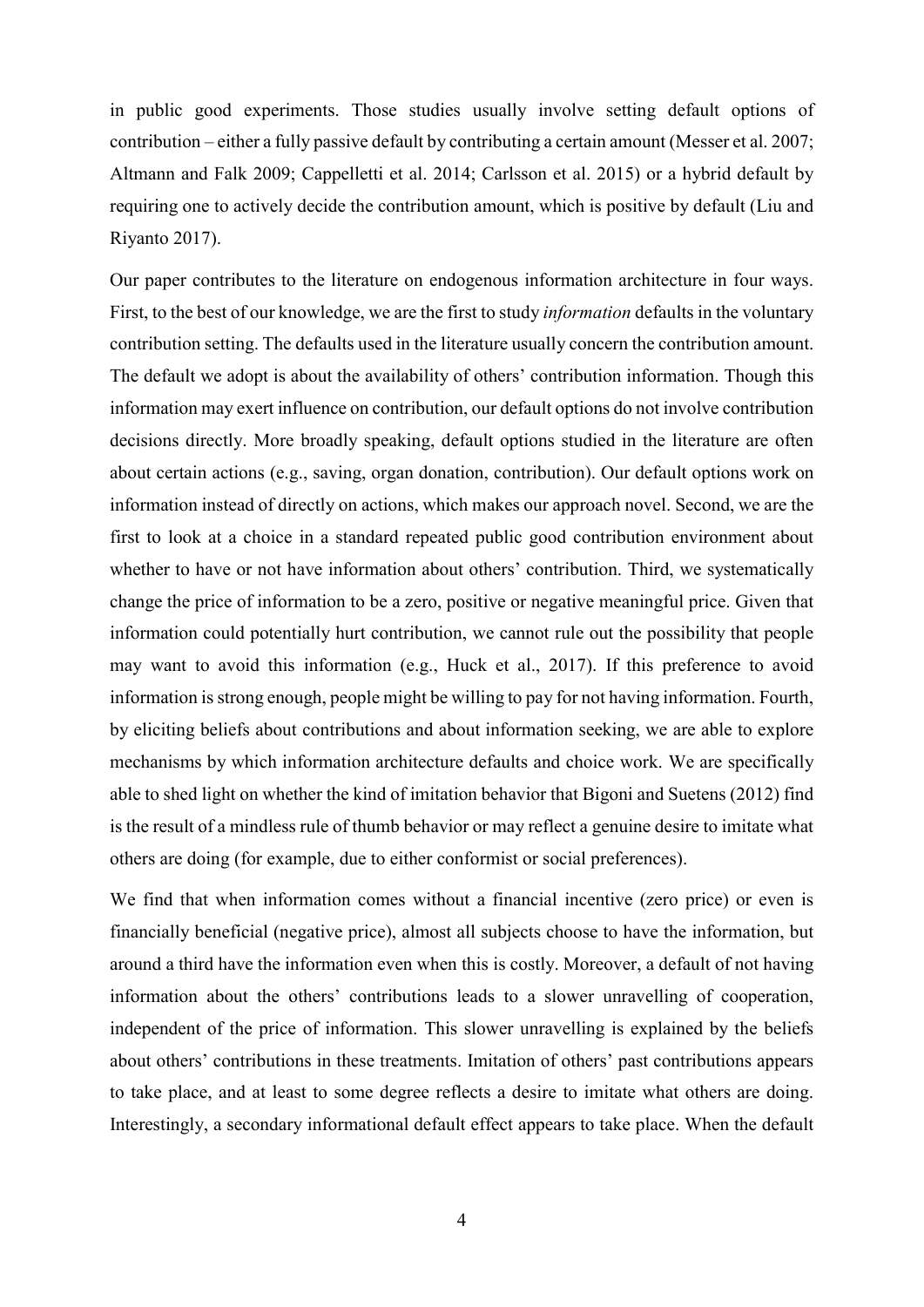is no information, subjects do not seek information more often but, conditional on financial incentives, they tend to believe that more other subjects seek information.

The rest of the paper proceeds as follows. Section 2 introduces the experimental design and hypotheses. Section 3 details our results, followed by a discussion and conclusions in section 4.

#### 2. Experimental Design and Hypotheses

#### Set-up and treatments

We employ a standard linear public good game as the platform. Subjects play in groups of size  $n$  and each one has an initial endowment of  $E$ . Each individual has a private account and all members of the same group share a common group account. Group members decide simultaneously how to allocate the endowment  $E$  into their private accounts and the group account. Every unit placed in the private account generates a payoff of one unit for the individual. Every unit placed in the group account generates  $\alpha$  ( $0 < \alpha < 1$ ) units payoff for every group member, regardless of who contributed the unit. Suppose subject  $i$  contributes  $c_i$  ( $0 \le c_i \le E$ ) to the group account, her payoff  $\pi_i$  is as follows:

$$
\pi_i = E - c_i + \alpha \sum_{i=1}^{n} c_i \tag{1}
$$

Since the marginal payoff from contributing to the group account is negative (i.e.,  $\partial \pi_i / \partial c_i =$  $\alpha - 1 < 0$ ), the dominant strategy is to contribute nothing, which results in the zerocontribution equilibrium.

We adopt a full factorial 2 x 3 treatment design. On the one hand, we vary the information default. The default is either having information about the group members' aggregate contributions with the chance to opt out or not having that information with the chance to opt in. On the other hand, on the dimension of monetary incentives, we implement three levels: positive, zero and negative incentives for having the information. To minimize the noise in information seeking behavior and to elicit the preference for information, we set price (positive or negative) to a non-trivial amount. Table 1 outlines the experiment design.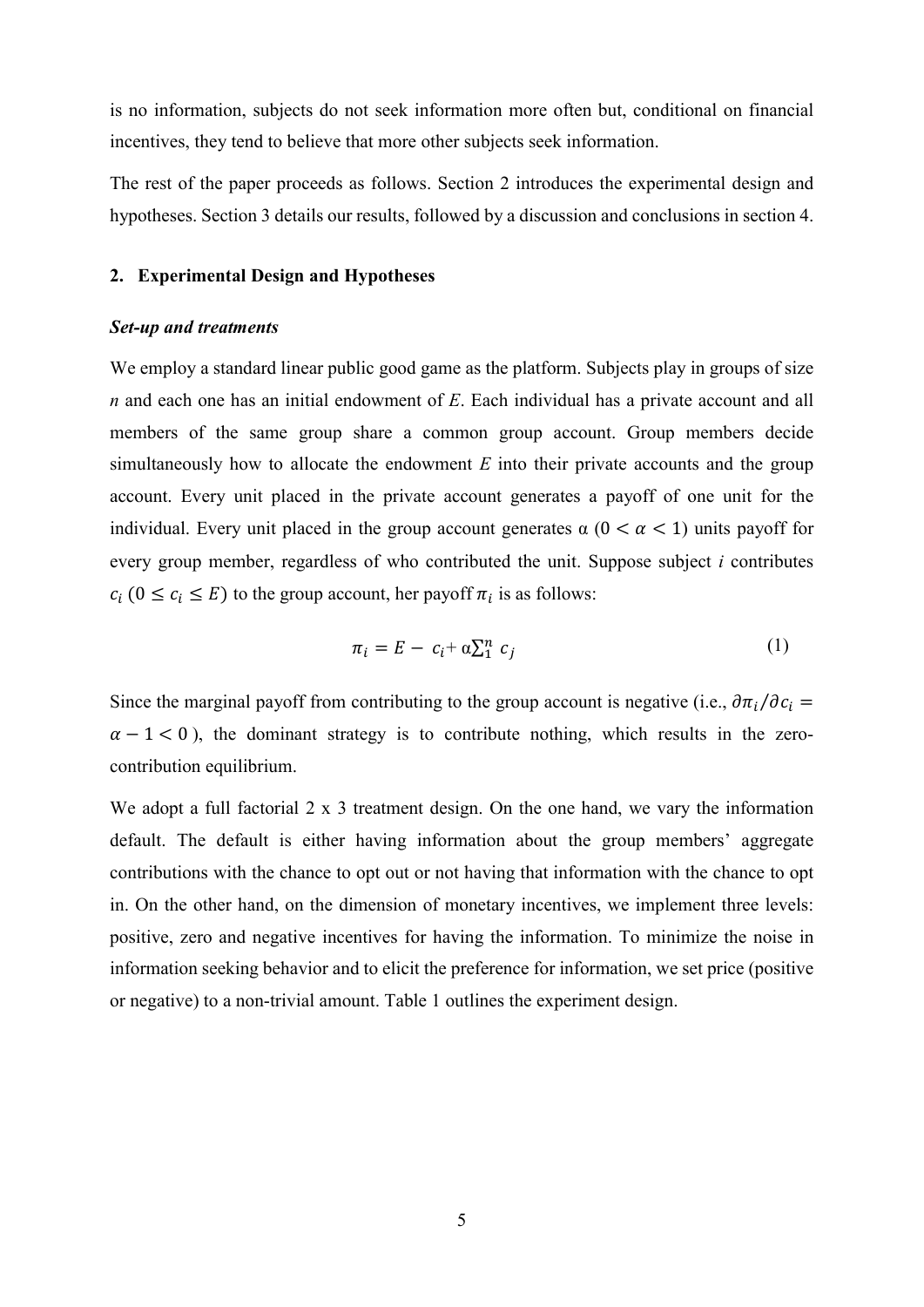|                 | Price of information is |              |                  |  |  |
|-----------------|-------------------------|--------------|------------------|--|--|
| Default is      | positive                | zero         | negative         |  |  |
| Not having info | positive opt-in         | zero opt-in  | negative opt-in  |  |  |
|                 | (PI, 10)                | (ZI, 10)     | (NI, 10)         |  |  |
| Having info     | positive opt-out        | zero opt-out | negative opt-out |  |  |
|                 | (PO, 10)                | (ZO, 10)     | (NO, 10)         |  |  |

## Table 1: Experimental treatments

Note: Treatment abbreviations and number of independent observations in parentheses.

# Procedures

The experiment was conducted in the Experimental and Behavioural Economics Lab at Newcastle University, United Kingdom. Subjects were recruited randomly using Hroot (Bock et al. 2014) and the experiment was implemented using z-tree (Fischbacher 2007). We used a between-subject design. All decisions were anonymous. We set the group size to 4, the endowment to 20 experimental currency units (ECU, each worth GBP 0.50),  $\alpha$  to 0.4 and the cost of information to 2 ECU  $(= 1 \text{ pound})$ . There were 40 subjects in 3 sessions for each treatment, totaling 240 subjects in 18 sessions. Subjects were seated randomly and were given written instructions.<sup>1</sup> Instructions were also read out aloud at the beginning of every session. Questions were answered privately. Subjects had to answer all control questions correctly before proceeding with the experiment.

At the beginning the session, subjects were randomly matched into groups and the group composition remained the same during the course of the experiment. The fixed-partner matching was chosen because we wanted to learn about the evolutionary pattern of default effects over time. In addition, the partner matching suited our purpose of studying information seeking behavior. Each subject was given an endowment of 20 ECU at the beginning of every period. Beliefs on other group members' information seeking behavior and contribution were elicited *before* the contribution decision in every period.<sup>2</sup> Together with the contribution

 $\overline{a}$ 

 $<sup>1</sup>$  All instructions are available in the appendix.</sup>

 $2$  We elicit both descriptive beliefs (what others will do) and normative beliefs (what others should do). For beliefs on information seeking (information guesses), the question to elicit descriptive beliefs states "How many of your co-participants will choose to get the optional information this round?" in the three opt-in treatments. It states "How many of your co-participants will choose not to get the optional information this round?" in the three optout treatments. The wording always refers to the active action against the default option, that is, "choose to get" in the opt-in treatments and "choose not to get" in the opt-out treatments. Likewise, the question to elicit normative beliefs used "should choose to get" in the opt-in treatments and "should choose not to get" in the opt-out treatments. It was a design choice to use default-dependent wording as it gives precise descriptions of actions in corresponding treatments. For beliefs on contribution (contribution guesses), subjects were asked how much others will contribute in descriptive belief elicitation and how much others should contribute in normative belief elicitation.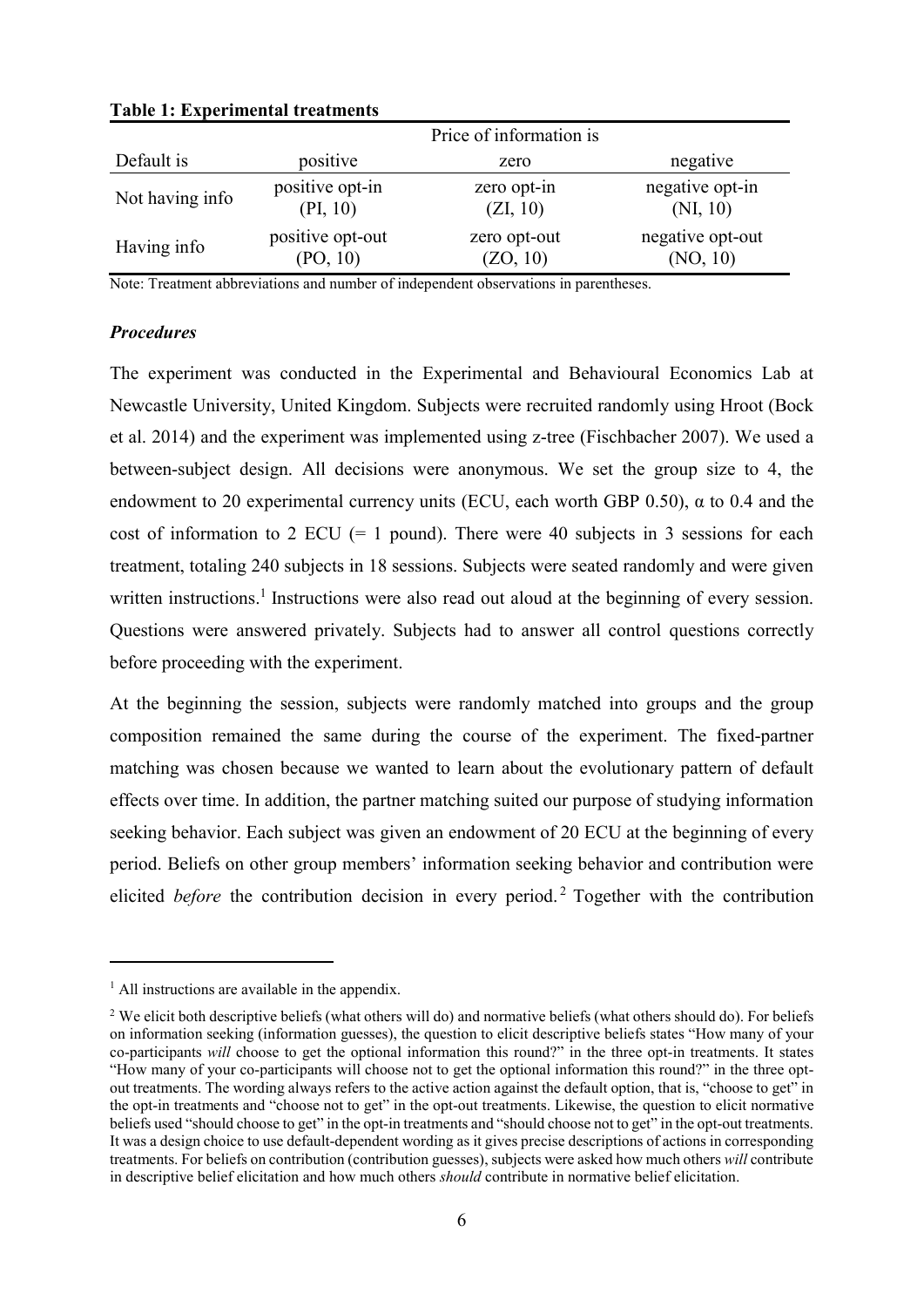decision, subjects had the option to choose whether to have the optional information at the end of the period, depending on the treatment they were in.<sup>3</sup> The optional information included the average and total group contribution. The belief elicitation was incentivized.<sup>4</sup> Subjects played the game for 10 periods. One period was randomly chosen as the binding period for payment. The average duration for the experiment was around 80 minutes and the average payment was around 17 British Pounds (equivalent to 24 US dollars roughly at the time of the experiment). Subjects were paid in cash and in private at the end of the experiment.

#### **Hypotheses**

 $\overline{a}$ 

Based on the existing literature, in this subsection, we outline our hypotheses.

Hypothesis 1: More subjects choose to have the optional information in the opt-out treatments than that in the opt-in treatments.

There is substantial evidence showing that defaults are sticky. It shows that people tend to stay with the default option even though switching away from the default involves relatively low or zero cost. This phenomenon exists in various domains, such as organ donation (Johnson and Goldstein 2003), insurance choice (Johnson et al. 1993), retirement saving (Madrian and Shea 2001) and voluntary contribution in public good provision (Cappelletti et al. 2014; Carlsson et al. 2015; Liu and Riyanto 2017). In a similar vein, we expect this behavioral inertia in our study. In other words, we expect more subjects to end up having the optional information where having the information is the default.

# Hypothesis 2: Information has a positive value, but the law of demand applies, i.e., as the price of information increases, fewer subjects choose to have the information.

Previous evidence from experimental public good games suggests that subjects behave as conditional cooperators (e.g., Fischbacher, Gächter, & Fehr, 2001; Croson, 2007), which suggests that they typically care about knowing their peers' contributions. Subjects might use such information to match their peers' contributions, thereby avoiding being free-ridden on by others. Such a matching could also be imperfect or self-biased (Neugebauer et al. 2009; Fischbacher and Gaechter 2010), indicating that subjects may contribute less than matching

<sup>&</sup>lt;sup>3</sup> The wording is also default-dependent. The option states "I choose to get the optional information" in the opt-in treatments and "I choose not to get the optional information" in the opt-out treatments.

<sup>4</sup> The additional payoff from belief elicitation on information seeking is 8 ECU if their beliefs turned out to be what actually happened. The one from belief elicitation on contribution is 12 ECU, 8 ECU or 4 ECU depending on how close their beliefs are to the actual contribution.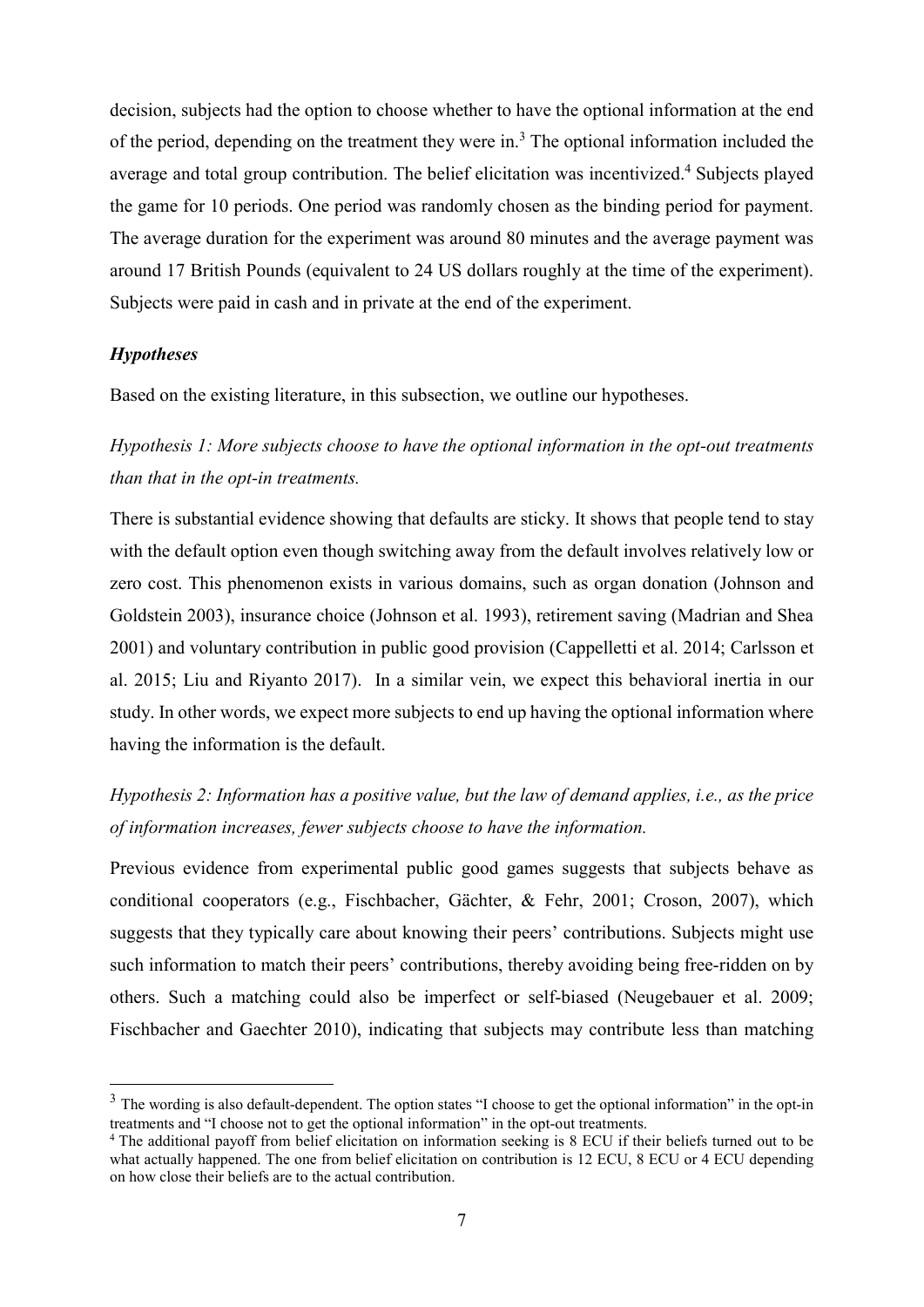proportionally to others' contributions. In any case, in order to condition their own behavior on the behavior of others, such information must be accessible in the first place. Following this line of reasoning, as well as previous experimental evidence as reviewed in section 1, we expect that people value the information about others' contributions and thus, we expect that subjects are willing to pay for this kind of information. However, the demand for information will follow the law of demand, i.e., demand for information will decrease as its price increases.

Despite the argument outlined above, we also include a negative price treatment as a control to incorporate the possibility that subjects might also be willing to pay to avoid having the optional information. Traditional economic theory takes for granted that people have no reason to reject information that has a bearing on their future decisions, especially when it is costless. However, it has been found that information avoidance exists in various domains (see Golman and Hagmann, 2010, for an excellent review). Studies show that subjects may actively choose to play ignorant in contexts involving health (Oster et al. 2013; Ganguly and Tasoff 2016;), financial investment (Karlsson et al. 2009; Sicherman et al. 2016) and task performance in real effort settings (Szech et al. 2016). If knowing bad news is worse than suspecting the possibility of bad news, people may choose to "bury their heads in the sand" to deliberately avoid the information (Karlsson et al. 2009). Following this line of reasoning, if subjects perceive knowing about others' free riding on their own contributions to be worse than suspecting so, they would choose not to have the information even when doing so is costly. The negative price treatments control for this possibility.

# Hypothesis 3: Subjects adjust their contributions from t-1 to t to reduce the gap between their own contributions in t-1 and their beliefs about the group's average contribution in t-1. On having the optional information, subjects rely on the actual information.

Hypothesis 3 describes a dynamic updating process regarding the subject's contribution over time. In particular, our behavioral model builds on Bigoni and Suetens (2012), in the sense that we also model updates in the subjects' contributions over time as a function of previous gaps to the previous group's average contribution. Nevertheless, our hypothesis goes beyond Bigoni and Suetens (2012). Specifically, we hypothesize that, when information is not available, subjects use their beliefs about the other group members' contributions to adjust their own contributions. In this sense, we assume that there is not simple imitation of observed behavior as a mindless rule of thumb, a point we return in the discussion section. Since we elicit beliefs in every round, we can infer to what extent subjects base their contributions on beliefs. Also,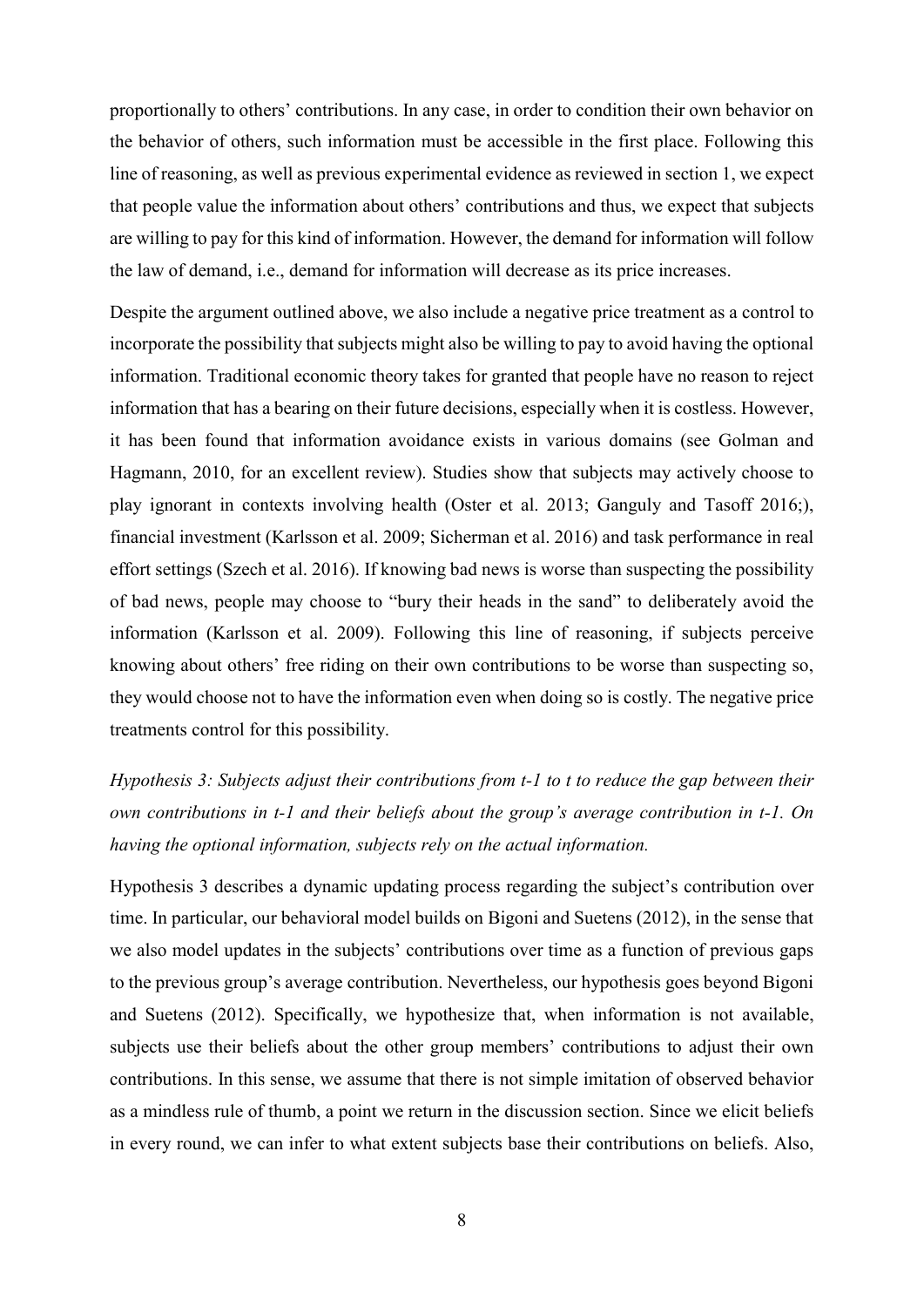since whether to have information about the group's average contribution is endogenous in our setting, we can further infer to what extent the very fact of having had the information is used to update the contribution beliefs.

The expected behavior in hypotheses 3 is not stated in terms of absolute contributions, but in terms of differences between subjects' own contribution and their expectations about the other group members' average contribution. We expect that subjects will seek to close the gap between the contributions of other group members and their own contribution. Such behavior could be explained by inequality averse preferences, such as Fehr and Schmidt's (1999), or conformist preferences, where subjects would dislike contributing both more or less than other subjects of their group. In case subjects do not have the optional information, they will rely their contribution decisions on their own beliefs about the other group members' contributions. In case subjects have the optional information, they will base their contribution choices on the actual average contribution of their fellow group members, rather than on their beliefs about it.

Similar to Bigoni and Suetens (2012) we expect that whether subjects increase or decrease their contributions from period t-1 to t depends on whether their own contribution in t-1 was below or above the average contribution of the other group members in t-1 (in case the optional information is not available, the beliefs about them), respectively.

$$
c_{it} - c_{it-1} = \alpha + \beta \Delta_{it}
$$
\nwith\n
$$
(1)
$$

$$
\Delta_{it} = \frac{1}{4} \sum_{i=1}^{4} c_{it-1} - c_{it-1} \tag{2}
$$

That is, we expect  $\beta$  in equation (1) to have a statistically significant positive sign. We also expect that  $\beta$  is of greater magnitude for subjects who had the optional information compared to those that did not.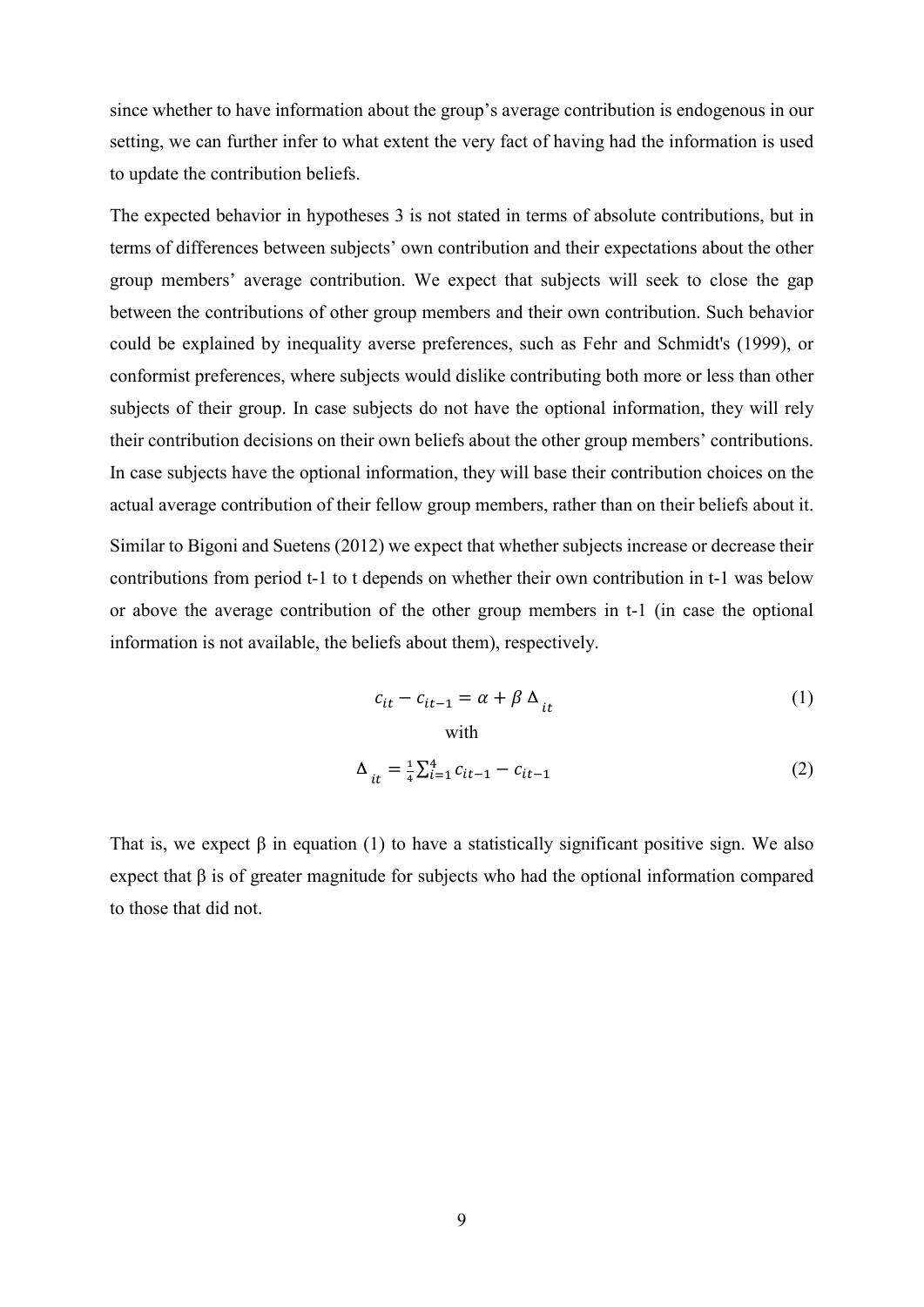# 3. Results

We begin by providing descriptive results of the overall sample. We then test the three hypotheses stated above. Finally, we provide additional results about contribution levels that are not directly linked to one of our hypotheses.

|                |     | Tavič 2. Desembu ve statistics |              |           |             |             |           |        |            |
|----------------|-----|--------------------------------|--------------|-----------|-------------|-------------|-----------|--------|------------|
| Treatment      | N   | Contribution                   | Contribution |           | Information | Information |           | Female | Age        |
|                |     |                                | belief       |           |             | belief      |           |        |            |
|                |     |                                | descriptive  | normative |             | descriptive | normative |        |            |
| PI             | 400 | 7.17                           | 8.16         | 10.18     | 40%         | 50%         | 57%       |        | 50\% 22.25 |
| P <sub>O</sub> | 400 | 6.41                           | 7.43         | 8.97      | 34%         | 30%         | 28%       |        | 60\% 22.85 |
| ΖI             | 400 | 7.40                           | 7.82         | 9.79      | 87%         | 86%         | 89%       |        | 73\% 23.60 |
| ZO             | 400 | 5.15                           | 5.76         | 8.30      | 90%         | 87%         | 86%       |        | 58% 22.23  |
| NI             | 400 | 7.23                           | 7.36         | 9.40      | 96%         | 96%         | 95%       |        | 63\% 22.65 |
| N <sub>O</sub> | 400 | 6.56                           | 6.67         | 8.09      | 97%         | 86%         | 87%       |        | 55\% 22.60 |
|                |     |                                |              |           |             |             |           |        |            |

Table 2 presents summary statistics for the overall sample. We cannot reject the null hypothesis that randomization into treatments was successful in the sense that observable individual characteristics such as gender, age or the field of study did not vary across treatments (Kruskal-Wallis tests: all  $p > 0.100$ ).<sup>5</sup> We collected 10 independent observations per treatment.

# Testing Hypotheses

 $\overline{a}$ 

Result 1: In contrast to H1, the informational default (opt-in or opt-out) does not affect the likelihood of having the information.

Whether having or not having the optional information as a default did not affect the proportion of subjects actually ending up with the optional information, at all (two-sided Wilcoxon ranksum test:  $p = 0.789$ .<sup>6</sup> This finding is surprising, given the substantial and robust effects of defaults in a variety of lab and field experimental settings, and we will come back to it in section 4.

<sup>&</sup>lt;sup>5</sup> Unless otherwise stated, we conduct all non-parametric tests on group averages to account for non-independence of observations on individual level.

<sup>&</sup>lt;sup>6</sup> The null-influence of the information default is robust across price levels (PI vs. PO:  $p = 0.384$ , ZI vs. ZO:  $p =$ 0.359, NI vs. NO:  $p = 0.935$ ).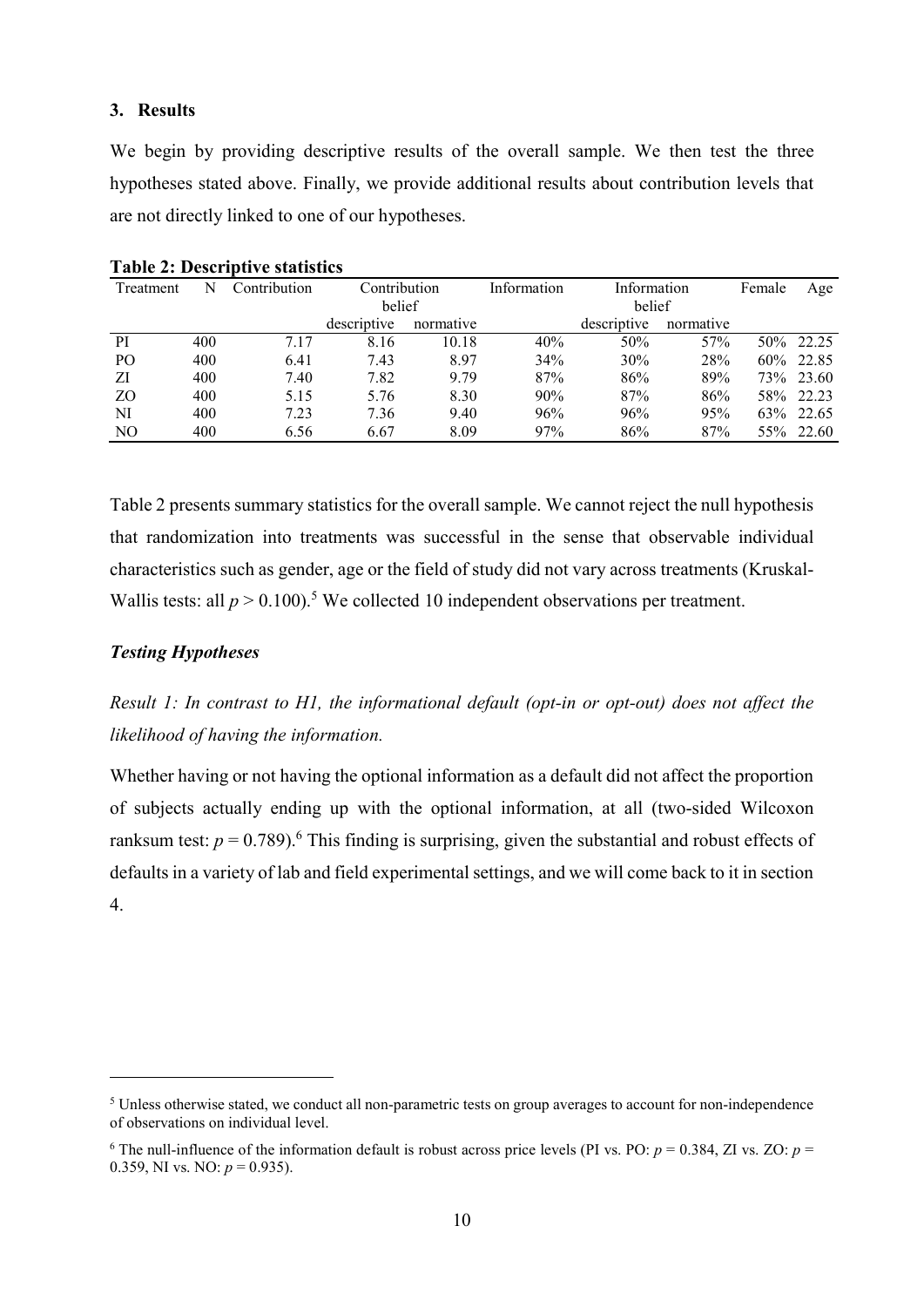

Figure 1: Proportion of subjects who end up with the optional information

Figure 1 suggests that subjects on average ascribe a positive value to having the optional information. In treatments where following the monetary incentive is aligned with having the optional information (NI and NO), or where the price for information was zero (ZI and ZO), in over 92% of all cases subjects got the optional information. This high share is not significantly different from always having the optional information (Sign tests, all  $p = 1.000$ ). However, the proportion drops dramatically to about 34% and 40% for the treatments PI and PO, respectively, where having the information comes at a positive price.<sup>7</sup> Although subjects seem to follow the monetary incentives to some extent, a significant proportion also seem to attach a positive value to the optional information. That is, they are willing to trade off additional earnings for information about their co-players' contributions (see Figure A1 in the appendix for detailed distributions on information types). In case subjects were only interested in money, but not in information, the proportion of people seeking information against their monetary interest should have dropped to zero, which it clearly did not (Sign tests, both  $p \leq 0.001$ ). The

 $\overline{a}$ 

 $7$  The difference in the number of subjects that have information is significantly different between treatments where having the information goes against their financial interests (PI, PO) and where this is not the case (ZI, ZO, NI, NO; Ranksum test:  $p \le 0.001$ ). However, we observe no significant differences related to the information default (PI vs. PO, ZI vs. ZO, NI vs. NO: all pairwise Ranksum tests:  $p > 0.359$ ).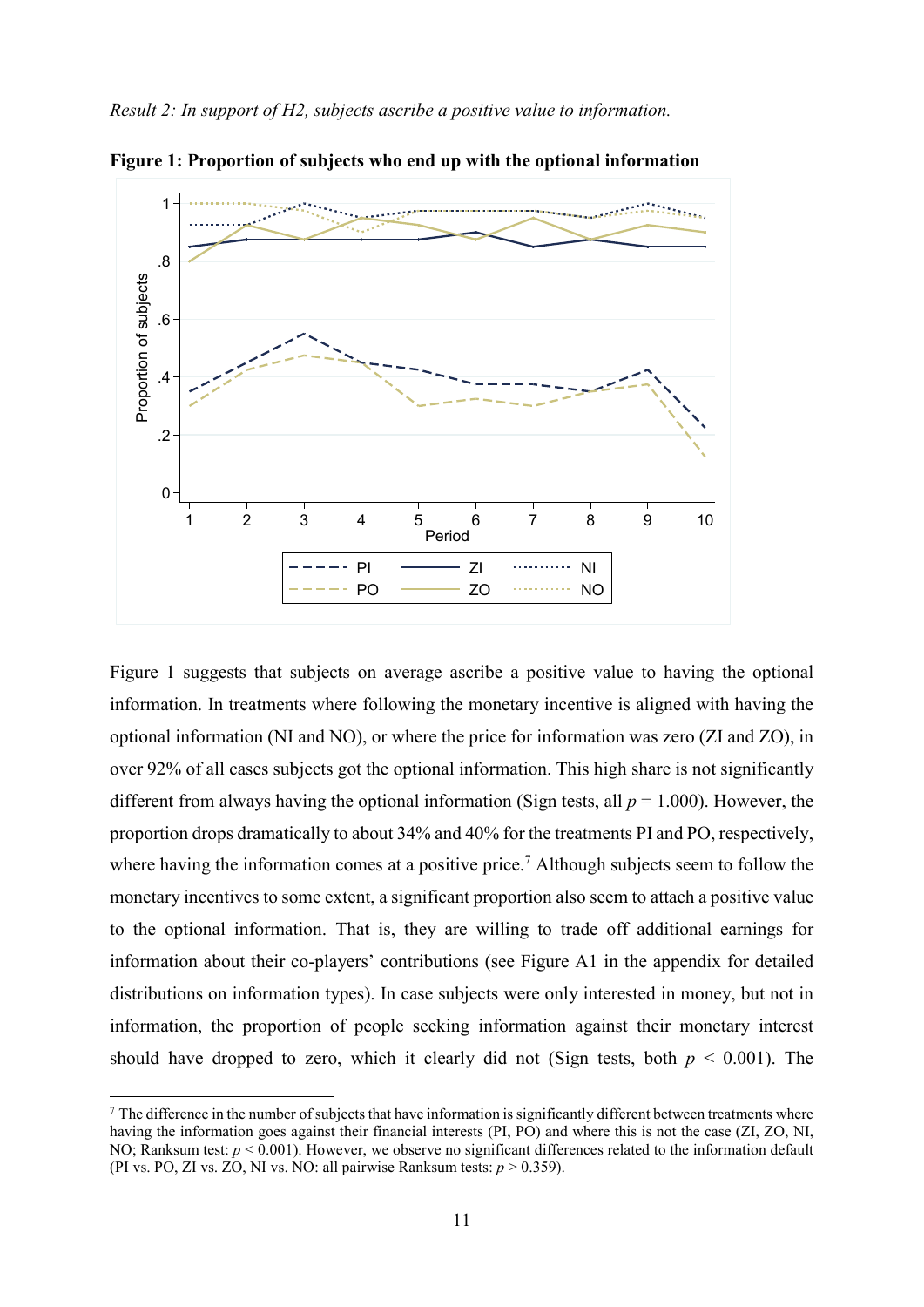nonparametric findings of result 2 above are confirmed by regression analysis (see Table 3, models 1 and 2).

|                          | (1)         | (2)         | (3)         | (4)         |
|--------------------------|-------------|-------------|-------------|-------------|
|                          | Having info | Having info | Belief info | Belief info |
| Default no info          | $-0.00443$  | $-0.0165$   | $0.283***$  | $0.283***$  |
|                          | (0.0328)    | (0.0817)    | (0.109)     | (0.108)     |
| Price                    | $-0.295***$ | $-0.315***$ | $-0.763***$ | $-0.836***$ |
|                          | (0.0223)    | (0.0429)    | (0.0668)    | (0.0935)    |
| Default: no info x price |             | 0.0392      |             | 0.146       |
|                          |             | (0.0454)    |             | (0.132)     |
| Constant                 |             |             | $2.031***$  | $2.031***$  |
|                          |             |             | (0.0771)    | (0.0763)    |
| <b>Observations</b>      | 2400        | 2400        | 2400        | 2400        |
| Log. Likelihood          | $-749.3$    | -748.9      | $-2688.3$   | $-2687.7$   |
| Chi-squared              | 131.4       | 131.4       | 137.3       | 141.4       |

Table 3: Likelihood of having the optional information and belief how many other group members will have the optional information

Notes: Columns 1 and 2 contain marginal effects of logit estimations on the likelihood of having the information. Columns 3 and 4 contain coefficients of linear models on information belief, i.e., the number of how many other group members will have the information. All models were estimated using multi-level error clustering (subjects nested in groups); controlling for additional correlates such as age, gender and whether the field of study was Economics did not qualitatively change the picture (see Table A2 in appendix); levels of significance: \*  $p < 0.10$ , \*\*  $p < 0.05$ , \*\*\*  $p < 0.01$ 

Somewhat counter-intuitively, subjects believe that more group members will have the optional information when the default is not having the information (see Table 3, models 3 and 4), a point we will come back to in the discussion section.<sup>8</sup>

 $\overline{a}$ <sup>8</sup> As indicated in section 2, we also elicited normative information beliefs, i.e., the number of how many other group members *should* have the information. These beliefs are highly correlated with the descriptive beliefs (Pearson  $\rho = 0.729$ ,  $p < 0.001$ , see also Table A6 in the appendix for regression results). Details about the specific distributions over time for all treatments are provided in Figures A2 and A3 in the appendix.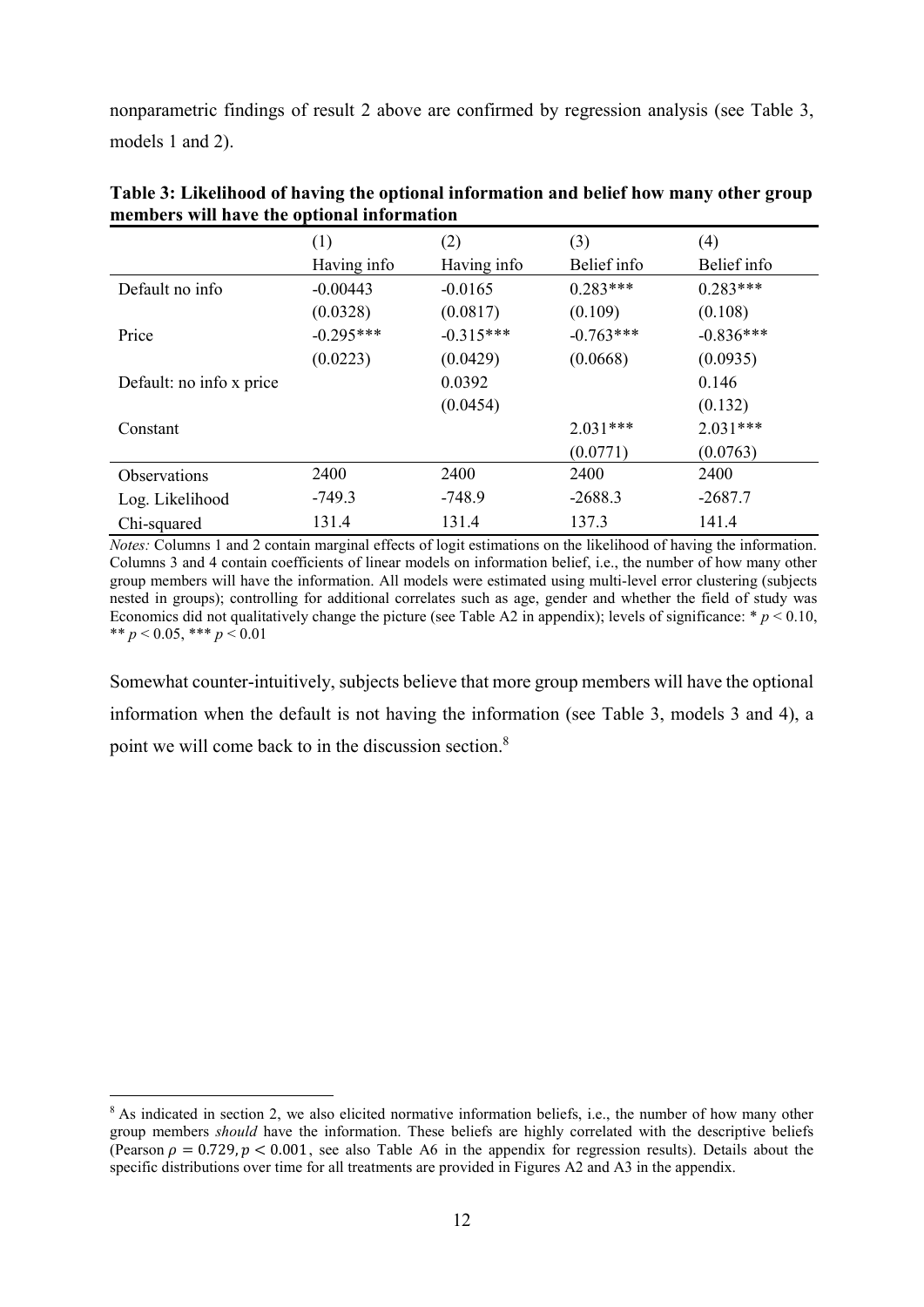

Figure 2: Belief about how many other group members will have the optional information

Figure 2 depicts the subjects' beliefs about how many co-players out of 3 will have the optional information. The beliefs are generally in line with actual observations (i.e., higher beliefs about having information when doing so is aligned with monetary incentives and lower beliefs when monetary incentives are not aligned, two-sided Wilcoxon rank-sum test ZI, ZO, NI & NO vs. PI & PO:  $p < 0.001$ ). However, there exists a secondary information default effect. When information is costly, and when not having the optional information is the default, the believed number of other group members having the optional information is significantly higher than that in the case where having the information is the default (Ranksum test PI vs. PO:  $p = 0.001$ ). Interestingly, this secondary information default effect is only present when information is costly (Ranksum tests ZI vs. ZO:  $p = 0.404$ , NI vs. NO:  $p = 0.111$ ).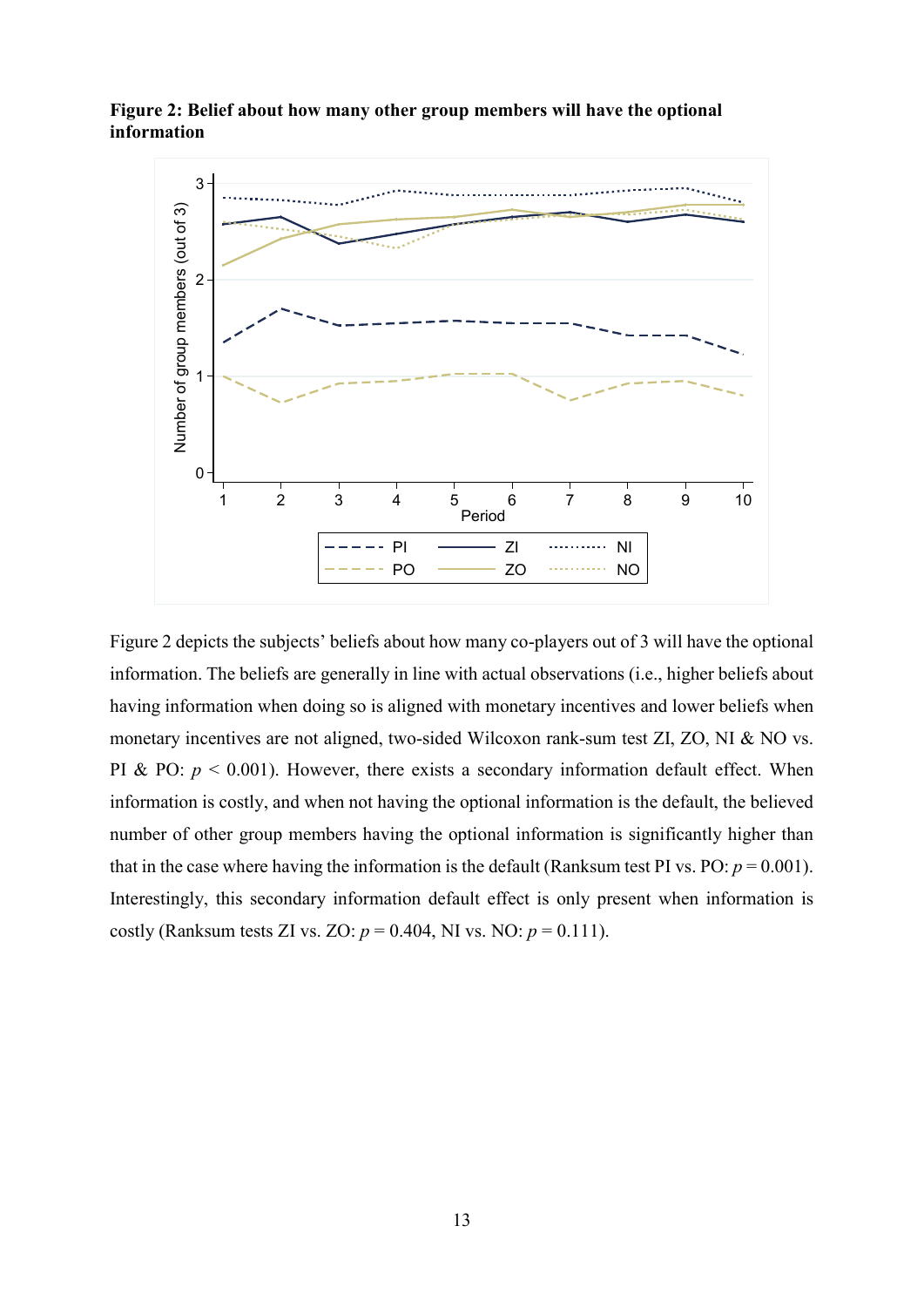Result 3: In support of H3, subjects adjust their contributions towards the previous period's average group contributions, or their beliefs towards the previous period's average group contributions if they do not have the information.

| remainded to previous period stateing group contributions |             |             |             |                            |                    |             |
|-----------------------------------------------------------|-------------|-------------|-------------|----------------------------|--------------------|-------------|
|                                                           | (1)         | (2)         | (3)         | (4)                        | (5)                | (6)         |
|                                                           |             |             |             | Contribution $(t) - (t-1)$ |                    |             |
|                                                           | all         | all         | all         | pos. $\Delta$ only         | neg. $\Delta$ only | all         |
| $\Delta(t-1)$                                             | $0.552***$  | $0.399***$  | $0.589***$  | $0.126*$                   | $0.588***$         | $0.399***$  |
|                                                           | $-0.0212$   | $-0.042$    | $-0.026$    | (0.0650)                   | (0.0745)           | (0.0415)    |
| $\Delta$ (t-1) x having info (t-1)                        |             | $0.199***$  |             | $0.180***$                 | $0.235***$         | $0.416***$  |
|                                                           |             | $-0.0475$   |             | (0.0632)                   | (0.0737)           | (0.0542)    |
| $\Delta$ (t-1) x pos. price                               |             |             | $-0.122***$ |                            |                    |             |
|                                                           |             |             | $-0.0445$   |                            |                    |             |
| $\Delta$ (t-1) x having info (t-1) x pos. $\Delta$ (t-1)  |             |             |             |                            |                    | $-0.483***$ |
|                                                           |             |             |             |                            |                    | (0.0606)    |
| Constant                                                  | $-0.303***$ | $-0.299***$ | $-0.303***$ | $0.541***$                 | $0.472**$          | $0.203*$    |
|                                                           | $-0.0946$   | $-0.094$    | $-0.0932$   | (0.177)                    | (0.200)            | (0.114)     |
| <b>Observations</b>                                       | 2160        | 2160        | 2160        | 1157                       | 1003               | 2160        |
| Log. Likelihood                                           | $-5754.1$   | $-5745.4$   | $-5750.4$   | $-2871.1$                  | $-2756.5$          | $-5714.1$   |
| Chi-squared                                               | 676.6       | 698.3       | 679.2       | 50.23                      | 309.9              | 795.1       |

Notes: Columns 1-6 contain coefficients from linear models on subjects' contribution increase as specified in equation (1) on page 9; standard errors in parentheses with multi-level clustering: subjects nested in groups; controlling for additional correlates such as age, gender and whether the field of study was Economics did not qualitatively change the picture (cf. Table A3 in the appendix); levels of significance: \* p < 0.10, \*\* p < 0.05, \*\*\*  $p < 0.01$ 

Table 4 estimates the change of a subject's contributions across periods (contribution in period t minus contribution in period t-1) as a function of  $\Delta(t-1)$ , the difference of the subject's contributions in the previous period and the average contribution of the group in the previous period. This is estimated based either on the actual average contribution of the group in the previous period (if subjects have the information) or (when they do not) on their belief on the average contribution of the group in the previous period. We find that the difference from the group's average contribution in the previous period is a strong predictor for the change of contributions over time. The positive regression coefficient of model 1 means that subjects significantly increased their contributions if they contributed less than the (believed) average in the previous period and that they significantly reduced their contributions when they contributed more than the (believed) average. Thus, we find strong support for the behavioral pattern of 'imitating the group average'. Model 2 controls for whether subjects had the optional information in the previous period. By controlling for this, the coefficient on  $\Delta(t-1)$  can then be interpreted as the effect of the belief about the average contribution of the group in the previous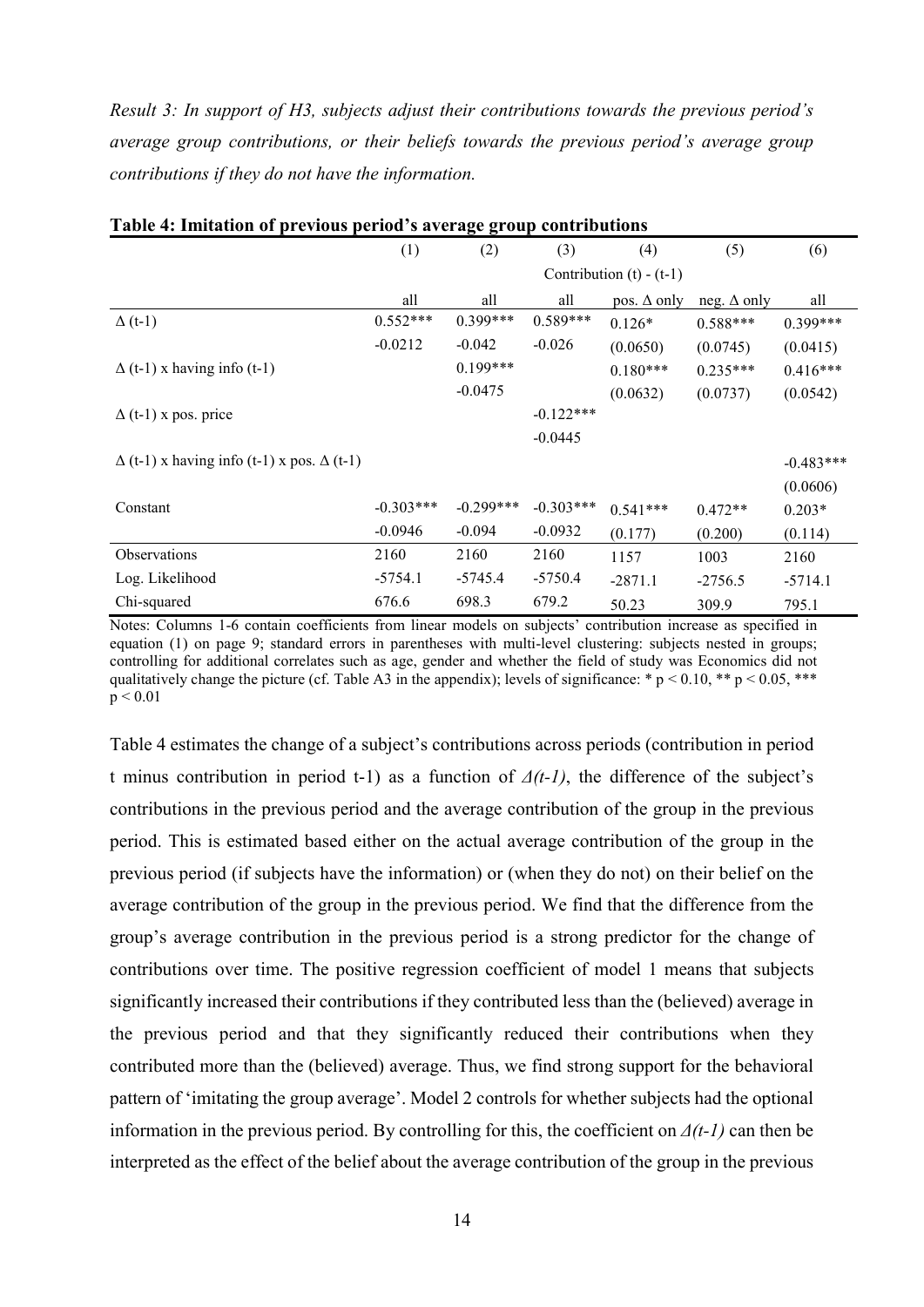period. We still find a strong imitation effect in terms of believed difference from the group's average in the previous period (around 40%). This is consistent with subjects not relying on mindless imitation of others' behavior, but rather – at least to some degree – on social or conformist preferences. Model 2 also shows that subjects do more strongly imitate the group's average contribution of the previous period when they actually had the optional information in comparison to when they did not have it. Since having the information has a precision that a simple belief does not have, this is to be expected. However, since whether or not to have the optional information is endogenous to the subject, we cannot interpret the positive coefficient of the term  $\Delta$  (t-1) x having info (t-1) as necessarily entailing a causal effect of having the information on contribution behavior. To address this, we can use a positive price of information as an exogenous proxy for not having information. This is because optional information seeking is negatively correlated with the price of information (Result 2), and the price of information, as a treatment variable, is exogenous to subjects' unobserved characteristics that might affect both information choice and contribution behavior. Because optional information seeking is negatively correlated with the price of information, we expect the coefficient on  $\Delta(t-1)$  x pos. price (t-1) to be negative, and this is indeed the case (Model 3). The net effect of  $\Delta$  (t-1) remains positive, as in Model 2.

Models 4-6 show that the effect of information on the previous period's group average asymmetrically depends on whether the own contribution in t-1 was above or below the group average in t-1. Having information leads to stronger adjustments towards the group mean when subjects learn that they contributed more than the group average (disadvantageous inequality) than when they contributed less than the group average (advantageous inequality). Models 4 and 5 only contain observations for advantageous and disadvantageous inequality, respectively. Model 6 shows that this asymmetry in behavioral reactions is statistically significant (coefficient of  $\Delta$  (t-1) x having info (t-1) x pos.  $\Delta$  (t-1)). The fact that people dislike both freeriding on others and being free-ridden on by others, but that they dislike the latter even more than former, is in line with preference-based explanations of imitation postulating such an asymmetry (e.g., Fehr & Schmidt, 1999).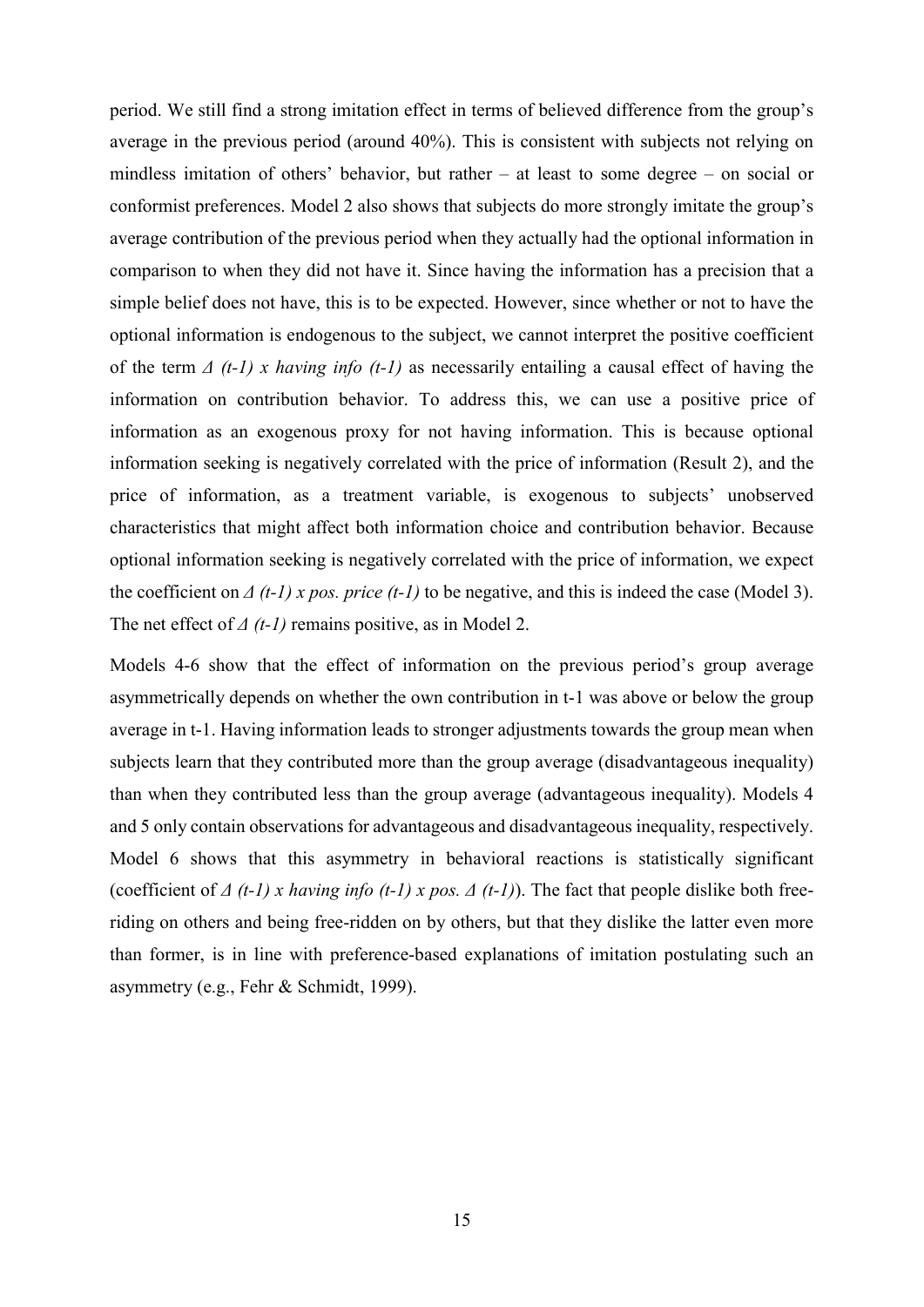## Further results

 $\overline{a}$ 

Result 4: Contributions decrease over time, and much more so in treatments where subjects received the optional information as a default.

Figure 3(a) shows that contributions substantially decline over time. This decline amounts to an average -0.28 units per period across all treatments and prevails when controlling for level difference between treatments (see Table 5, model 2). However, model 3 in Table 5 shows that, when not receiving the optional information is the default (PI, ZI and NI), this time trend is significantly less steep than in treatments where subjects received the optional information as a default (PO, ZO and NO, see Period x Default no info). In other words, we find slower unravelling of cooperation in treatments where the default is not having information about the others' contributions. That is particularly interesting in light of Result 1, because Result 4 indicates slower unravelling of cooperation where having no information was the default despite the fact that the propensity to have the optional information did not vary by information default. We will discuss this further in the next section.

# Result 5: The different evolution of contributions between treatments over time is driven by a different evolution of beliefs about the average contribution of other group members.

Adding the descriptive belief about contributions ("How many ECU will your co-participants contribute on average to the project this round?") to the regressions makes the coefficient interaction term Period x Default no info insignificant and close to 0 (see Table 5, models 4 and 5), as well as leading to an improvement in fit (in terms of log likelihood). <sup>9</sup> Contribution beliefs are an equally good predictor of individual contributions in all treatments (see Table 5, model 6, interaction terms with Contribution belief). Overall, this evidence shows that cooperation unraveling in the no information default treatments is explained by contribution beliefs and how these evolve with time, rather than these being weighted differently in the no information default treatments. Figure 3(b) and the regression analysis in Table A5 (model 3, coefficient Period x Default no info) show that indeed contribution beliefs evolve differently and, specifically, have a more negative time trend in the no information default treatments (PO, ZO and NO) than in the others (PI, ZI and NI).

<sup>9</sup> As indicated in section 2 we also elicited subject's normative contribution beliefs. These are highly correlated with the descriptive beliefs (Pearson  $\rho = 0.590$ ,  $p < 0.001$ ). Normative beliefs are on average about 2 ECU above descriptive beliefs, irrespective of the treatment. While the main text of this paper uses descriptive beliefs, the same qualitative results can be found using normative beliefs. See section A.2.4 in the appendix for more details on normative beliefs.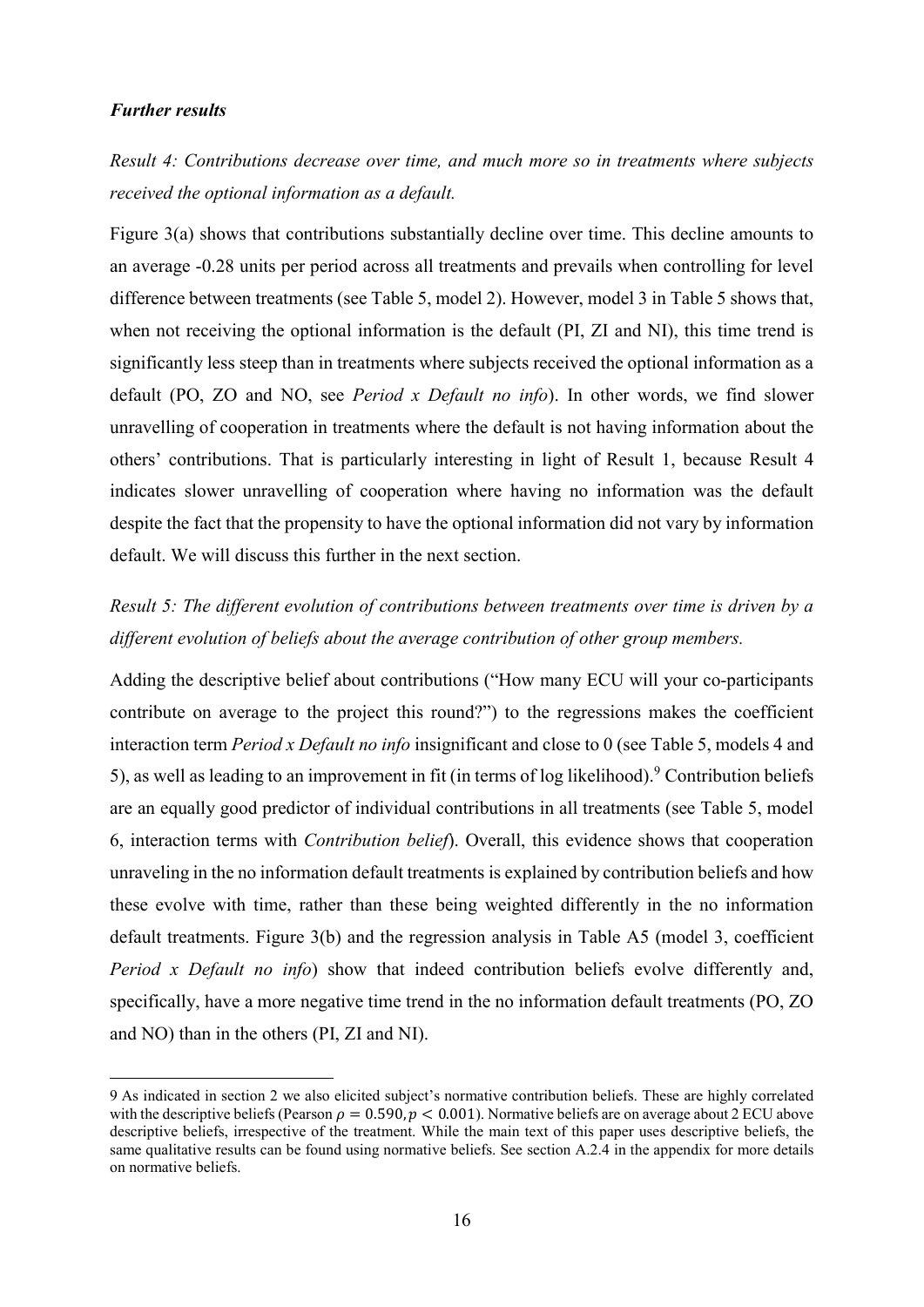# Figure 3: Average contributions and beliefs about the average contribution of others



Notes: Panels (a) and (b) contain the average contributions and the averages beliefs about the average contributions of other, by treatment and period, respectively. Both contributions and contribution beliefs decline faster in opt-out treatments where having the information is the default (PO, ZO and NO).

#### Table 5: Individual contribution

|                                  | (1)        | (2)         | (3)         | (4)          | (5)           |
|----------------------------------|------------|-------------|-------------|--------------|---------------|
| Default no info                  | 1.225      | 1.225       | 0.458       | 0.280        | 0.625         |
|                                  | (0.846)    | (0.846)     | (0.890)     | (0.471)      | (0.599)       |
| Price                            | 0.0541     | 0.0541      | 0.260       | 0.335        | 0.492         |
|                                  | (0.518)    | (0.518)     | (0.771)     | (0.408)      | (0.470)       |
| Period                           |            | $-0.277***$ | $-0.347***$ | $-0.0930***$ | $-0.0866$ *** |
|                                  |            | (0.0252)    | (0.0356)    | (0.0312)     | (0.0321)      |
| Default no info x Price          |            |             | $-0.414$    | $-0.310$     | $-0.327$      |
|                                  |            |             | (1.090)     | (0.576)      | (0.579)       |
| Period x Default no info         |            |             | $0.139***$  | 0.0280       | 0.0170        |
|                                  |            |             | (0.0503)    | (0.0429)     | (0.0445)      |
| Period x Price                   |            |             | $-0.0336$   | $-0.000193$  | $-0.00532$    |
|                                  |            |             | (0.0436)    | (0.0370)     | (0.0381)      |
| Period x Default no info x Price |            |             | 0.0677      | 0.0517       | 0.0542        |
|                                  |            |             | (0.0617)    | (0.0523)     | (0.0526)      |
| Contribution belief              |            |             |             | $0.681***$   | $0.699***$    |
|                                  |            |             |             | (0.0207)     | (0.0296)      |
| Contribution belief x Default no |            |             |             |              |               |
| info                             |            |             |             |              | $-0.0393$     |
|                                  |            |             |             |              | (0.0418)      |
| Contribution belief x Price      |            |             |             |              | $-0.0173$     |
|                                  |            |             |             |              | (0.0257)      |
| Constant                         | $6.042***$ | $7.564***$  | 7.948***    | $2.048***$   | 1.885***      |
|                                  | (0.598)    | (0.614)     | (0.629)     | (0.378)      | (0.421)       |
| Observations                     | 2400       | 2400        | 2400        | 2400         | 2400          |
| Log. Likelihood                  | $-6786.2$  | $-6727.6$   | $-6723.1$   | $-6306.2$    | $-6305.6$     |
| Chi-squared                      | 2.108      | 122.6       | 132.0       | 1268.1       | 1267.9        |

Notes: Reference treatment in all columns: default=info, price=0; Contribution belief refers to descriptive contribution beliefs; all columns contain coefficients of linear models, each with multi-level error clustering: subjects nested in groups; errors in parentheses; controlling for additional correlates such as age, gender and whether the field of study was Economics did not qualitatively change the picture (cf. Table A4 in the appendix); see the Table A5 in appendix for regression results on the beliefs about average contributions of others; levels of significance: \*  $p < 0.10$ , \*\*  $p < 0.05$ , \*\*\*  $p < 0.01$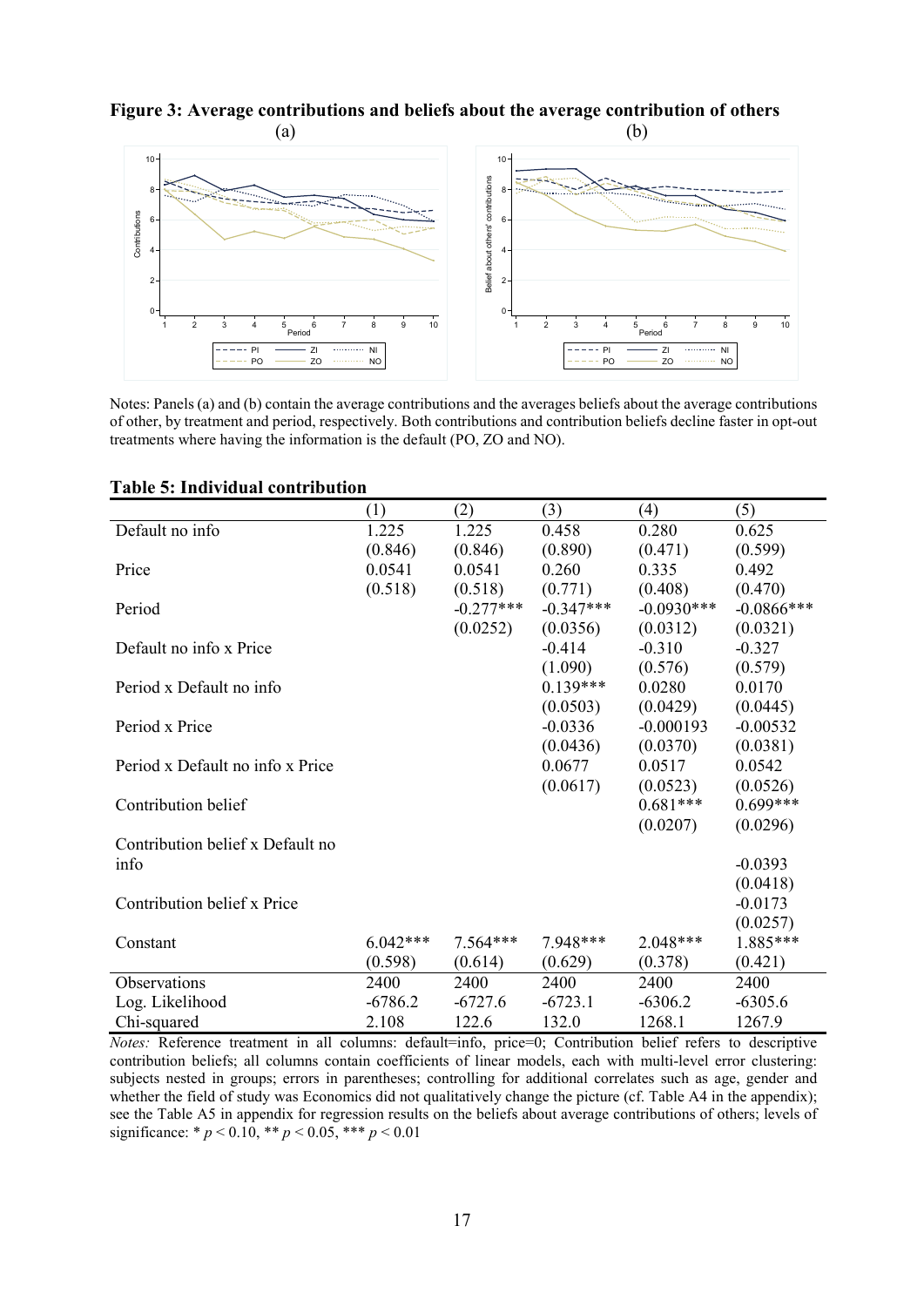#### 4. Discussion and conclusions

While sometimes it is the case that policy makers or managers have perfect control of information flows, and therefore can decide whether people will know what everyone else has been contributing, more often than not the control of information flows is imperfect. The case of an endogenous choice architecture where the policy makers or managers can only affect what is the information default and what it takes to switch from one information state to another, is therefore both a pertinent and a realistic one.

Our results are a combination of the expected and the unexpected. As predicted, information has positive value: 30-40% of participants were willing to pay a pound to obtain information, with no evidence of a negative trend in information seeking (see Figure 1). Note that, unlike previous research including Sonntag and Zizzo (2019) and Bigoni and Suetens (2012), in our experiment the alternative to receiving information was receiving no information, i.e., we were not in a naturally information rich environment.

Also as predicted, we were able to generalize and find support for Bigoni and Suetens' (2012) behavioral imitation model. More specifically, we found evidence consistent with imitation not being driven by a mindless rule of thumb by which, when subjects see what the others have done, they tend to copy it. Rather, even in the absence of information, on average subjects rely on their beliefs about the other players' contribution behavior in the previous period to play a conditionally cooperative strategy. This is consistent with playing according to social preferences such as inequality aversion, or other kind of conformist preferences. The adjustment towards the group contribution is stronger with disadvantageous than with advantageous inequality, which is especially consistent with models such as Fehr and Schmidt (1999) that models such an asymmetry.

One other sign that subjects had a reasonable understanding of the decision environment is in the fact that, unexpectedly, they were immune to a standard default effect as predicted by our Hypothesis 1. They sought information to the same extent whether or not the default was that they had or they did not have information. In this sense, there was no *primary* default effect, i.e., no effect of the default directly on the variable over which the default applies, that is (in our experiment), information. As this is the first experiment on information defaults, we leave it to future research to determine whether the lack of such primary information defaults effects reflects something specific to a public good setting, or whether it would generalize to other settings.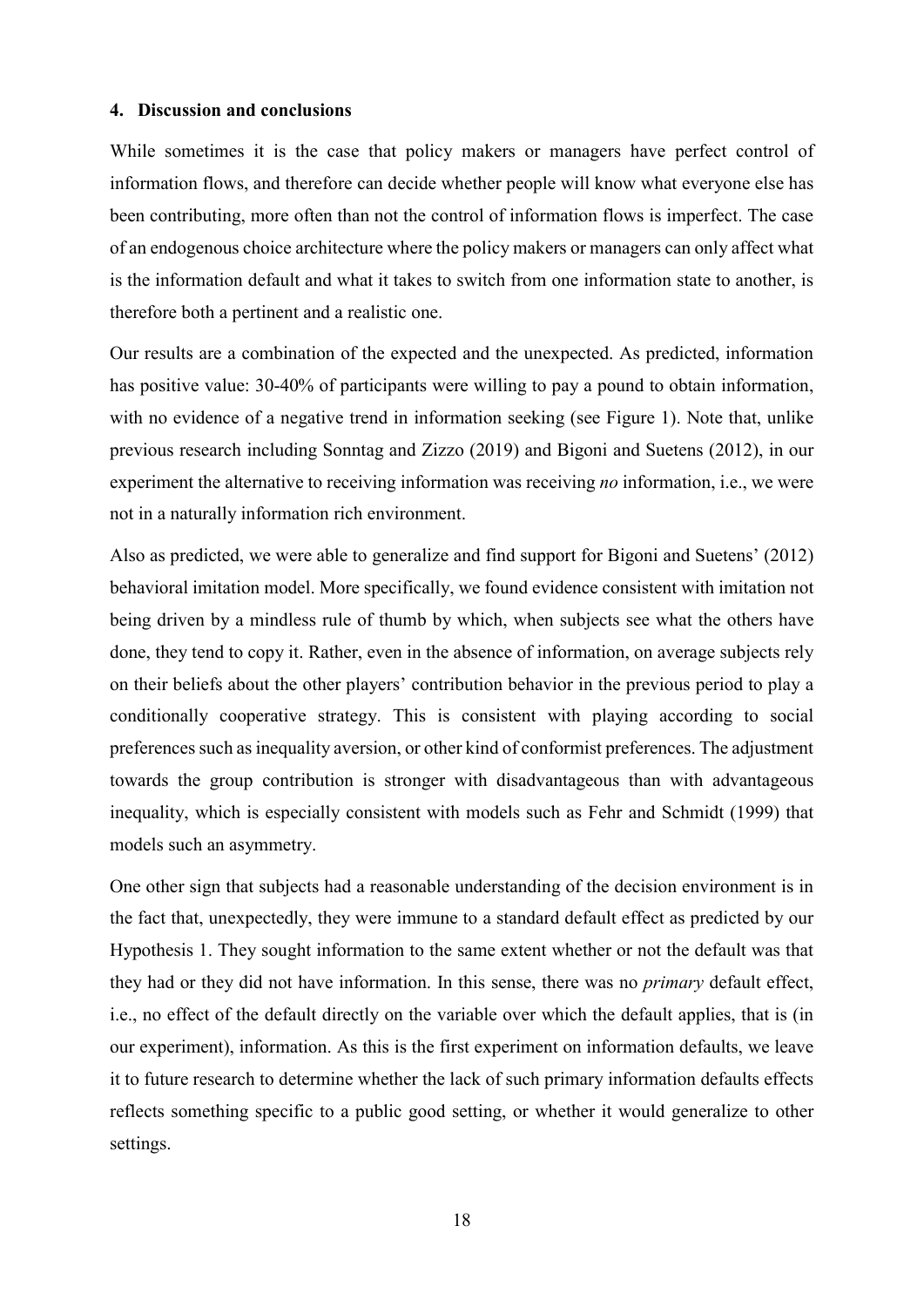We find, however, evidence of a secondary default effect. While almost everyone understands that almost everyone will seek information under zero or negative price of information, when the price of information is positive, subjects tend to believe that more other subjects have information under a no information default than under an information default. This secondary information default is not only unexpected but also working in the opposite direction to what one what might expect. Future research will need to determine whether it is a robust finding and, if so, what its explanation might be.

A more important effect of information defaults is on public good contribution. While information defaults do not affect the actual availability of information, having no information as a default leads to slower cooperation unraveling than if the default is having information. The evolution of contribution beliefs explains the different dynamics across treatments. A possible conjecture is that, if subjects believe that under an information default people either end up having less information (the secondary information default effect) or in any case paying less attention to the information that they have, they expect contribution to unravel more quickly due to lower cooperation enforcement. Lower contribution beliefs, in turn, may lead to faster cooperation unraveling. Obviously, this is just a conjecture which future research will need to test.

What we can conclude is that policy makers and decision makers should bear in mind that a default of no information about other players' past public good contributions can work better for cooperation than when the default is information. If in a different setting, our findings add to Carpenter (2004) and Sonntag and Zizzo (2019) in showing the dangers of cooperation unraveling when information is given to subjects – in our paper, simply as a default relative to a default of no information.

#### References

- Altmann, S., & Falk, A. (2009). The Impact of Cooperation Defaults on Voluntary Contributions to Public Goods. Unpublished Manuscript, 1–18.
- Beshears, J., Choi, J. J., Laibson, D., & Madrian, B. C. (2008). The Importance of Default Options for Retirement Saving Outcomes: Evidence from the USA. Lessons from Pension Reform in the Americas, (June). doi:10.1093/acprof:oso/9780199226801.003.0004
- Beshears, J., Choi, J. J., Laibson, D., Madrian, B. C., & Milkman, K. L. (2015). The Effect of Providing Peer Information on Retirement Savings Decisions. The Journal of Finance,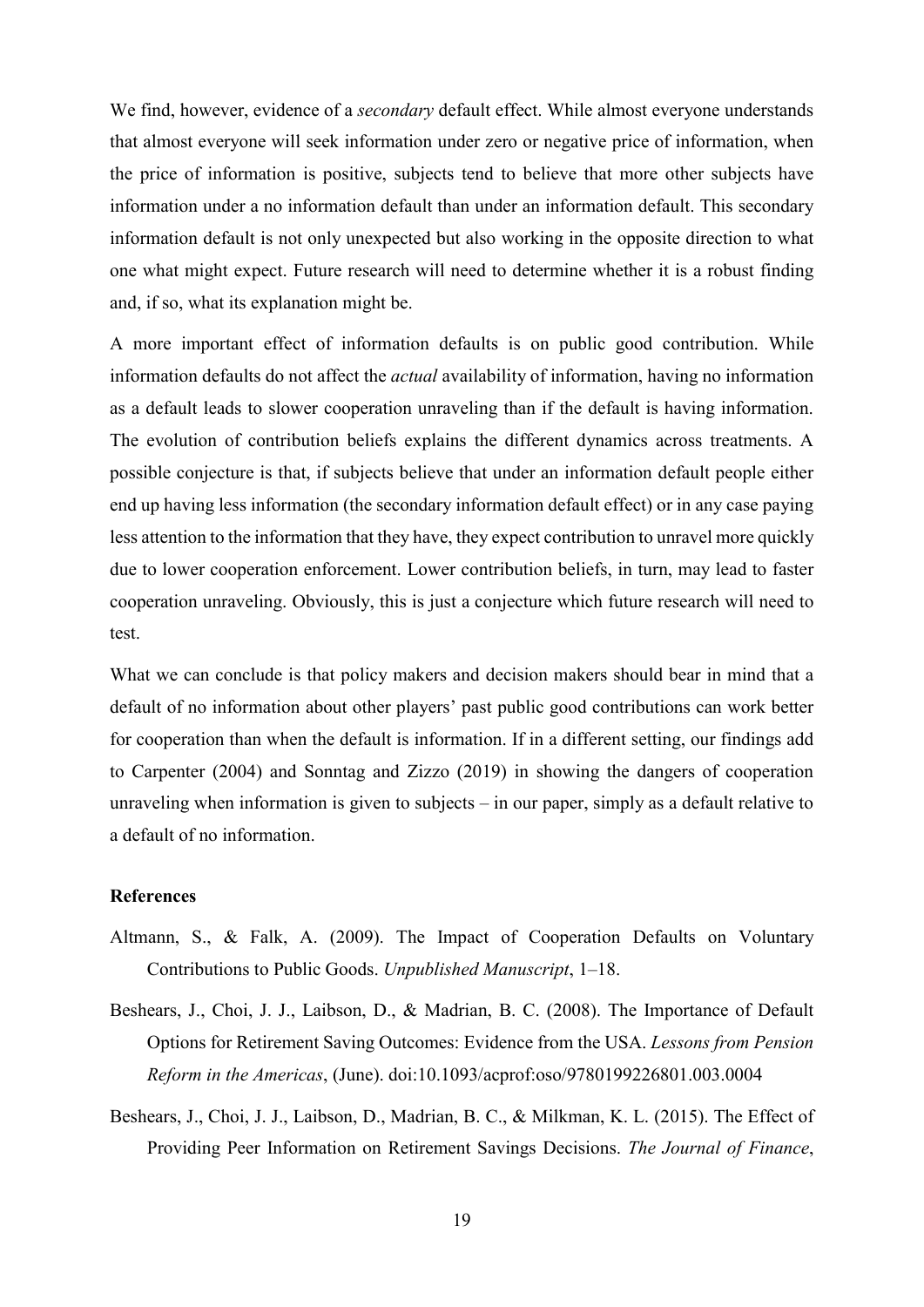70(3), 1161–1201.

- Bigoni, M., & Suetens, S. (2012). Feedback and dynamics in public good experiments. Journal of Economic Behavior and Organization, 82(1), 86–95. doi:10.1016/j.jebo.2011.12.013
- Bock, O., Baetge, I., & Nicklisch, A. (2014). Hroot: Hamburg Registration and Organization Online Tool. *European Economic Review*, 71, 117–120. doi:10.1016/j.euroecorev.2014.07.003
- Cappelletti, D., Mittone, L., & Ploner, M. (2014). Are default contributions sticky? An experimental analysis of defaults in public goods provision. Journal of Economic Behavior and Organization, 108, 331–342. doi:10.1016/j.jebo.2014.01.002
- Carlsson, F., Johansson-stenman, O., & Nam, P. K. (2015). Funding a new bridge in rural Vietnam: A field experiment on social influence and default contributions. Oxford Economic Papers, 67(4), 987–1014. doi:10.1093/oep/gpv039
- Carpenter, J.P. (2004). When in Rome: conformity and the provision of public goods. Journal of Socio-Economics, 33(4), 395-408.
- Chaudhuri, A. (2011). Sustaining cooperation in laboratory public goods experiments: A selective survey of the literature. *Experimental Economics*, 14(1), 47–83. doi:10.1007/s10683-010-9257-1
- Chaudhuri, A., Paichayontvijit, T., & Smith, A. (2017). Belief heterogeneity and contributions decay among conditional cooperators in public goods games. Journal of Economic Psychology, 58, 15–30. doi:10.1016/j.joep.2016.11.004
- Choi, J. J., Laibson, D., & Madrian, B. C. (2004). Plan design and 401(k) savings outcomes. National Tax Journal, 57(2 I), 275–298.
- Croson, R. T. A. (2001). Feedback in voluntary contribution mechanisms: An experiment in team production. Research in Experimental Economics, 8, 85–97. doi:10.1016/S0193- 2306(01)08005-X
- Croson, R. T. A. (2007). Theories of commitment, altruism and reciprocity: Evidence from linear public goods games. Economic Inquiry, 45(2), 199–216. doi:10.1111/j.1465- 7295.2006.00006.x
- Dhingra, N., Gorn, Z., Kener, A., & Dana, J. (2012). The default pull: An experimental demonstration of subtle default effects on preferences. Judgment and Decision Making,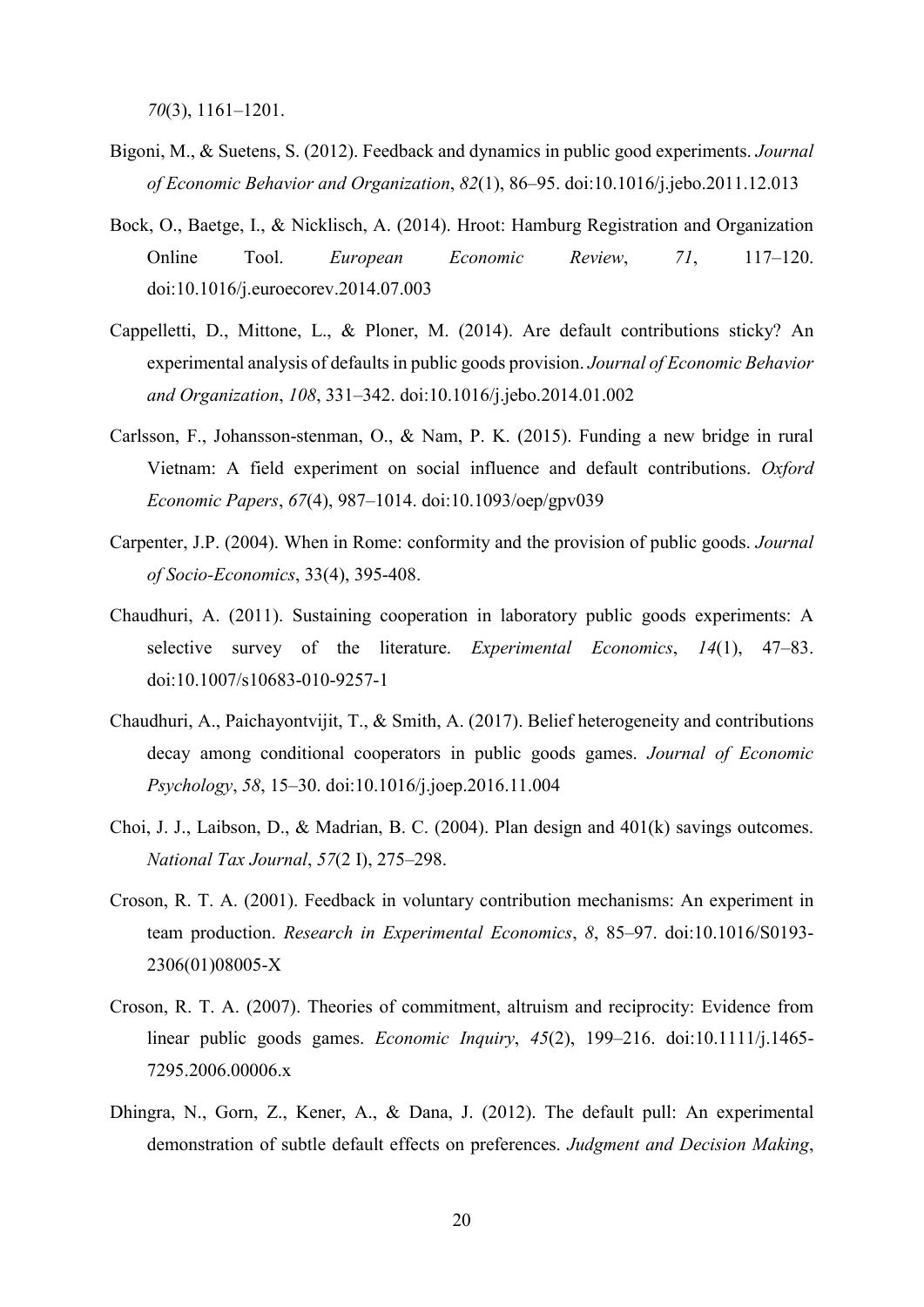7(1), 69–76.

- Fehr, E., & Schmidt, K. M. (1999). A theory of fairness, competition, and cooperation. The Quaterly Journal of Economics, 114(3), 817–868.
- Fiala, L., & Suetens, S. (2017). Transparency and cooperation in repeated dilemma games: a meta study. Experimental Economics, 20(4), 755-771.
- Fischbacher, U. (2007). Z-Tree: Zurich toolbox for ready-made economic experiments. Experimental Economics, 10(2), 171–178.
- Fischbacher, U., Gächter, S., & Fehr, E. (2001). Are people conditionally cooperative? Evidence from a public goods experiment. Economics Letters, 71(3), 397–404. doi:10.1016/S0165-1765(01)00394-9
- Fischbacher, U., & Gaechter, S. (2010). Heterogeneous social preferences and the dynamics of free riding in public goods. American Economic Review, 100(1), 541–556.
- Ganguly, A., & Tasoff, J. (2016). Fantasy and Dread: The Demand for Information and the Consumption Utility of the Future. Management Science, 63(12), 4037–4060. doi:10.1287/mnsc.2016.2550
- Goldin, J., Homonoff, T., & Tucker-Ray, W. (2017). Retirement Contribution Rate Nudges and Plan Participation: Evidence from a Field Experiment. American Economic Review, 107(5), 456–61.
- Golman, R., & Hagmann, D. (2010). Information Avoidance. Review of General Psychology, 14(4), 340–353. doi:10.1037/a0021288
- Huck S, Szech N, Wenner LM (2017) More effort with less pay: On information avoidance, optimistic beliefs, and performance. WZB Discussion Paper, No. SP II 2015-304r2.
- Johnson, E. J., & Goldstein, D. (2003). Do Defaults Save Lives? Science, 302(5649), 1338– 1339. doi:10.1126/science.1091721
- Johnson, E. J., Hershey, J., Meszaros, J., & Kunreuther, H. (1993). Framing, probability distortions, and insurance decisions. Journal of Risk and Uncertainty, 7(1), 35–51. doi:10.1007/BF01065313
- Kahneman, D., Knetsch, J. L., & Thaler, R. H. (1991). Anomalies: The Endowment Effect, Loss Aversion, and Status Quo Bias. The Journal of Economic Perspectives, 5(1), 193– 206.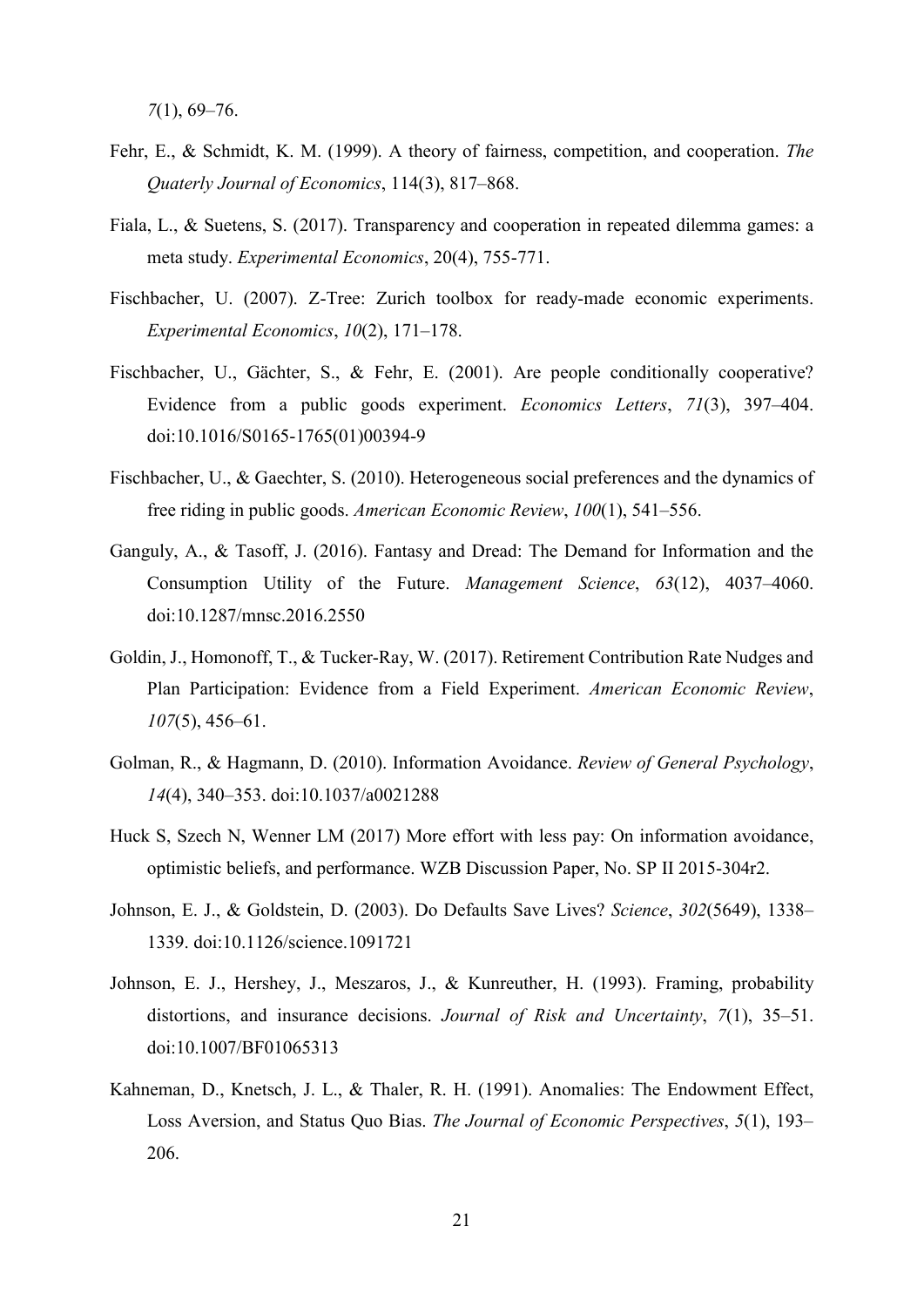- Karlsson, N., Loewenstein, G., & Seppi, D. (2009). The ostrich effect: Selective attention to information. Journal of Risk and Uncertainty, 38(2), 95–115. doi:10.1007/s11166-009- 9060-6
- Kurzban, R., & DeScioli, P. (2008). Reciprocity in groups: Information-seeking in a public goods game. European Journal of Social Psychology, 38(1), 139–158. doi:10.1002/ejsp
- Liu, J., & Riyanto, Y. E. (2017). The limit to behavioral inertia and the power of default in voluntary contribution games. Social Choice and Welfare, 48(4), 815–835. doi:10.1007/s00355-017-1036-x
- Madrian, B. C., & Shea, D. F. (2001). The Power of Suggestion: Inertia in 401(k) Participation and Savings Behavior. The Quarterly Journal of Economics, 116(4), 1149–1187.
- McKenzie, C. R. M., Liersch, M. J., & Finkelstein, S. R. (2006). Recommendations implicit in policy defaults. Psychological Science, 17(5), 414–420. doi:10.1111/j.1467- 9280.2006.01721.x
- Messer, K. D., Zarghamee, H., Kaiser, H. M., & Schulze, W. D. (2007). New hope for the voluntary contributions mechanism: The effects of context. Journal of Public Economics, 91(9), 1783–1799. doi:10.1016/j.jpubeco.2007.08.001
- Neugebauer, T., Perote, J., Schmidt, U., & Loos, M. (2009). Selfish-biased conditional cooperation: On the decline of contributions in repeated public goods experiments. Journal of Economic Psychology, 30(1), 52–60. doi:10.1016/j.joep.2008.04.005
- Nikiforakis, N. (2010). Feedback, punishment and cooperation in public good experiments. Games and Economic Behavior, 68(2), 689–702. doi:10.1016/j.geb.2009.09.004
- Oster, B. E., Shoulson, I., & Dorsey, E. R. (2013). Optimal Expectations and Limited Medical Testing: Evidence from Huntington Diseaset. American Economic Review, 103(2), 804– 830.
- Samuelson, W., & Zeckhauser, R. (1988). Status quo bias in decision making. The Journal of Economic Perspectives, 5(1), 7–59. doi:10.1007/BF00055564
- Sell, J., & Wilson, R. K. . (1991). Levels of Information and Contributions to Public Goods. Social Forces, 70(1), 107–124.
- Shang, J., & Croson, R. (2009). A field experiment in charitable contribution: The impact of social information on the voluntary provision of public goods. Economic Journal,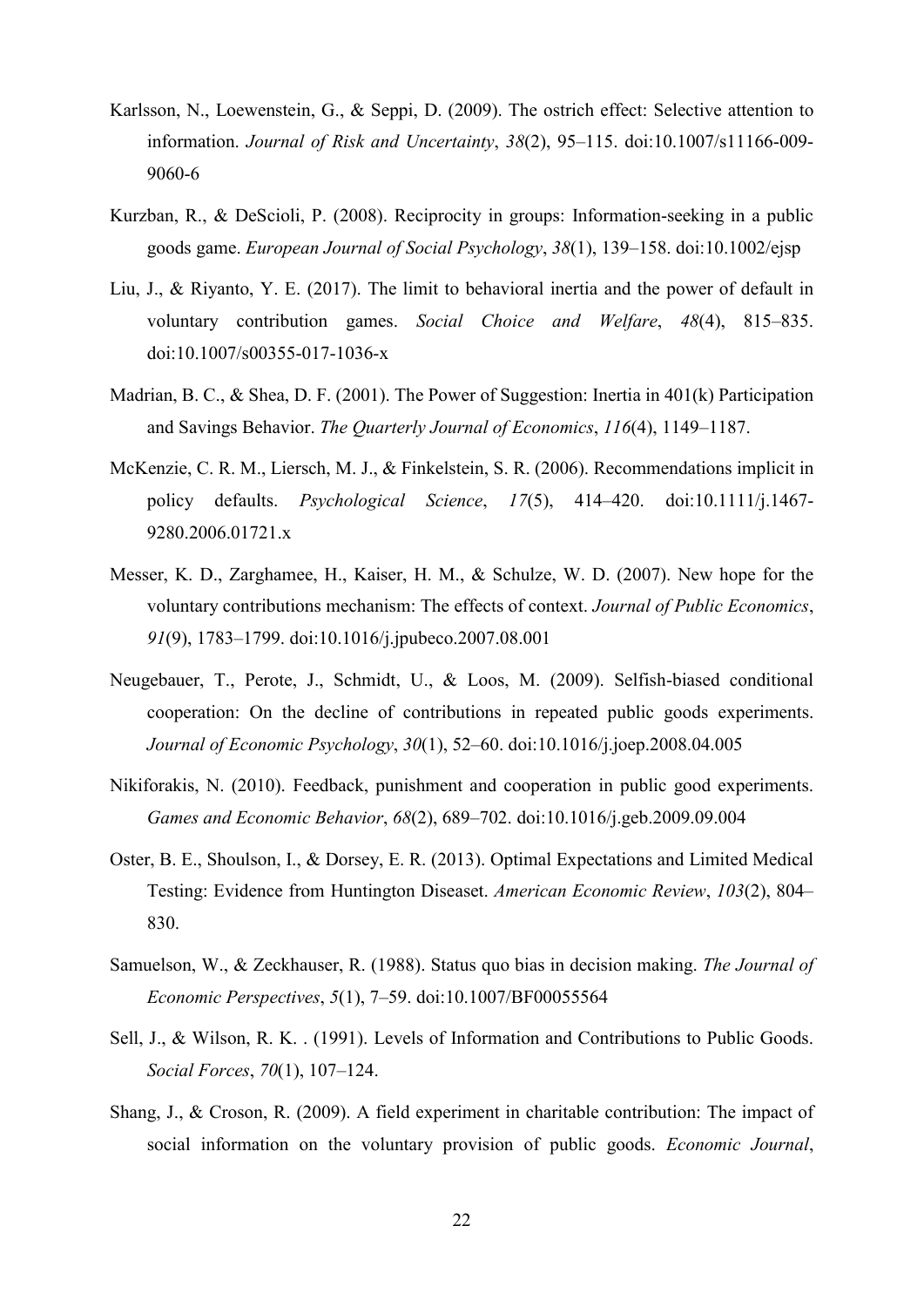119(540), 1422–1439. doi:10.1111/j.1468-0297.2009.02267.x

- Sicherman, N., Loewenstein, G., Seppi, D. J., & Utkus, S. P. (2016). Financial Attention. Review of Financial Studies, 29(4), 863–897. doi:10.1093/rfs/hhv073
- Smith, S., Windmeijer, F., & Wright, E. (2015). Peer effects in charitable giving: Evidence from the (Running) field. Economic Journal, 125(585), 1053–1071. doi:10.1111/ecoj.12114
- Sonntag, A., & Zizzo, D. J. (2019). Personal accountability and cooperation in teams. Journal of Economic Behavior and Organization, 158, 428–448. doi:10.1016/j.jebo.2018.12.014
- Szech, N., Huck, S., & Wenner, L. (2016). More Effort with Less Pay: On Information Avoidance, Belief Design, and Performance. Social Science Research Center Berlin Discussion Paper, (SP II 2015-304r.). doi:10.1007/s10273-011-1262-2
- Tasch, W., & Houser, D. E. (2018). Social Preferences and Social Curiosity and Department of Economics, (18).
- Thaler, R. H., & Sunstein, C. R. (2003). Libertarian paternalism. American Economic Review, 93(2), 175–179. doi:10.1257/000282803321947001
- Thaler, R. H., & Sunstein, C. R. (2008). Nudge: improving decisions about health, wealth, and happiness. Yale University Press. New Haven. doi:10.1192/bip.111.479.1009-a
- Weimann, J. (1994). Individual behaviour in a free riding experiment. Journal of Public Economics, 54(2), 185–200. doi:10.1016/0047-2727(94)90059-0
- Wilson, R. K., & Sell, J. (1997). "Liar, Liar... " Cheap Talk and Reputation in Repeated Public Goods Settings. Journal of Conflict Resolution, 41(5), 695–717. doi:10.1177/0022002797041005005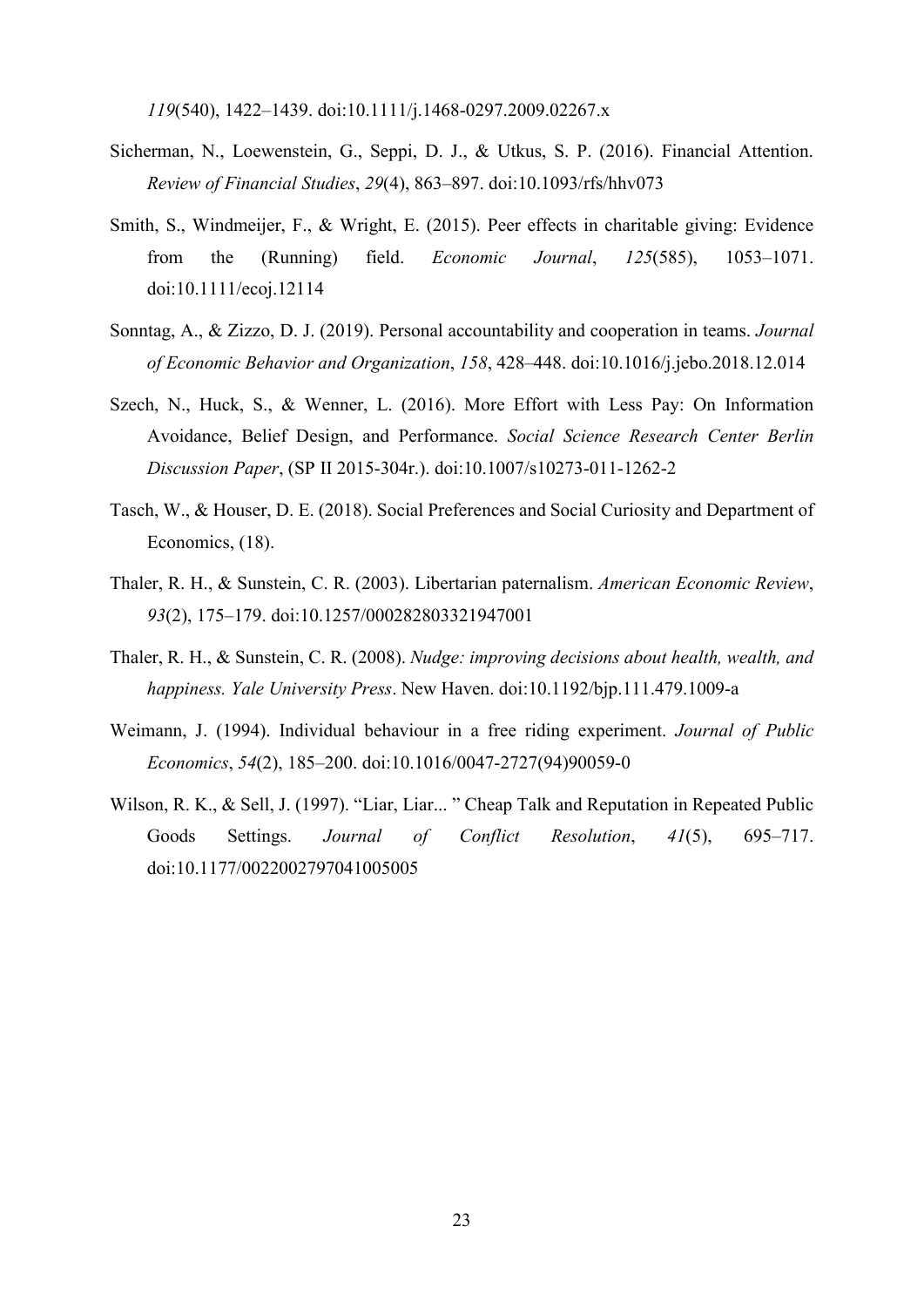# Appendix

# **Contents**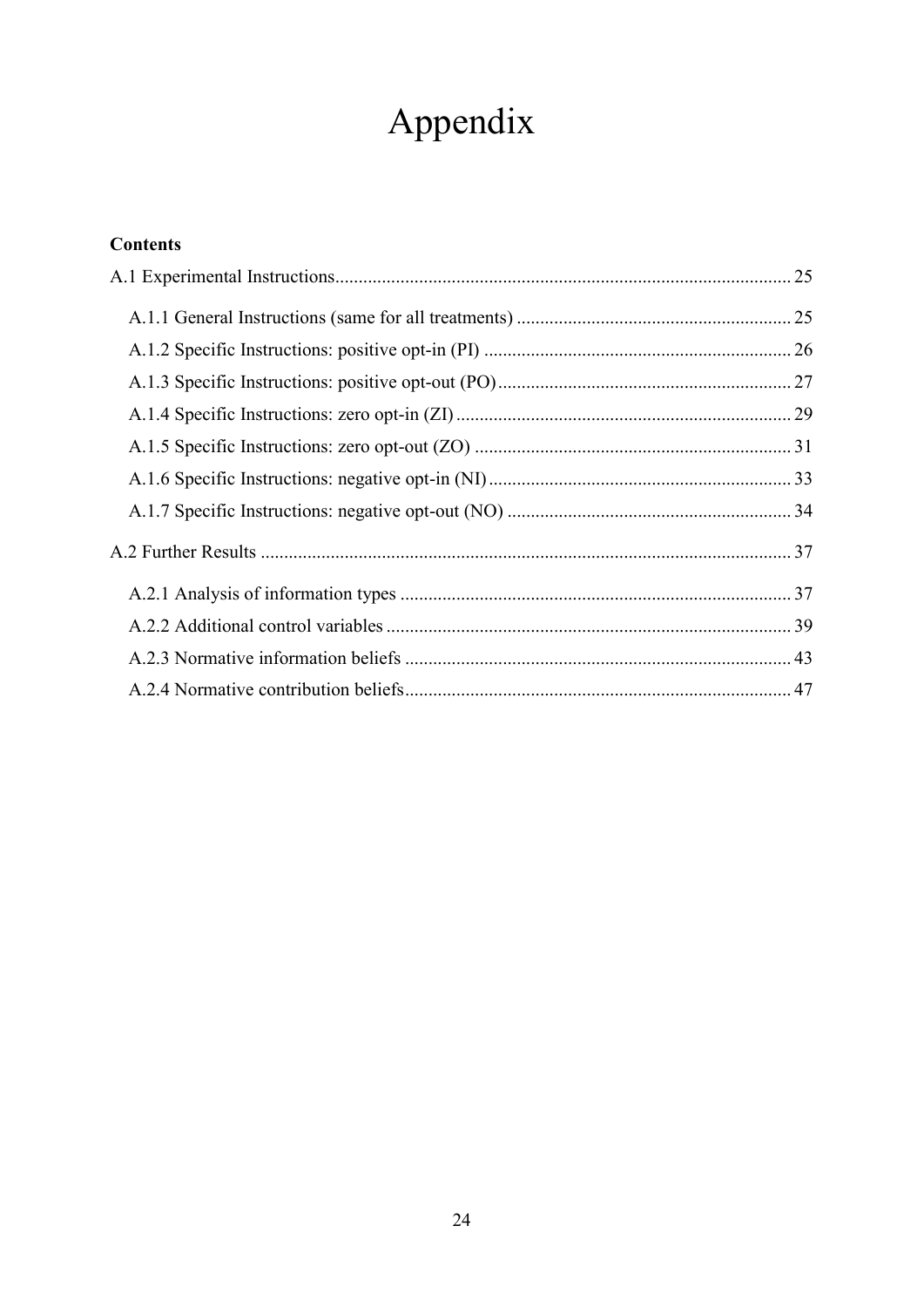# A.1 Experimental Instructions

# A.1.1 General Instructions (same for all treatments)

#### **Instructions**

Welcome to this experiment. The session will begin shortly. Before we start, we ask you to turn off your mobile phone and other devices completely. Please refrain from talking to other participants during the experiment. All participants have the same instructions.

First, we will read the instructions out aloud for you before we check that you understood them completely. After that you will make decisions for ten rounds. A subsequent questionnaire concludes the session and you will be paid in private and in cash directly afterwards. If you have a question at any point during this session, please raise your hand.

By participating in this experiment you can earn money. How much you will earn depends on your decisions and on the decisions of other participants. All decisions will be absolutely anonymous, i.e. your identity will neither be revealed to your co-participants nor to the experimenters at any time during or after the experiment. You will be matched with three other participants to form a group of four. In every group, each participant will be randomly assigned to take the role of participant 1, 2, 3 or 4. The composition of each group and the roles of participants will not change throughout the experiment. Groups are independent, in the sense that what happens in other groups will not affect the earnings of your group in any way.

# Your payment

During the experiment we shall not speak of UK Pounds, but of Experimental Currency Units (ECU).

Each round of the experiment will consist of a contribution task and four guessing tasks, as described below. After the ten rounds, two different rounds will be randomly selected for payment per group. The earnings from the two selected rounds will be converted into UK Pounds at an exchange rate of 1 ECU  $= 50$  pence.

One of the two rounds will determine the earnings from the contribution tasks. The other round will determine the earnings from the guessing task. The randomly selected rounds will be the same for all participants in each group.

Suppose that the two randomly selected rounds for your group are rounds 2 and 6. Then your final earnings will be the sum of your earnings from the contribution tasks in round 2 and your earnings from one randomly selected guessing task in round 6.

In addition, each participant receives a participation fee of 4 ECU at the end of this experiment. This participation fee will only be added to your total earnings at the very end.

In each of the ten rounds of the experiment you will be asked to complete a contribution task and four guessing tasks. The following sections explain what these tasks are about in detail.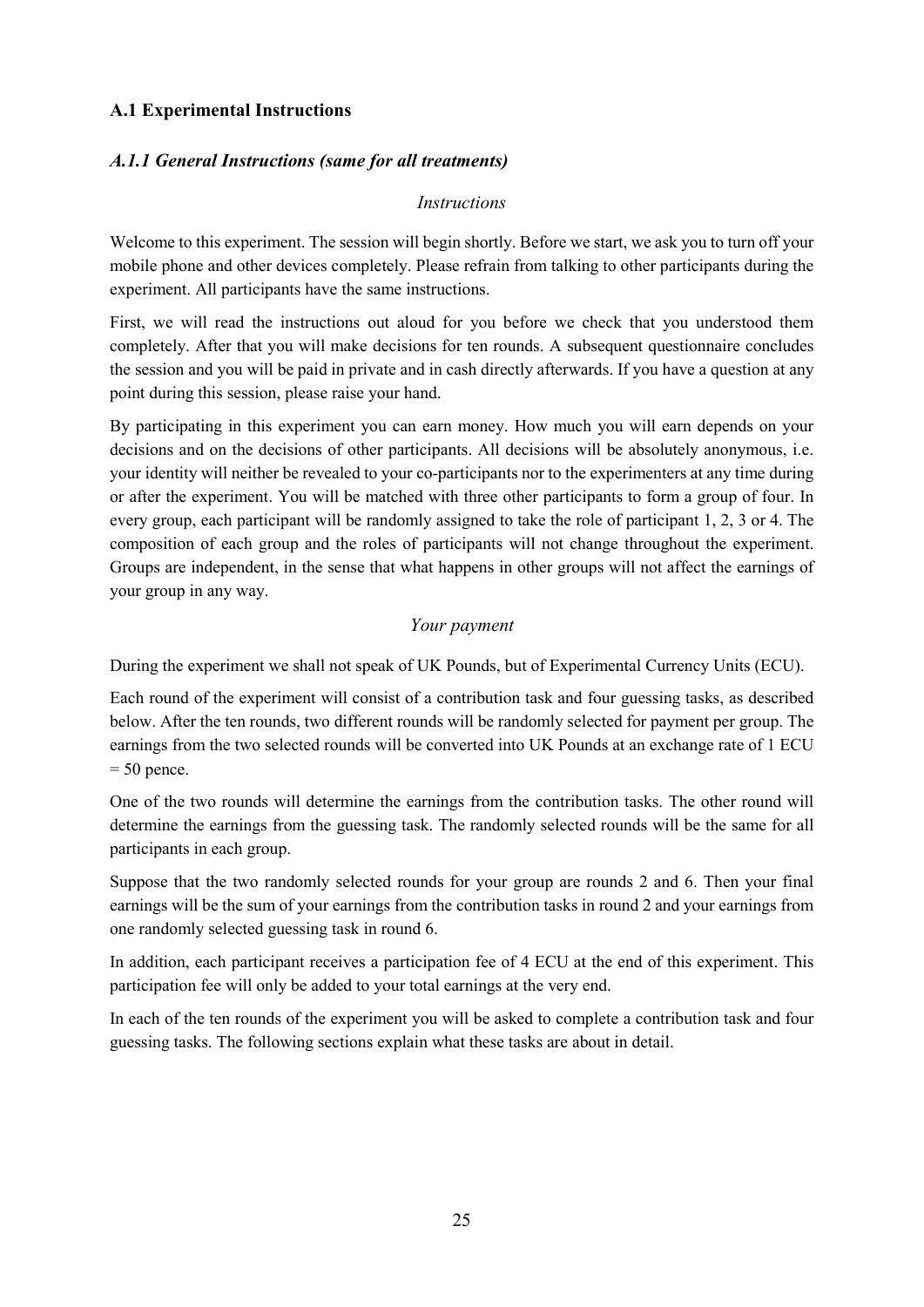# A.1.2 Specific Instructions: positive opt-in (PI)

#### Earnings from the contribution tasks

In every round, each participant will receive 20 ECU. In the following, we shall refer to this amount as the "endowment". Your task is to decide how to use your endowment. In particular, you have to decide how many of the 20 ECU you want to contribute to a project (from 0 to 20) and how many of them to keep for yourself. The consequences of your decision are explained in detail below.

Your earnings from the contribution task in each round are calculated using the following formula. If you have any difficulties, do not hesitate to ask us.

| Earnings in ECU from the contribution task $=$ Endowment – Your contribution to the project (1) |  |
|-------------------------------------------------------------------------------------------------|--|
|                                                                                                 |  |

 $+ 0.4 * Total contribution to the project$  (2)

$$
- Either 2 or 0 \tag{3}
$$

This formula shows that your earnings from the contribution task consist of 3 parts:

(1) The share of the endowment which you have kept for yourself (endowment – your contribution).

(2) The earnings from the project, which are equal to 40% of the group's total contribution.

(3) Minus possibly 2 ECU, as described in the paragraph on optional information about contributions below.

The earnings of each group member from the project are calculated in the same way. Suppose the sum of the contributions of all group members is 60 ECU. In this case, each member of the group receives earnings from the project (see bullet point 2 above):  $0.4 * 60 = 24$  ECU regardless of how much they individually contributed to the project.

You always have the option of keeping your endowed ECU for yourself or contributing them to the project.

#### Optional information about contributions

As a default, you will not have information about the average and total contributions of your group (including your contributions). However, you can choose to be informed about the contributions of your group. For choosing to get this optional information, 2 ECU will be deducted from your earnings this round. You can choose to get this optional information (i.e., about the average and total contributions of your group) by ticking a box on the screen. In every round you will be allowed to change your mind by ticking or un-ticking this box. Choosing to get this optional information is entirely voluntary.

## Earnings from the guessing tasks

In every round, before completing the contribution task, you will be asked to answer four guessing tasks: two information guesses and two contribution guesses. You will now learn how you can earn money from completing these guessing tasks.

#### Information guesses

Every round you will be asked to guess:

- IG1. How many of your co-participants will choose to get the optional information this round?
- IG2. How many of your co-participants should choose to get the optional information this round?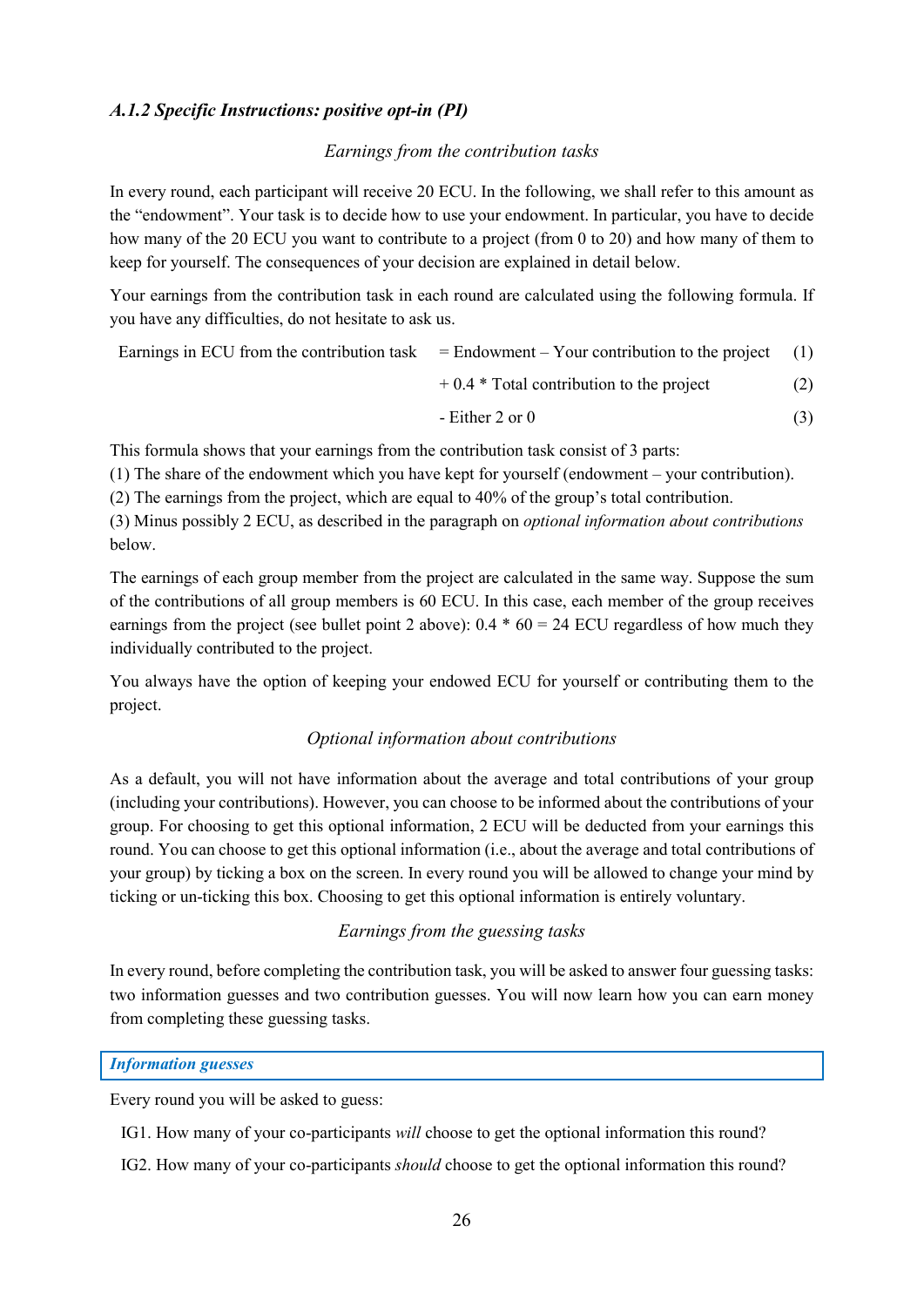You will be able to answer these questions by typing your guessed number (i.e. either 0, 1, 2 or 3) in the text box next to each question on the computer screen.

For your first information guess (IG1), if your guess is correct, you will be paid 8 ECU and 0 ECU otherwise.

For your second information guess (IG2), if your guessed number matches the average number guessed by your co-participants (rounded to the next whole number), you will be paid 8 ECU and 0 ECU otherwise.

So for both information guesses you should try hard to guess correctly to earn money.

#### Contribution guesses

After making the information guesses you will be asked to guess:

CG1. How many ECU will your co-participants contribute on average to the project this round?

CG2. How many ECU should your co-participants contribute on average to the project this round?

You will be able to answer these questions by typing your guessed number (between 0 and the full endowment of 20 ECU) in the text box next to each question on the computer screen.

Your earnings from CG1/CG2 depend on the absolute difference between your guess and the average contribution/guess of your co-participants, respectively.

| Absolute difference between your guess and the average<br>contribution (for CG1) or guess (for CG2) of your co-participants | Your earnings from CG1/CG2 |
|-----------------------------------------------------------------------------------------------------------------------------|----------------------------|
| Less than 1 ECU                                                                                                             | <b>12 ECU</b>              |
| 1 ECU or more than 1 ECU but less than 2 ECU                                                                                | 8 ECU                      |
| 2 ECU or more than 2 ECU but less than 3 ECU                                                                                | 4 ECU                      |
| 3 ECU or more than 3 ECU                                                                                                    | 0 ECU                      |

So for both contribution guesses you should try hard to guess correctly to earn money.

# A.1.3 Specific Instructions: positive opt-out (PO)

# Earnings from the contribution tasks

In every round, each participant will receive 20 ECU. In the following, we shall refer to this amount as the "endowment". Your task is to decide how to use your endowment. In particular, you have to decide how many of the 20 ECU you want to contribute to a project (from 0 to 20) and how many of them to keep for yourself. The consequences of your decision are explained in detail below.

Your earnings from the contribution task in each round are calculated using the following formula. If you have any difficulties, do not hesitate to ask us.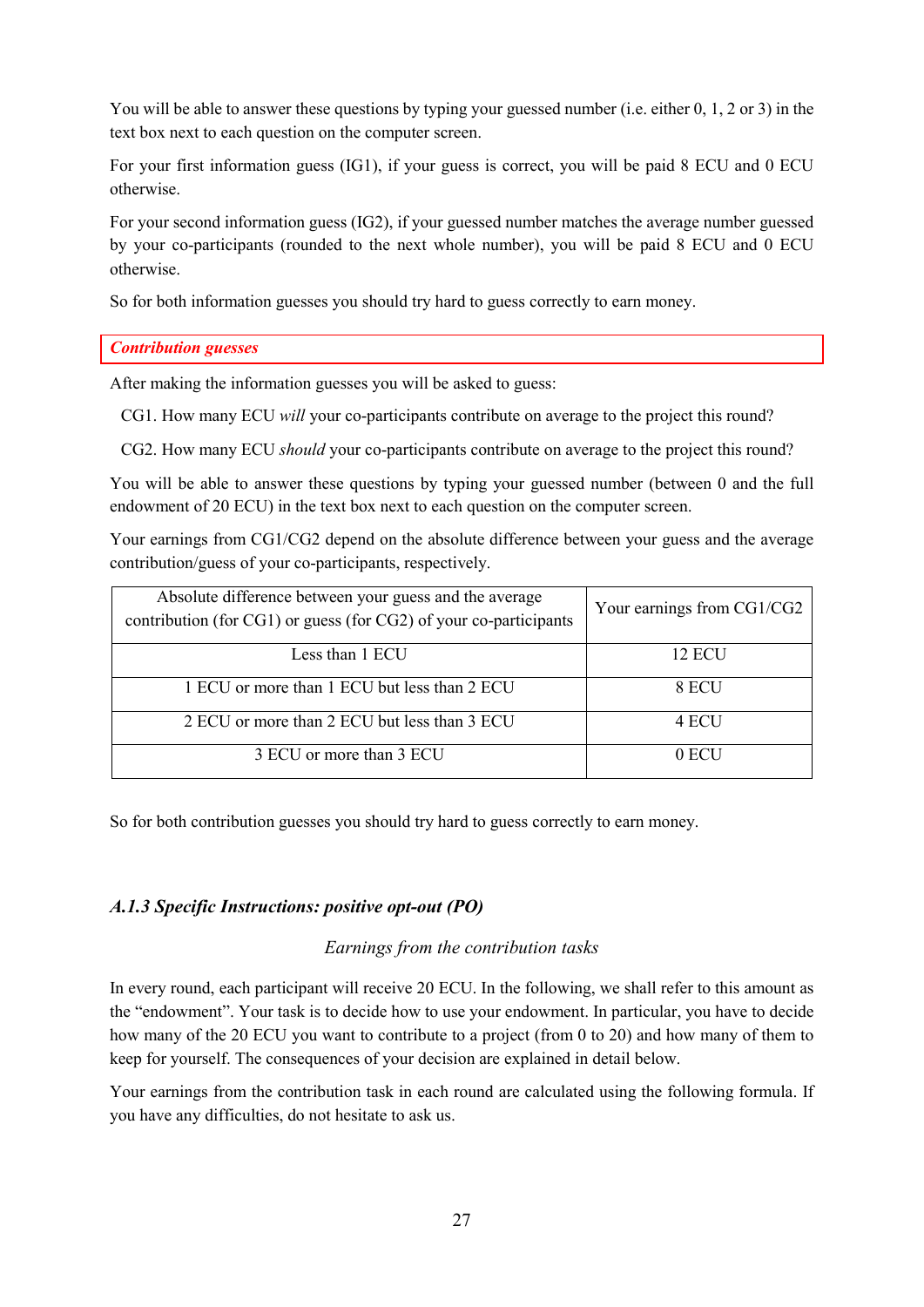| Earnings in ECU from the contribution task $=$ Endowment – Your contribution to the project (1) |  |
|-------------------------------------------------------------------------------------------------|--|
|                                                                                                 |  |

$$
+ 0.4 * Total contribution to the project \t(2)
$$

$$
+ \text{Either 2 or 0} \tag{3}
$$

This formula shows that your earnings from the contribution task consist of 3 parts:

(1) The share of the endowment which you have kept for yourself (endowment – your contribution).

(2) The earnings from the project, which are equal to 40% of the group's total contribution.

(3) Plus possibly 2 ECU, as described in the paragraph on optional information about contributions below.

The earnings of each group member from the project are calculated in the same way. Suppose the sum of the contributions of all group members is 60 ECU. In this case, each member of the group receives earnings from the project (see bullet point 2 above):  $0.4 * 60 = 24$  ECU regardless of how much they individually contributed to the project.

You always have the option of keeping your endowed ECU for yourself or contributing them to the project.

# Optional information about contributions

As a default, you will have information about the average and total contributions of your group (including your contributions). However, you can choose not to be informed about the contributions of your group. For choosing not to get this optional information, 2 ECU will be added to your earnings this round. You can choose not to get this optional information (i.e., about the average and total contributions of your group) by ticking a box on the screen. In every round you will be allowed to change your mind by ticking or un-ticking this box. Choosing not to get this optional information is entirely voluntary.

# Earnings from the guessing tasks

In every round, before completing the contribution task, you will be asked to answer four guessing tasks: two information guesses and two contribution guesses. You will now learn how you can earn money from completing these guessing tasks.

#### Information guesses

Every round you will be asked to guess:

IG1. How many of your co-participants will choose not to get the optional information this round?

IG2. How many of your co-participants should choose not to get the optional information this round?

You will be able to answer these questions by typing your guessed number (i.e. either 0, 1, 2 or 3) in the text box next to each question on the computer screen.

For your first information guess (IG1), if your guess is correct, you will be paid 8 ECU and 0 ECU otherwise.

For your second information guess (IG2), if your guessed number matches the average number guessed by your co-participants (rounded to the next whole number), you will be paid 8 ECU and 0 ECU otherwise.

So for both information guesses you should try hard to guess correctly to earn money.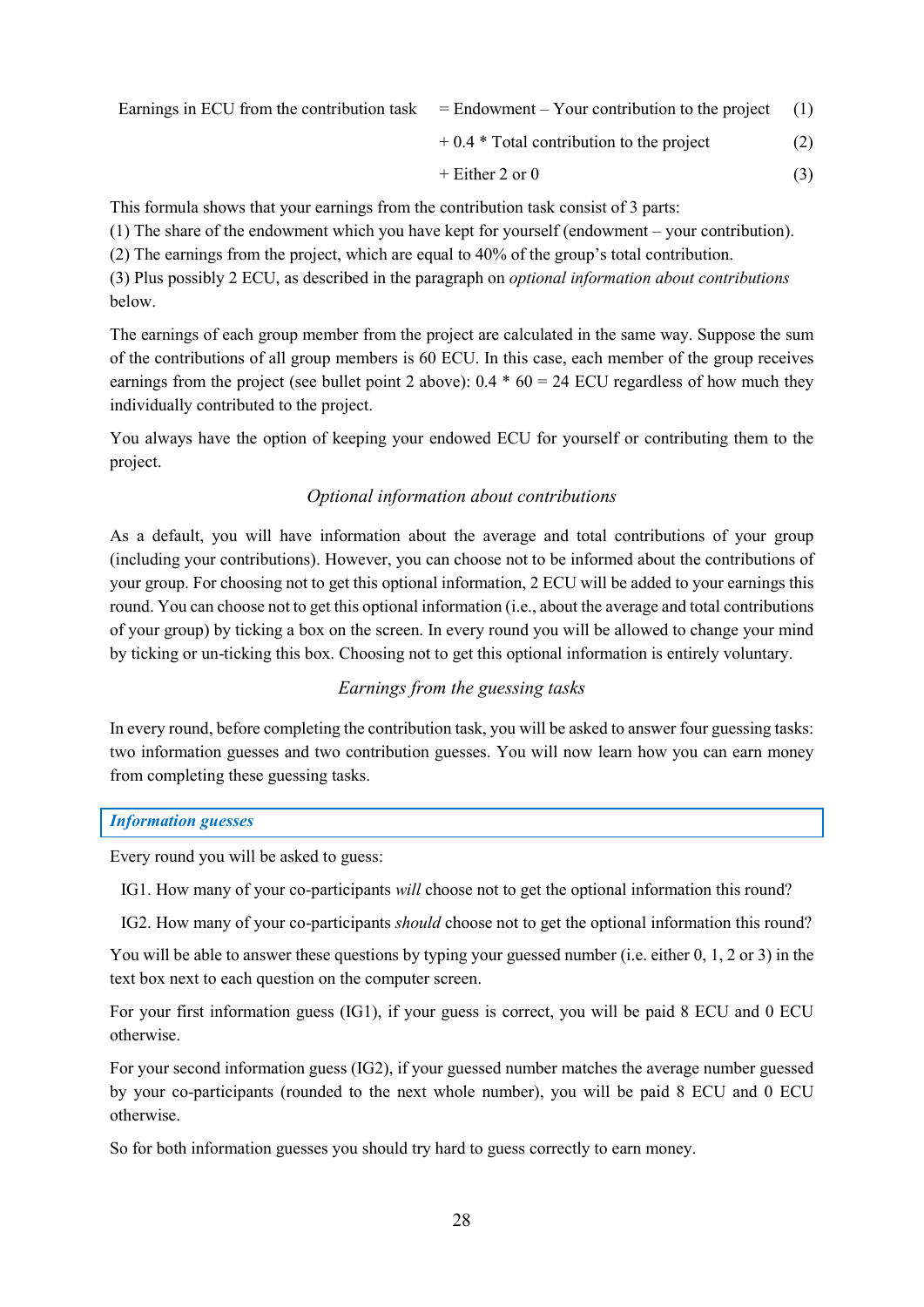Contribution guesses

After making the information guesses you will be asked to guess:

CG1. How many ECU will your co-participants contribute on average to the project this round?

CG2. How many ECU should your co-participants contribute on average to the project this round?

You will be able to answer these questions by typing your guessed number (between 0 and the full endowment of 20 ECU) in the text box next to each question on the computer screen.

Your earnings from CG1/CG2 depend on the absolute difference between your guess and the average contribution/guess of your co-participants, respectively.

| Absolute difference between your guess and the average<br>contribution (for CG1) or guess (for CG2) of your co-participants | Your earnings from CG1/CG2 |
|-----------------------------------------------------------------------------------------------------------------------------|----------------------------|
| Less than 1 ECU                                                                                                             | <b>12 ECU</b>              |
| 1 ECU or more than 1 ECU but less than 2 ECU                                                                                | 8 ECU                      |
| 2 ECU or more than 2 ECU but less than 3 ECU                                                                                | 4 ECU                      |
| 3 ECU or more than 3 ECU                                                                                                    | 0 ECU                      |

So for both contribution guesses you should try hard to guess correctly to earn money.

#### A.1.4 Specific Instructions: zero opt-in (ZI)

#### Earnings from the contribution tasks

In every round, each participant will receive 20 ECU. In the following, we shall refer to this amount as the "endowment". Your task is to decide how to use your endowment. In particular, you have to decide how many of the 20 ECU you want to contribute to a project (from 0 to 20) and how many of them to keep for yourself. The consequences of your decision are explained in detail below.

Your earnings from the contribution task in each round are calculated using the following formula. If you have any difficulties, do not hesitate to ask us.

Earnings in ECU from the contribution task  $=$  Endowment – Your contribution to the project (1)

$$
+ 0.4 * Total contribution to the project \tag{2}
$$

This formula shows that your earnings from the contribution task consist of 2 parts:

(1) The share of the endowment which you have kept for yourself (endowment – your contribution).

(2) The earnings from the project, which are equal to 40% of the group's total contribution.

The earnings of each group member from the project are calculated in the same way. Suppose the sum of the contributions of all group members is 60 ECU. In this case, each member of the group receives earnings from the project (see bullet point 2 above):  $0.4 * 60 = 24$  ECU regardless of how much they individually contributed to the project.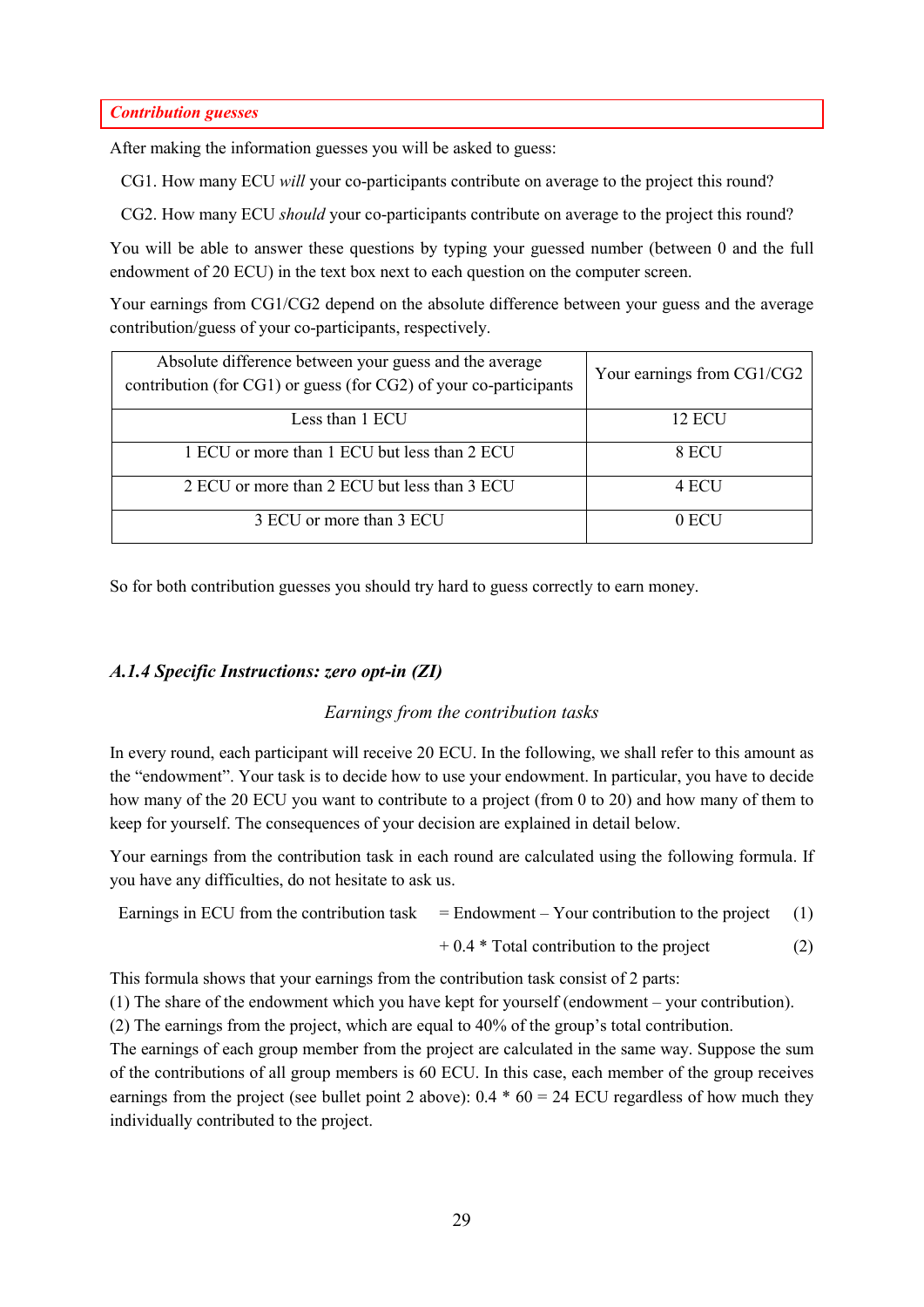You always have the option of keeping your endowed ECU for yourself or contributing them to the project.

# Optional information about contributions

As a default, you will not have information about the average and total contributions of your group (including your contributions). However, you can choose to be informed about the contributions of your group. You can choose to get this optional information (i.e., about the average and total contributions of your group) by ticking a box on the screen. In every round you will be allowed to change your mind by ticking or un-ticking this box. Choosing to get this optional information is entirely voluntary.

# Earnings from the guessing tasks

In every round, before completing the contribution task, you will be asked to answer four guessing tasks: two information guesses and two contribution guesses. You will now learn how you can earn money from completing these guessing tasks.

#### Information guesses

Every round you will be asked to guess:

IG1. How many of your co-participants will choose to get the optional information this round?

IG2. How many of your co-participants should choose to get the optional information this round?

You will be able to answer these questions by typing your guessed number (i.e. either 0, 1, 2 or 3) in the text box next to each question on the computer screen.

For your first information guess (IG1), if your guess is correct, you will be paid 8 ECU and 0 ECU otherwise.

For your second information guess (IG2), if your guessed number matches the average number guessed by your co-participants (rounded to the next whole number), you will be paid 8 ECU and 0 ECU otherwise.

So for both information guesses you should try hard to guess correctly to earn money.

### Contribution guesses

After making the information guesses you will be asked to guess:

CG1. How many ECU will your co-participants contribute on average to the project this round?

CG2. How many ECU should your co-participants contribute on average to the project this round?

You will be able to answer these questions by typing your guessed number (between 0 and the full endowment of 20 ECU) in the text box next to each question on the computer screen.

Your earnings from CG1/CG2 depend on the absolute difference between your guess and the average contribution/guess of your co-participants, respectively.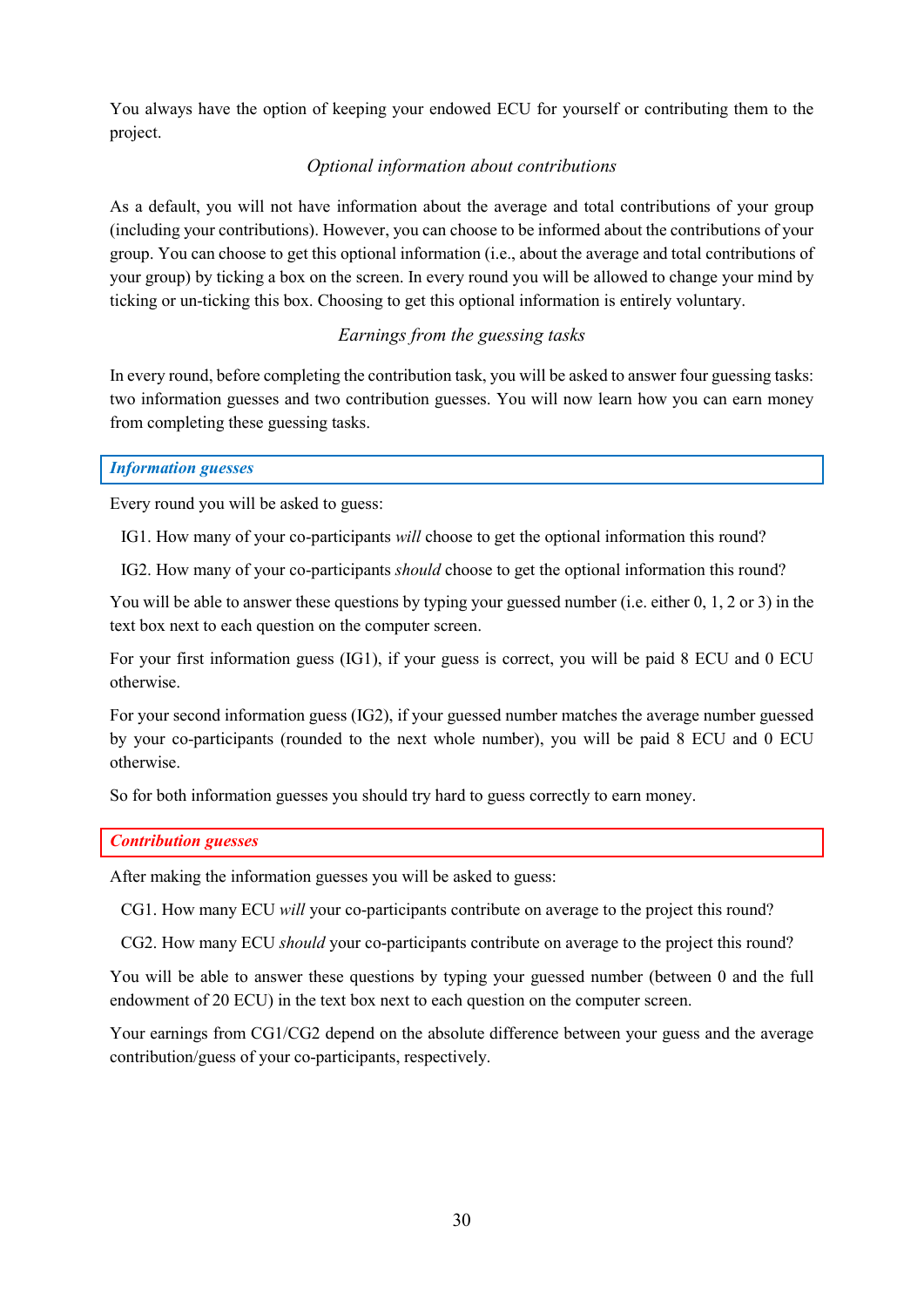| Absolute difference between your guess and the average<br>contribution (for CG1) or guess (for CG2) of your co-participants | Your earnings from CG1/CG2 |
|-----------------------------------------------------------------------------------------------------------------------------|----------------------------|
| Less than 1 ECU                                                                                                             | <b>12 ECU</b>              |
| 1 ECU or more than 1 ECU but less than 2 ECU                                                                                | 8 ECU                      |
| 2 ECU or more than 2 ECU but less than 3 ECU                                                                                | 4 ECU                      |
| 3 ECU or more than 3 ECU                                                                                                    | 0 ECU                      |

So for both contribution guesses you should try hard to guess correctly to earn money.

#### A.1.5 Specific Instructions: zero opt-out (ZO)

# Earnings from the contribution tasks

In every round, each participant will receive 20 ECU. In the following, we shall refer to this amount as the "endowment". Your task is to decide how to use your endowment. In particular, you have to decide how many of the 20 ECU you want to contribute to a project (from 0 to 20) and how many of them to keep for yourself. The consequences of your decision are explained in detail below.

Your earnings from the contribution task in each round are calculated using the following formula. If you have any difficulties, do not hesitate to ask us.

Earnings in ECU from the contribution task  $=$  Endowment – Your contribution to the project (1)

$$
+ 0.4 * Total contribution to the project \tag{2}
$$

This formula shows that your earnings from the contribution task consist of 2 parts:

(1) The share of the endowment which you have kept for yourself (endowment – your contribution).

(2) The earnings from the project, which are equal to 40% of the group's total contribution.

The earnings of each group member from the project are calculated in the same way. Suppose the sum of the contributions of all group members is 60 ECU. In this case, each member of the group receives earnings from the project (see bullet point 2 above):  $0.4 * 60 = 24$  ECU regardless of how much they individually contributed to the project.

You always have the option of keeping your endowed ECU for yourself or contributing them to the project.

#### Optional information about contributions

As a default, you will have information about the average and total contributions of your group (including your contributions). However, you can choose not to be informed about the contributions of your group. You can choose not to get this optional information (i.e., about the average and total contributions of your group) by ticking a box on the screen. In every round you will be allowed to change your mind by ticking or un-ticking this box. Choosing not to get this optional information is entirely voluntary.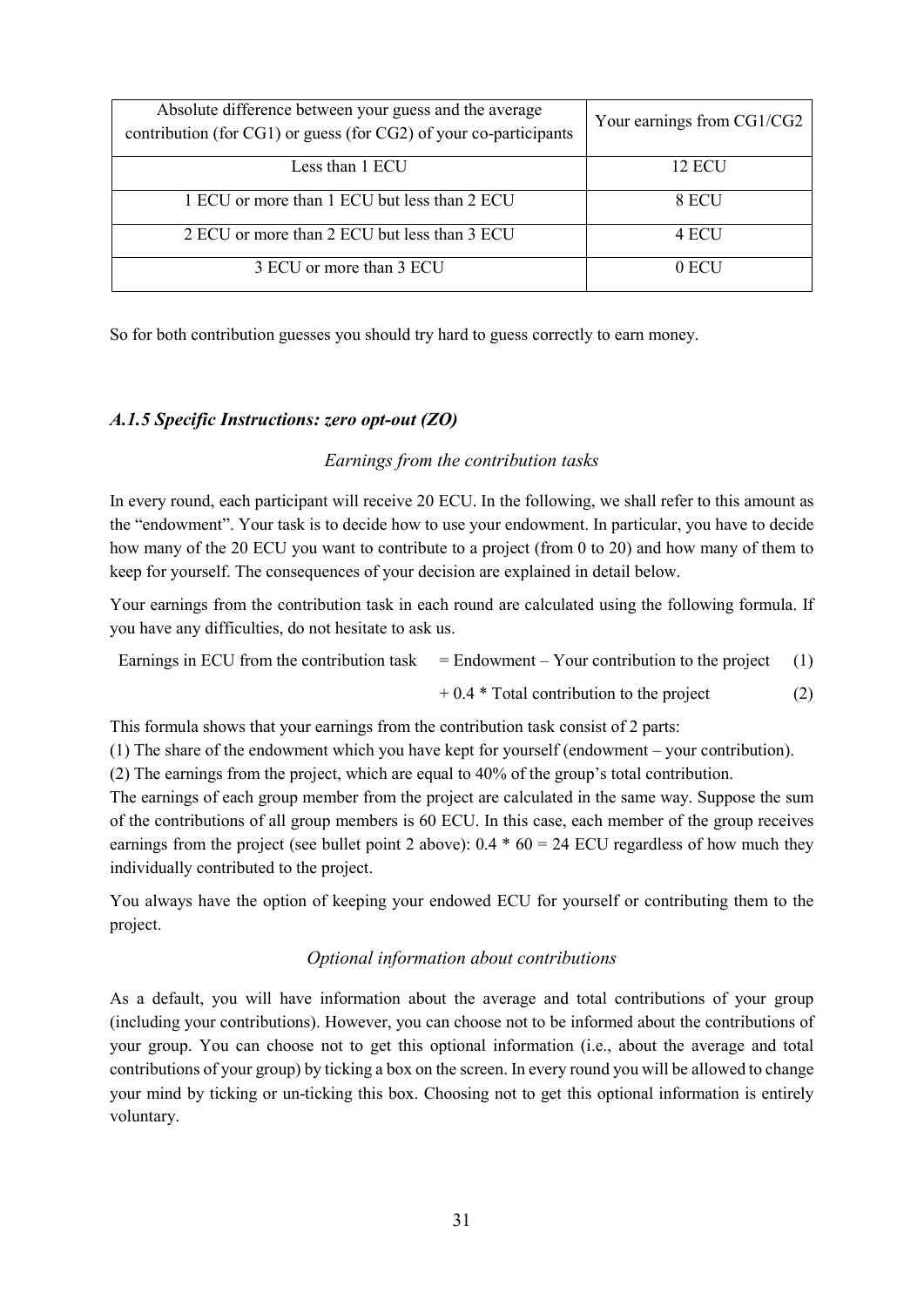# Earnings from the guessing tasks

In every round, before completing the contribution task, you will be asked to answer four guessing tasks: two information guesses and two contribution guesses. You will now learn how you can earn money from completing these guessing tasks.

#### Information guesses

Every round you will be asked to guess:

IG1. How many of your co-participants will choose not to get the optional information this round?

IG2. How many of your co-participants should choose not to get the optional information this round?

You will be able to answer these questions by typing your guessed number (i.e. either 0, 1, 2 or 3) in the text box next to each question on the computer screen.

For your first information guess (IG1), if your guess is correct, you will be paid 8 ECU and 0 ECU otherwise.

For your second information guess (IG2), if your guessed number matches the average number guessed by your co-participants (rounded to the next whole number), you will be paid 8 ECU and 0 ECU otherwise.

So for both information guesses you should try hard to guess correctly to earn money.

#### Contribution guesses

After making the information guesses you will be asked to guess:

CG1. How many ECU will your co-participants contribute on average to the project this round?

CG2. How many ECU should your co-participants contribute on average to the project this round?

You will be able to answer these questions by typing your guessed number (between 0 and the full endowment of 20 ECU) in the text box next to each question on the computer screen.

Your earnings from CG1/CG2 depend on the absolute difference between your guess and the average contribution/guess of your co-participants, respectively.

| Absolute difference between your guess and the average<br>contribution (for CG1) or guess (for CG2) of your co-participants | Your earnings from CG1/CG2 |
|-----------------------------------------------------------------------------------------------------------------------------|----------------------------|
| Less than 1 ECU                                                                                                             | <b>12 ECU</b>              |
| 1 ECU or more than 1 ECU but less than 2 ECU                                                                                | 8 ECU                      |
| 2 ECU or more than 2 ECU but less than 3 ECU                                                                                | 4 ECU                      |
| 3 ECU or more than 3 ECU                                                                                                    | 0 ECU                      |

So for both contribution guesses you should try hard to guess correctly to earn money.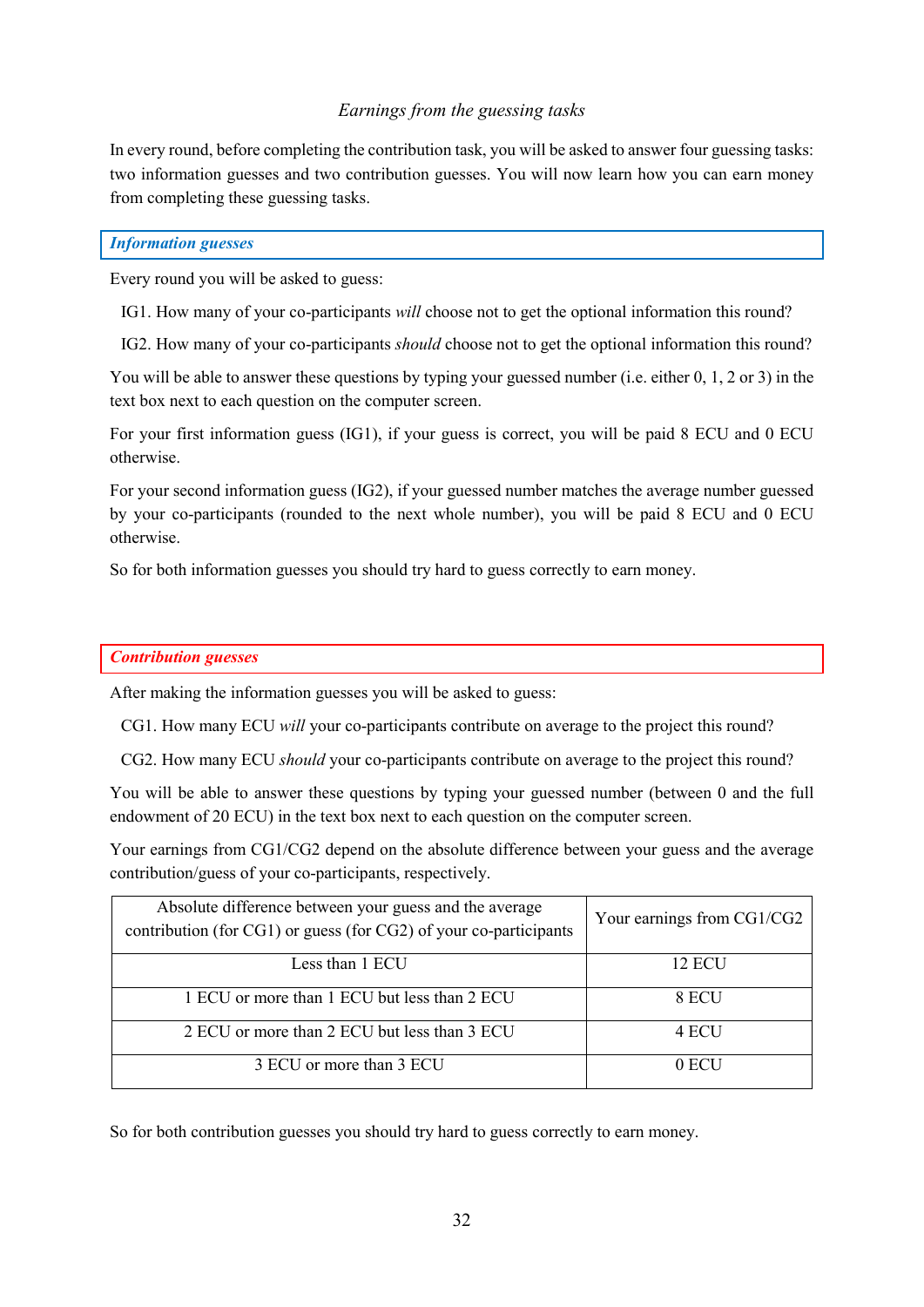# A.1.6 Specific Instructions: negative opt-in (NI)

#### Earnings from the contribution tasks

In every round, each participant will receive 20 ECU. In the following, we shall refer to this amount as the "endowment". Your task is to decide how to use your endowment. In particular, you have to decide how many of the 20 ECU you want to contribute to a project (from 0 to 20) and how many of them to keep for yourself. The consequences of your decision are explained in detail below.

Your earnings from the contribution task in each round are calculated using the following formula. If you have any difficulties, do not hesitate to ask us.

|  | Earnings in ECU from the contribution task $=$ Endowment – Your contribution to the project (1) |  |
|--|-------------------------------------------------------------------------------------------------|--|
|--|-------------------------------------------------------------------------------------------------|--|

 $+ 0.4 * Total contribution to the project$  (2)

$$
+ \text{Either 2 or 0} \tag{3}
$$

This formula shows that your earnings from the contribution task consist of 3 parts:

(1) The share of the endowment which you have kept for yourself (endowment – your contribution).

(2) The earnings from the project, which are equal to 40% of the group's total contribution.

(3) Plus possibly 2 ECU, as described in the paragraph on optional information about contributions below.

The earnings of each group member from the project are calculated in the same way. Suppose the sum of the contributions of all group members is 60 ECU. In this case, each member of the group receives earnings from the project (see bullet point 2 above):  $0.4 * 60 = 24$  ECU regardless of how much they individually contributed to the project.

You always have the option of keeping your endowed ECU for yourself or contributing them to the project.

# Optional information about contributions

As a default, you will not have information about the average and total contributions of your group (including your contributions). However, you can choose to be informed about the contributions of your group. For choosing to get this optional information, 2 ECU will be added to your earnings this round. You can choose to get this optional information (i.e., about the average and total contributions of your group) by ticking a box on the screen. In every round you will be allowed to change your mind by ticking or un-ticking this box. Choosing to get this optional information is entirely voluntary.

# Earnings from the guessing tasks

In every round, before completing the contribution task, you will be asked to answer four guessing tasks: two information guesses and two contribution guesses. You will now learn how you can earn money from completing these guessing tasks.

#### Information guesses

Every round you will be asked to guess:

- IG1. How many of your co-participants will choose to get the optional information this round?
- IG2. How many of your co-participants should choose to get the optional information this round?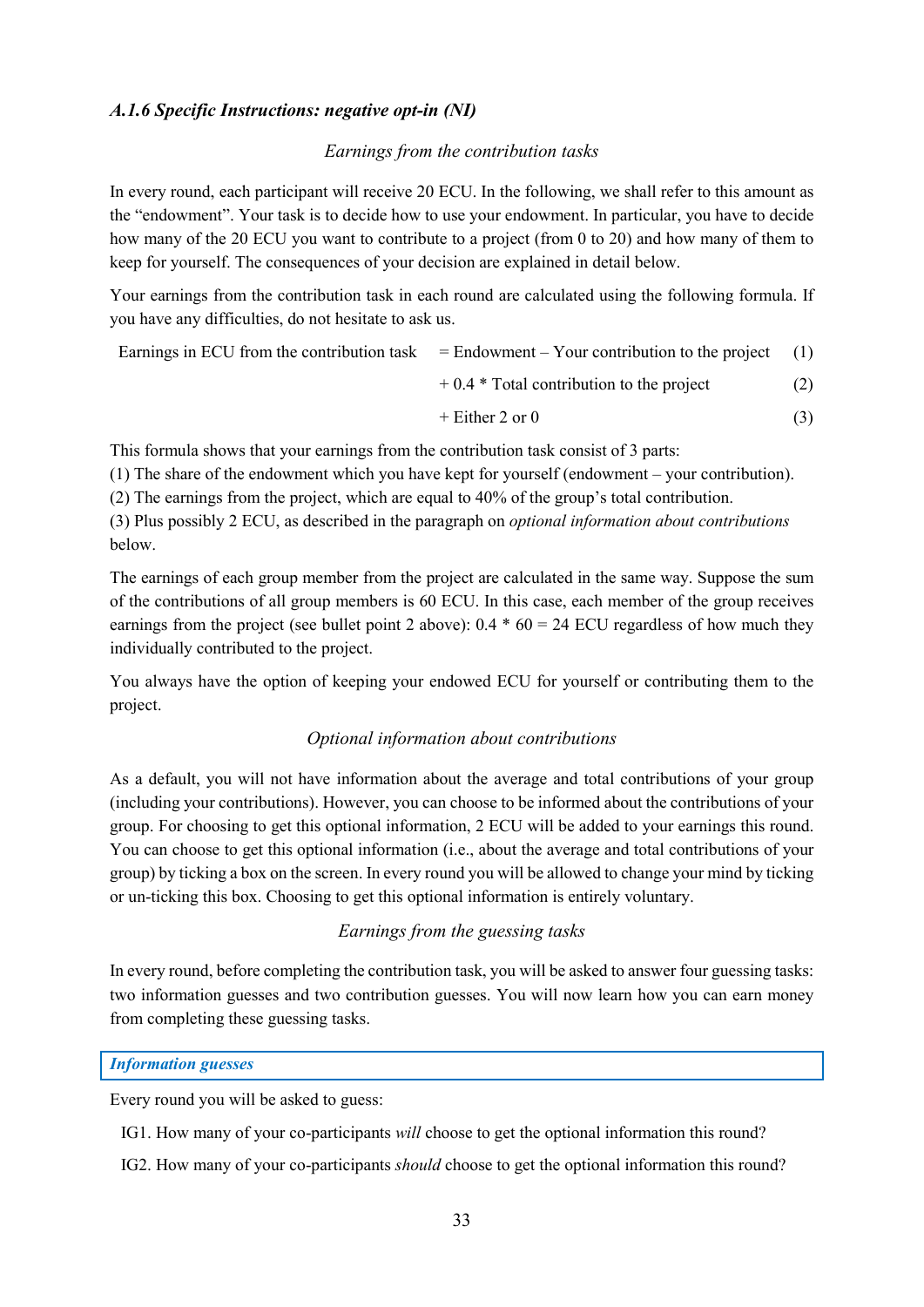You will be able to answer these questions by typing your guessed number (i.e. either 0, 1, 2 or 3) in the text box next to each question on the computer screen.

For your first information guess (IG1), if your guess is correct, you will be paid 8 ECU and 0 ECU otherwise.

For your second information guess (IG2), if your guessed number matches the average number guessed by your co-participants (rounded to the next whole number), you will be paid 8 ECU and 0 ECU otherwise.

So for both information guesses you should try hard to guess correctly to earn money.

#### Contribution guesses

After making the information guesses you will be asked to guess:

CG1. How many ECU will your co-participants contribute on average to the project this round?

CG2. How many ECU should your co-participants contribute on average to the project this round?

You will be able to answer these questions by typing your guessed number (between 0 and the full endowment of 20 ECU) in the text box next to each question on the computer screen.

Your earnings from CG1/CG2 depend on the absolute difference between your guess and the average contribution/guess of your co-participants, respectively.

| Absolute difference between your guess and the average<br>contribution (for CG1) or guess (for CG2) of your co-participants | Your earnings from CG1/CG2 |
|-----------------------------------------------------------------------------------------------------------------------------|----------------------------|
| Less than 1 ECU                                                                                                             | 12 ECU                     |
| 1 ECU or more than 1 ECU but less than 2 ECU                                                                                | 8 ECU                      |
| 2 ECU or more than 2 ECU but less than 3 ECU                                                                                | 4 ECU                      |
| 3 ECU or more than 3 ECU                                                                                                    | 0 ECU                      |

So for both contribution guesses you should try hard to guess correctly to earn money.

# A.1.7 Specific Instructions: negative opt-out (NO)

# Earnings from the contribution tasks

In every round, each participant will receive 20 ECU. In the following, we shall refer to this amount as the "endowment". Your task is to decide how to use your endowment. In particular, you have to decide how many of the 20 ECU you want to contribute to a project (from 0 to 20) and how many of them to keep for yourself. The consequences of your decision are explained in detail below.

Your earnings from the contribution task in each round are calculated using the following formula. If you have any difficulties, do not hesitate to ask us.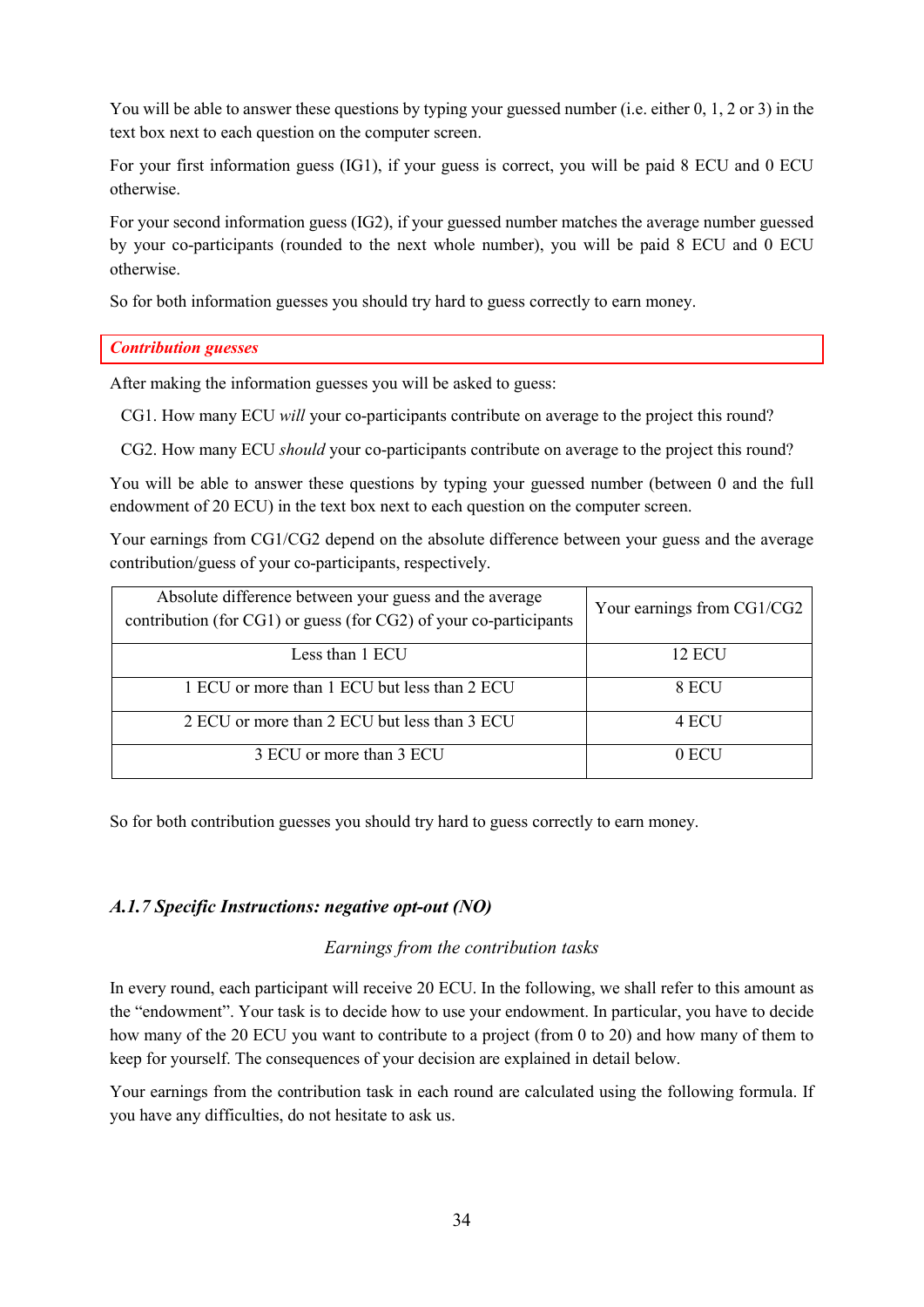Earnings in ECU from the contribution task  $=$  Endowment – Your contribution to the project (1)

+ 0.4 \* Total contribution to the project (2)

$$
- Either 2 or 0 \tag{3}
$$

This formula shows that your earnings from the contribution task consist of 3 parts:

(1) The share of the endowment which you have kept for yourself (endowment – your contribution).

(2) The earnings from the project, which are equal to 40% of the group's total contribution.

(3) Minus possibly 2 ECU, as described in the paragraph on optional information about contributions below.

The earnings of each group member from the project are calculated in the same way. Suppose the sum of the contributions of all group members is 60 ECU. In this case, each member of the group receives earnings from the project (see bullet point 2 above):  $0.4 * 60 = 24$  ECU regardless of how much they individually contributed to the project.

You always have the option of keeping your endowed ECU for yourself or contributing them to the project.

#### Optional information about contributions

As a default, you will have information about the average and total contributions of your group (including your contributions). However, you can choose not to be informed about the contributions of your group. For choosing not to get this optional information, 2 ECU will be deducted from your earnings this round. You can choose not to get this optional information (i.e., about the average and total contributions of your group) by ticking a box on the screen. In every round you will be allowed to change your mind by ticking or un-ticking this box. Choosing not to get this optional information is entirely voluntary.

#### Earnings from the guessing tasks

In every round, before completing the contribution task, you will be asked to answer four guessing tasks: two information guesses and two contribution guesses. You will now learn how you can earn money from completing these guessing tasks.

|  | <b>Information guesses</b> |
|--|----------------------------|
|  |                            |

Every round you will be asked to guess:

IG1. How many of your co-participants will choose not to get the optional information this round?

IG2. How many of your co-participants should choose not to get the optional information this round?

You will be able to answer these questions by typing your guessed number (i.e. either 0, 1, 2 or 3) in the text box next to each question on the computer screen.

For your first information guess (IG1), if your guess is correct, you will be paid 8 ECU and 0 ECU otherwise.

For your second information guess (IG2), if your guessed number matches the average number guessed by your co-participants (rounded to the next whole number), you will be paid 8 ECU and 0 ECU otherwise.

So for both information guesses you should try hard to guess correctly to earn money.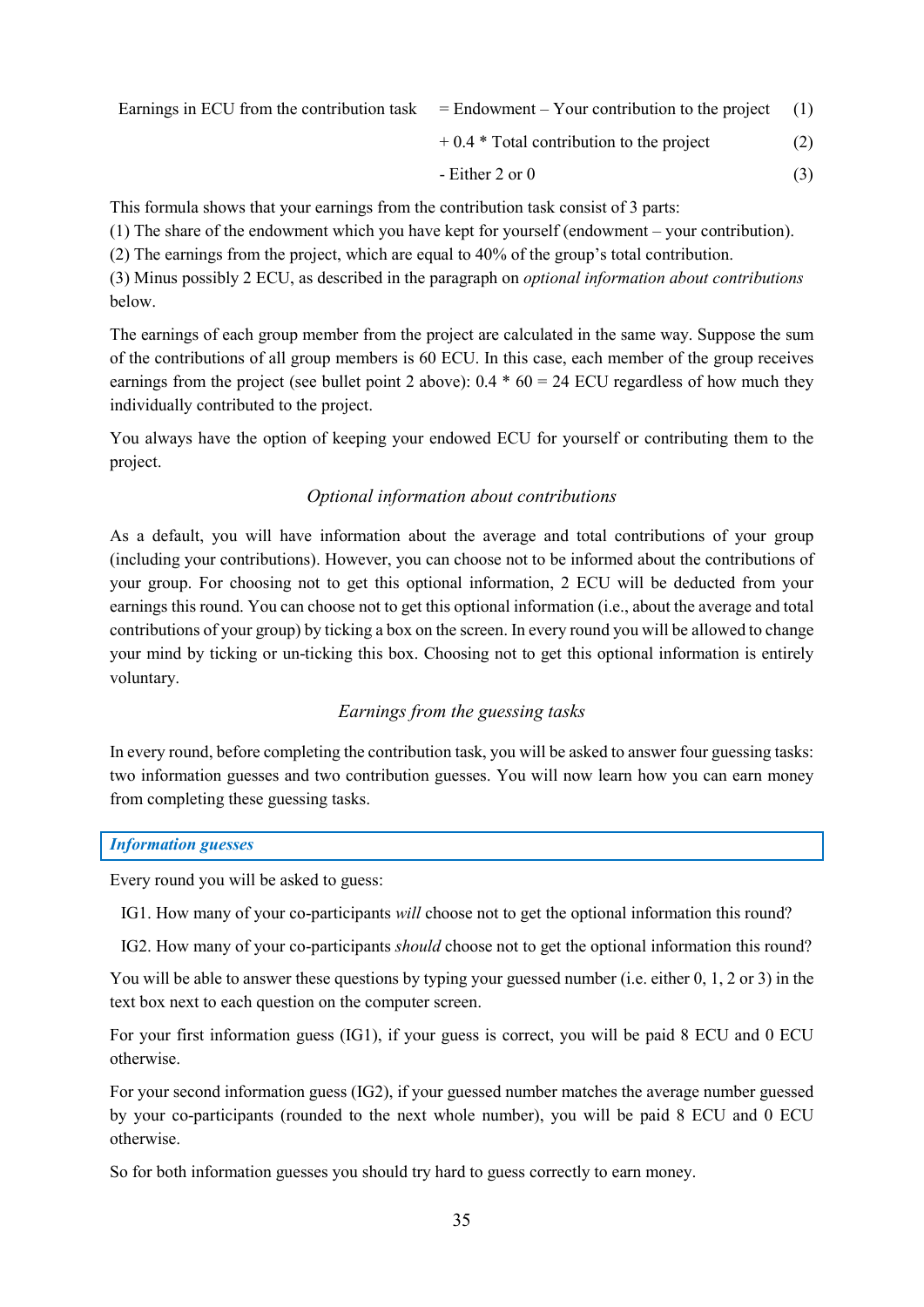Contribution guesses

After making the information guesses you will be asked to guess:

CG1. How many ECU will your co-participants contribute on average to the project this round?

CG2. How many ECU should your co-participants contribute on average to the project this round?

You will be able to answer these questions by typing your guessed number (between 0 and the full endowment of 20 ECU) in the text box next to each question on the computer screen.

Your earnings from CG1/CG2 depend on the absolute difference between your guess and the average contribution/guess of your co-participants, respectively.

| Absolute difference between your guess and the average<br>contribution (for CG1) or guess (for CG2) of your co-participants | Your earnings from CG1/CG2 |
|-----------------------------------------------------------------------------------------------------------------------------|----------------------------|
| Less than 1 ECU                                                                                                             | <b>12 ECU</b>              |
| 1 ECU or more than 1 ECU but less than 2 ECU                                                                                | 8 ECU                      |
| 2 ECU or more than 2 ECU but less than 3 ECU                                                                                | 4 ECU                      |
| 3 ECU or more than 3 ECU                                                                                                    | 0 ECU                      |

So for both contribution guesses you should try hard to guess correctly to earn money.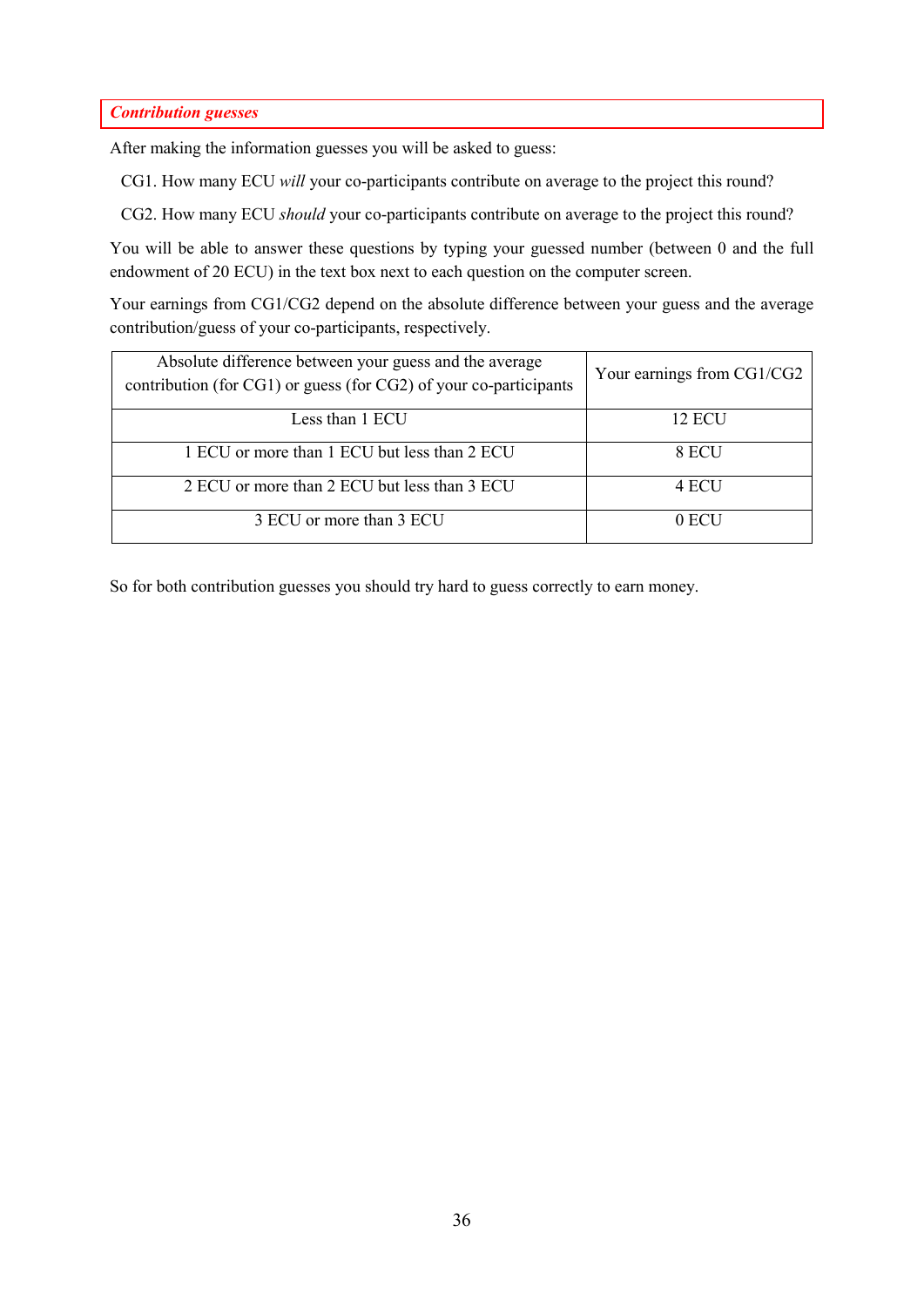# A.2 Further Results

#### A.2.1 Analysis of information types

From the analysis of whether subjects had the optional information in section 3.1, we know that subjects mostly have the information if doing so is either monetarily rewarded (NI, NO) or when the price of that information is zero (ZI, ZO). However, in treatments where information was costly, subjects had the optional information in about one third of all times (34% and 40% for PI and PO, respectively). From section 3.1 it is not clear whether this happens because one third of the subjects have the information all the time (and two thirds never have the information) or whether each subject individually samples information approximately every third period (or a mixture of both behavioral extremes). Thus, in the following we provide more information about the distribution of information behaviors.

Figure A1 shows that in the treatments NI and NO as well as ZI and ZO, the massive majority had the information in every period (10 times) and almost no one had information less frequently than 9 times resulting in very high overall information rates. In contrast, the aggregate results of the treatments PI and PO (that around 40% of subjects have the information) is caused by an almost uniform distribution of information types.

| Treatment      | Information type |       |          |       |  |  |  |
|----------------|------------------|-------|----------|-------|--|--|--|
|                | $0 - 2$          | $3-6$ | $7 - 10$ | Total |  |  |  |
| PI             | 16               | 15    |          | 40    |  |  |  |
| PO             | 18               | 16    | 6        | 40    |  |  |  |
| ZI             | 2                | 3     | 35       | 40    |  |  |  |
| ZO             | 2                |       | 37       | 40    |  |  |  |
| NI             | 0                |       | 39       | 40    |  |  |  |
| N <sub>O</sub> |                  |       | 39       | 40    |  |  |  |
| Total          | 38               | 37    | 165      | 240   |  |  |  |

Table A1: Numbers of subjects by information type and treatment

Furthermore, we can cluster subjects based on their information types. We distinguish three simple information types: type 0-2 has information in at most 2 (out of 10 possible) periods, type 3-6 has information at least 3 and at most 6 times and type 7-10 has information in at least 7 periods.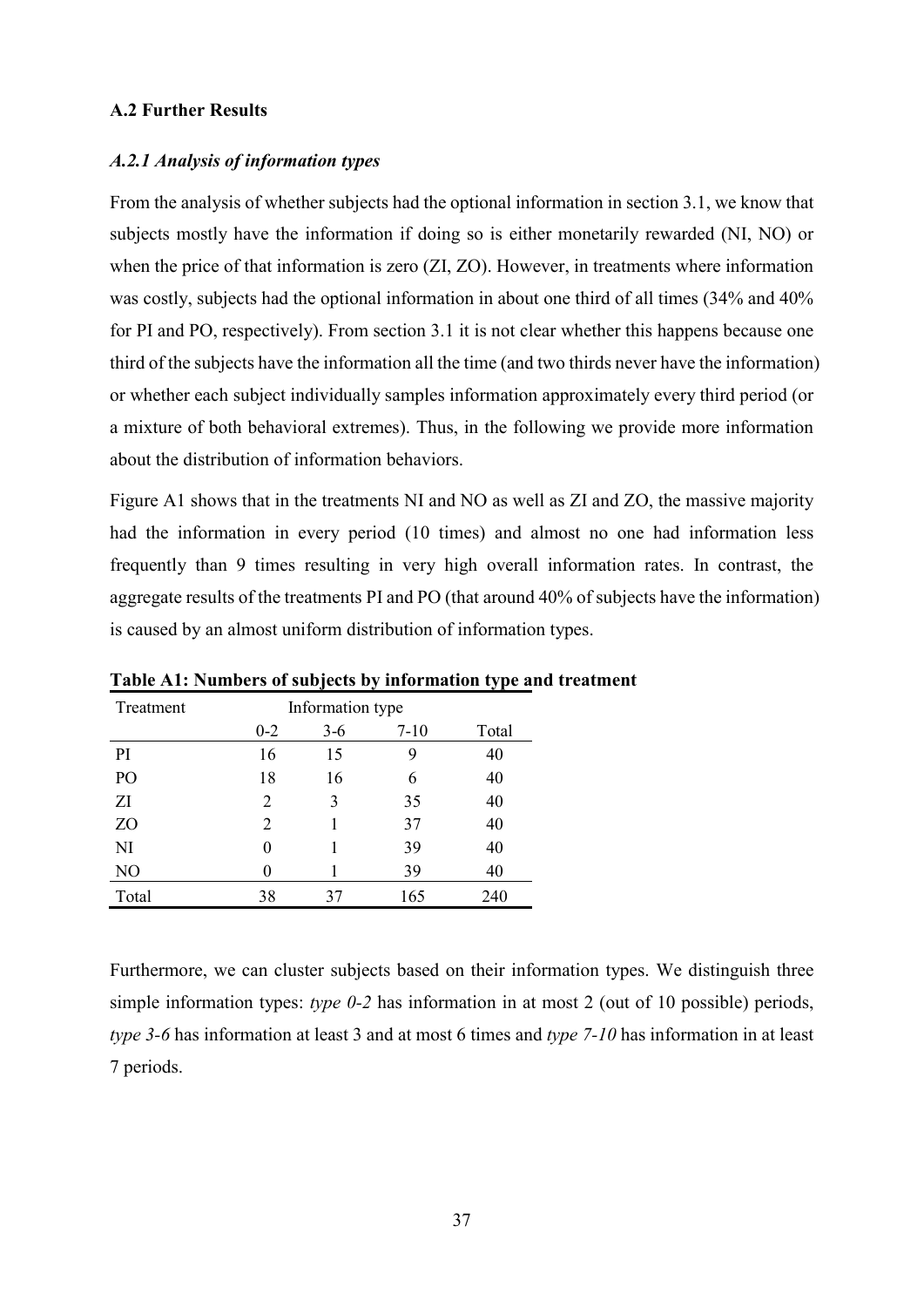Figure A1: Proportion of subjects by number of times information was possessed and by treatment

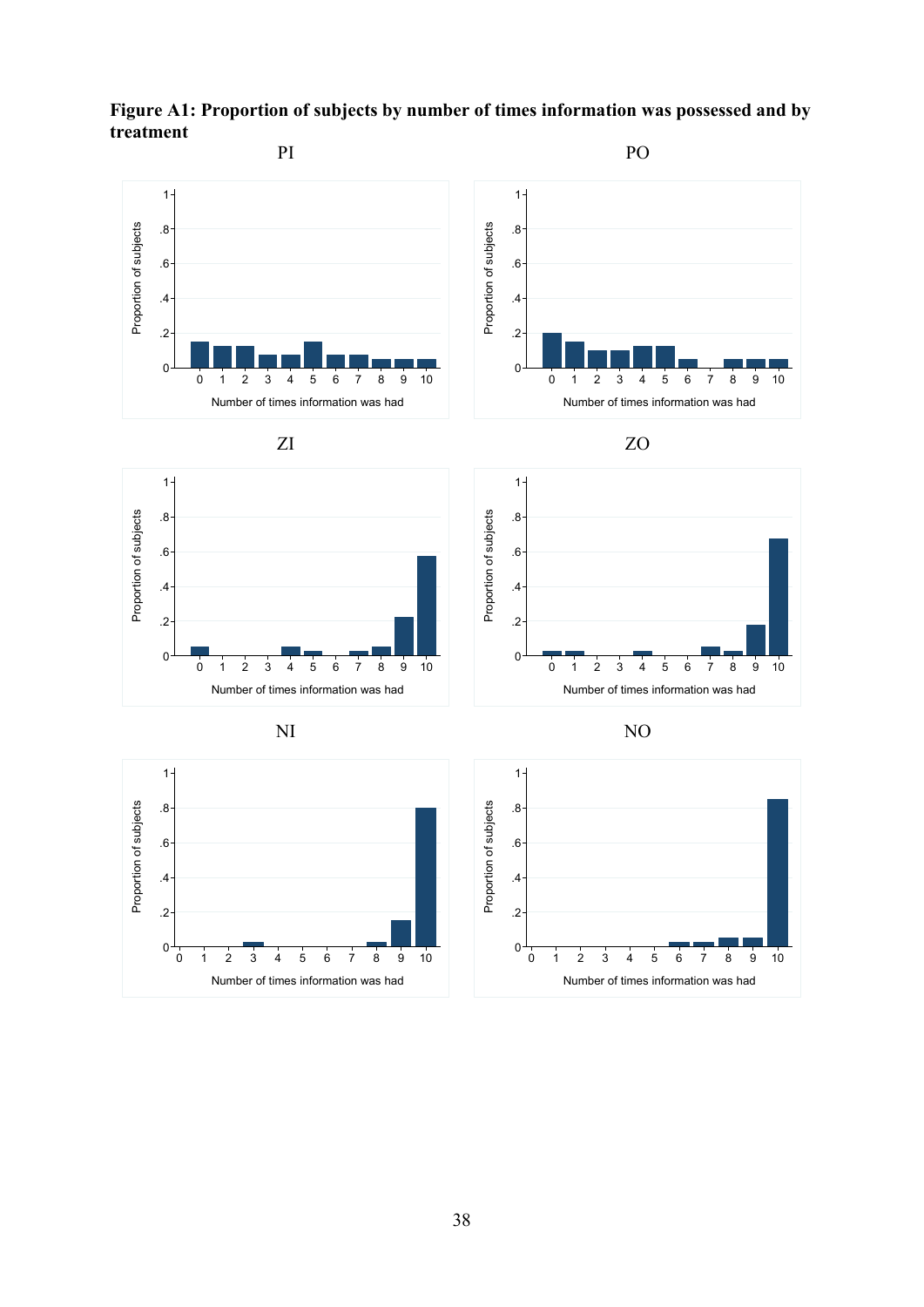The analysis of information types shows that the aggregate result of having the information in approximately one third of all times is indeed driven by different information types. About 40% of subjects almost never have the information (type 0-2), just below 40% of subjects occasionally have the information (type 3-6) and about 20% of subjects very frequently have the information (type 7-10), see Table A1.

One possible conjecture about these heterogeneous results regarding having the information is varying individual specific valuation of information. Subjects categorized as 0-2 might very rarely have the (costly) information because their individual valuation of information was below the monetary cost of having the information (which was 2 ECU in the experiment). Type 3-6 subjects could have a valuation of just about 2 ECU, making them sometimes decide for or against having the information, while type 7-10 subjects could be the ones with individual valuations of well surpassing 2 ECU.

#### A.2.2 Additional control variables

| $\frac{1}{2}$            | (1)<br>Having info | (2)<br>Having info | (3)<br>Belief info | (4)<br>Belief info |
|--------------------------|--------------------|--------------------|--------------------|--------------------|
| Default no info          | $-0.0512$          | $-0.187$           | $0.288***$         | $0.287***$         |
|                          | (0.366)            | (0.400)            | (0.109)            | (0.108)            |
| Price                    | $-3.275***$        | $-3.496***$        | $-0.765***$        | $-0.833***$        |
|                          | (0.286)            | (0.397)            | (0.0666)           | (0.0935)           |
| Age                      | $-0.0142$          | $-0.0140$          | $-0.00880$         | $-0.00865$         |
|                          | (0.0331)           | (0.0330)           | (0.00703)          | (0.00703)          |
| Female                   | $-0.134$           | $-0.109$           | $-0.0937$          | $-0.0897$          |
|                          | (0.372)            | (0.373)            | (0.0811)           | (0.0811)           |
| Economics                | $-0.140$           | $-0.193$           | $-0.0349$          | $-0.0400$          |
|                          | (0.857)            | (0.860)            | (0.179)            | (0.179)            |
| Default: no info x price |                    | 0.430              |                    | 0.137              |
|                          |                    | (0.508)            |                    | (0.132)            |
| Constant                 | 3.129***           | $3.183***$         | 2.286***           | 2.281***           |
|                          | (0.868)            | (0.870)            | (0.186)            | (0.185)            |
| Observations             | 2400               | 2400               | 2400               | 2400               |
| Log. Likelihood          | $-749.1$           | $-748.8$           | $-2687.0$          | $-2686.4$          |
| Chi-squared              | 131.7              | 131.8              | 140.8              | 144.3              |

Table A2: Likelihood of having the optional information and belief how many other group members will have the optional information, additional control variables

Notes: Columns 1 and 2 contain marginal effects of logit estimations on the likelihood of having the information. Columns 3 and 4 contain coefficients of linear models on information belief, i.e., the number of how many other group members will have the information. All models were estimated using multi-level error clustering (subjects nested in groups); levels of significance: \*  $p < 0.10$ , \*\*  $p < 0.05$ , \*\*\*  $p < 0.01$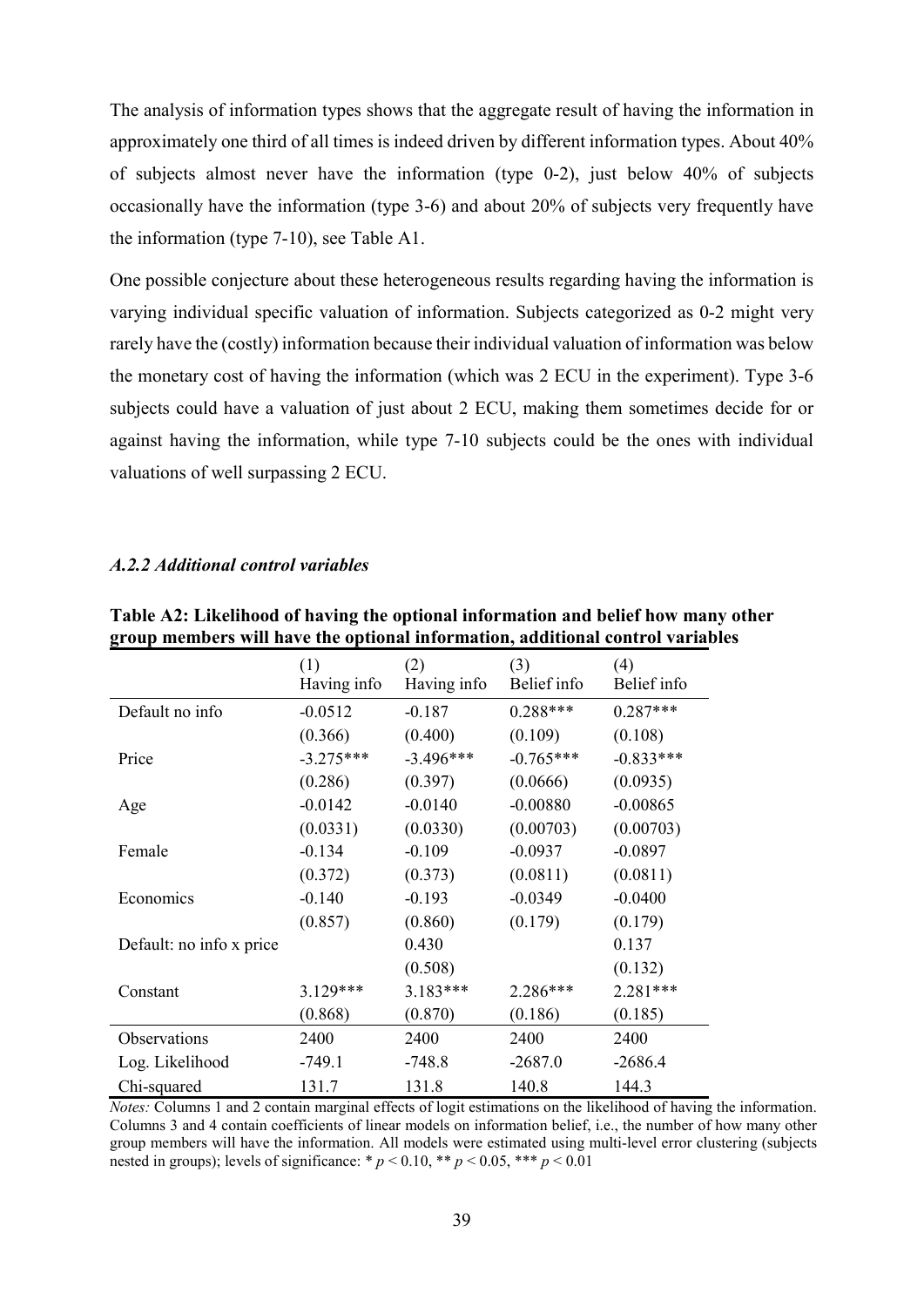|                                    | (1)         | (2)                                   | (3)         | (4)                 | (5)         | (6)         |
|------------------------------------|-------------|---------------------------------------|-------------|---------------------|-------------|-------------|
|                                    |             | Contribution (t) - Contribution (t-1) |             | $CG1(t) - CG1(t-1)$ |             |             |
| $\Delta$ (t-1)                     | $0.509***$  | $0.363***$                            | $0.549***$  | $0.161***$          | $-0.0751**$ | $0.190***$  |
|                                    | (0.0318)    | (0.0483)                              | (0.0366)    | (0.0246)            | (0.0377)    | (0.0285)    |
| $\Delta$ (t-1) x having info (t-1) |             | $0.192***$                            |             |                     | $0.311***$  |             |
|                                    |             | (0.0474)                              |             |                     | (0.0380)    |             |
| $\Delta$ (t-1) x pos. price        |             |                                       | $-0.105**$  |                     |             | $-0.0695**$ |
|                                    |             |                                       | (0.0447)    |                     |             | (0.0347)    |
| Female                             | $0.495***$  | $0.465**$                             | $0.463**$   | $0.339***$          | $0.289**$   | $0.320**$   |
|                                    | (0.189)     | (0.189)                               | (0.188)     | (0.129)             | (0.127)     | (0.129)     |
| $\Delta$ (t-1) x female            | $0.0758*$   | $0.0762*$                             | 0.0624      | 0.0238              | 0.0208      | 0.0151      |
|                                    | (0.0425)    | (0.0424)                              | (0.0427)    | (0.0331)            | (0.0326)    | (0.0333)    |
| Age                                | $0.0329**$  | $0.0285*$                             | $0.0309*$   | 0.0127              | 0.00549     | 0.0115      |
|                                    | (0.0167)    | (0.0167)                              | (0.0166)    | (0.0114)            | (0.0112)    | (0.0114)    |
| Economics                          | $-0.299$    | $-0.403$                              | $-0.350$    | $-0.0264$           | $-0.195$    | $-0.0620$   |
|                                    | (0.427)     | (0.427)                               | (0.423)     | (0.290)             | (0.286)     | (0.290)     |
| Constant                           | $-1.316***$ | $-1.188***$                           | $-1.252***$ | $-0.762***$         | $-0.554**$  | $-0.725**$  |
|                                    | (0.416)     | (0.417)                               | (0.413)     | (0.283)             | (0.280)     | (0.283)     |
| Observations                       | 2160        | 2160                                  | 2160        | 2160                | 2160        | 2160        |
| Log. Likelihood                    | $-5746.9$   | $-5738.7$                             | $-5744.1$   | $-5372.5$           | $-5339.5$   | $-5370.5$   |
| Chi-squared                        | 682.4       | 705.9                                 | 685.2       | 113.8               | 184.4       | 118.1       |

| Table A3: Imitation of previous period's average group contributions, additional control |  |  |
|------------------------------------------------------------------------------------------|--|--|
| variables                                                                                |  |  |

Notes: Columns 1-3 contain coefficients from linear models on subjects' contribution increase as specified in equation (1) on page 9 of the main article; columns 4-6 estimate similar effects on an increase of subjects' contribution beliefs; standard errors in parentheses with multi-level clustering: subjects nested in groups; levels of significance: \*  $p < 0.10$ , \*\*  $p < 0.05$ , \*\*\*  $p < 0.01$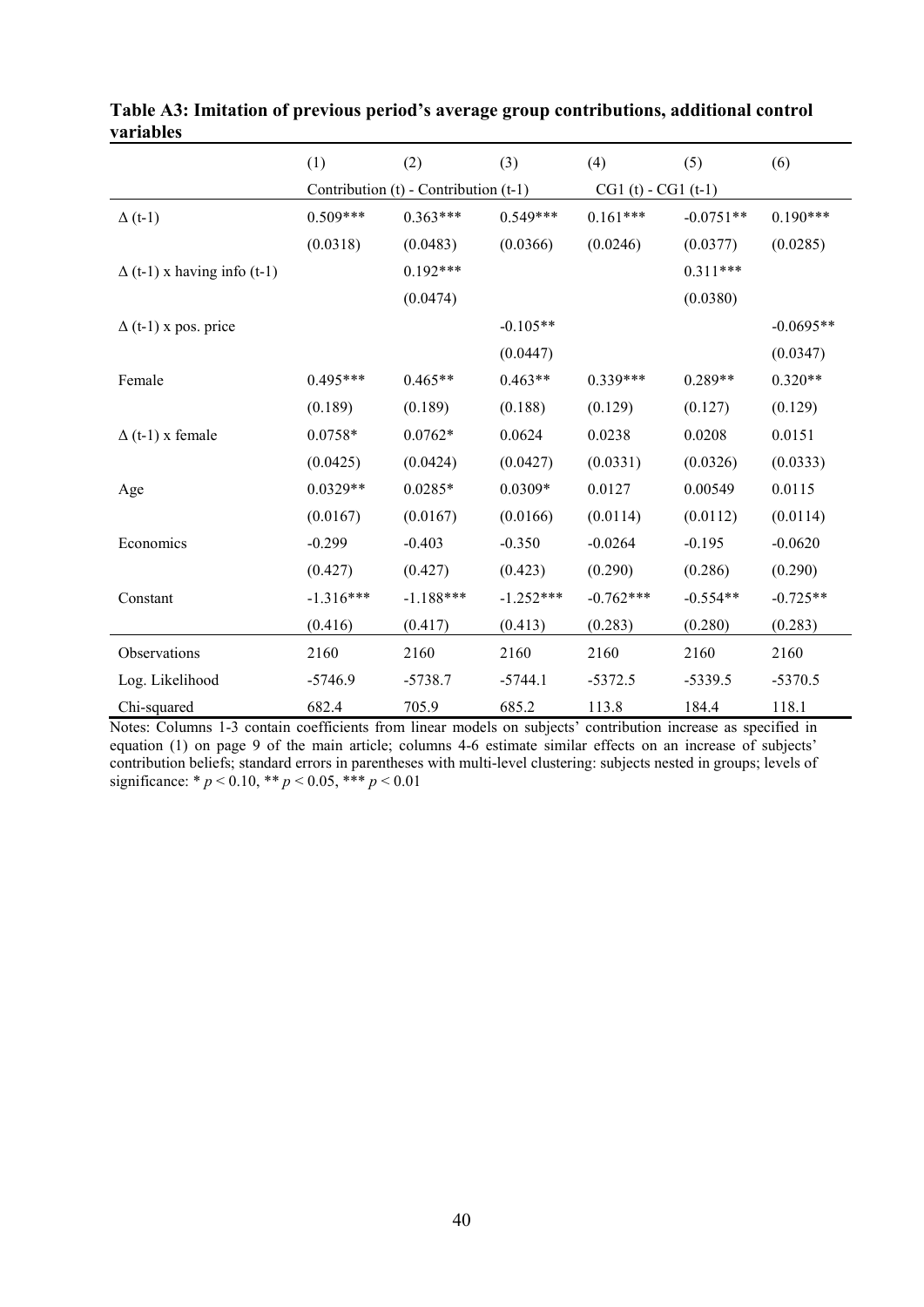|                                        | (1)        | (2)         | (3)         | (4)          | (5)          |
|----------------------------------------|------------|-------------|-------------|--------------|--------------|
| Default no info                        | 1.118      | 1.118       | 0.351       | 0.198        | 0.509        |
|                                        | (0.846)    | (0.846)     | (0.890)     | (0.480)      | (0.606)      |
| Price                                  | $-0.0301$  | $-0.0301$   | $-0.307$    | $-0.371$     | $-0.533$     |
|                                        | (0.517)    | (0.517)     | (0.770)     | (0.414)      | (0.476)      |
| Age                                    | $0.0641*$  | $0.0641*$   | $0.0642*$   | $0.0658**$   | $0.0646**$   |
|                                        | (0.0377)   | (0.0377)    | (0.0377)    | (0.0317)     | (0.0318)     |
| Female                                 | $1.150***$ | $1.150***$  | $1.153***$  | $0.804**$    | $0.804**$    |
|                                        | (0.439)    | (0.439)     | (0.439)     | (0.364)      | (0.365)      |
| Economics                              | $-0.827$   | $-0.827$    | $-0.830$    | $-0.633$     | $-0.652$     |
|                                        | (0.950)    | (0.950)     | (0.951)     | (0.812)      | (0.812)      |
| Period                                 |            | $-0.277***$ | $-0.347***$ | $-0.0939***$ | $-0.0882***$ |
|                                        |            | (0.0252)    | (0.0356)    | (0.0312)     | (0.0322)     |
| Default no info x Price                |            |             | 0.556       | 0.418        | 0.435        |
|                                        |            |             | (1.090)     | (0.587)      | (0.590)      |
| Period x Default no info               |            |             | $0.139***$  | 0.0283       | 0.0184       |
|                                        |            |             | (0.0503)    | (0.0429)     | (0.0445)     |
| Period x Price                         |            |             | 0.0336      | 0.000305     | 0.00572      |
|                                        |            |             | (0.0436)    | (0.0370)     | (0.0381)     |
| Period x Default no info x Price       |            |             | $-0.0677$   | $-0.0517$    | $-0.0545$    |
|                                        |            |             | (0.0617)    | (0.0523)     | (0.0526)     |
| <b>Belief Contributions</b>            |            |             |             | $0.678***$   | $0.695***$   |
|                                        |            |             |             | (0.0208)     | (0.0296)     |
| Belief Contributions x Default no info |            |             |             |              | $-0.0357$    |
|                                        |            |             |             |              | (0.0419)     |
| <b>Belief Contributions x Price</b>    |            |             |             |              | 0.0179       |
|                                        |            |             |             |              | (0.0257)     |
| Constant                               | 3.995***   | 5.518***    | 5.899***    | 0.169        | 0.0505       |
|                                        | (1.083)    | (1.091)     | (1.100)     | (0.856)      | (0.872)      |
| Observations                           | 2400       | 2400        | 2400        | 2400         | 2400         |
| Log. Likelihood                        | $-6780.9$  | $-6722.3$   | $-6717.8$   | $-6301.5$    | $-6300.9$    |
| Chi-squared                            | 12.98      | 133.5       | 142.9       | 1272.3       | 1272.1       |

# Table A4: Individual contribution, additional controls

Notes: Reference treatment in all columns: default=info, price=0; belief contributions refers to descriptive contribution beliefs; all columns contain coefficients of linear models, each with multi-level error clustering: subjects nested in groups; errors in parentheses; levels of significance: \*  $p < 0.10$ , \*\*  $p < 0.05$ , \*\*\*  $p < 0.01$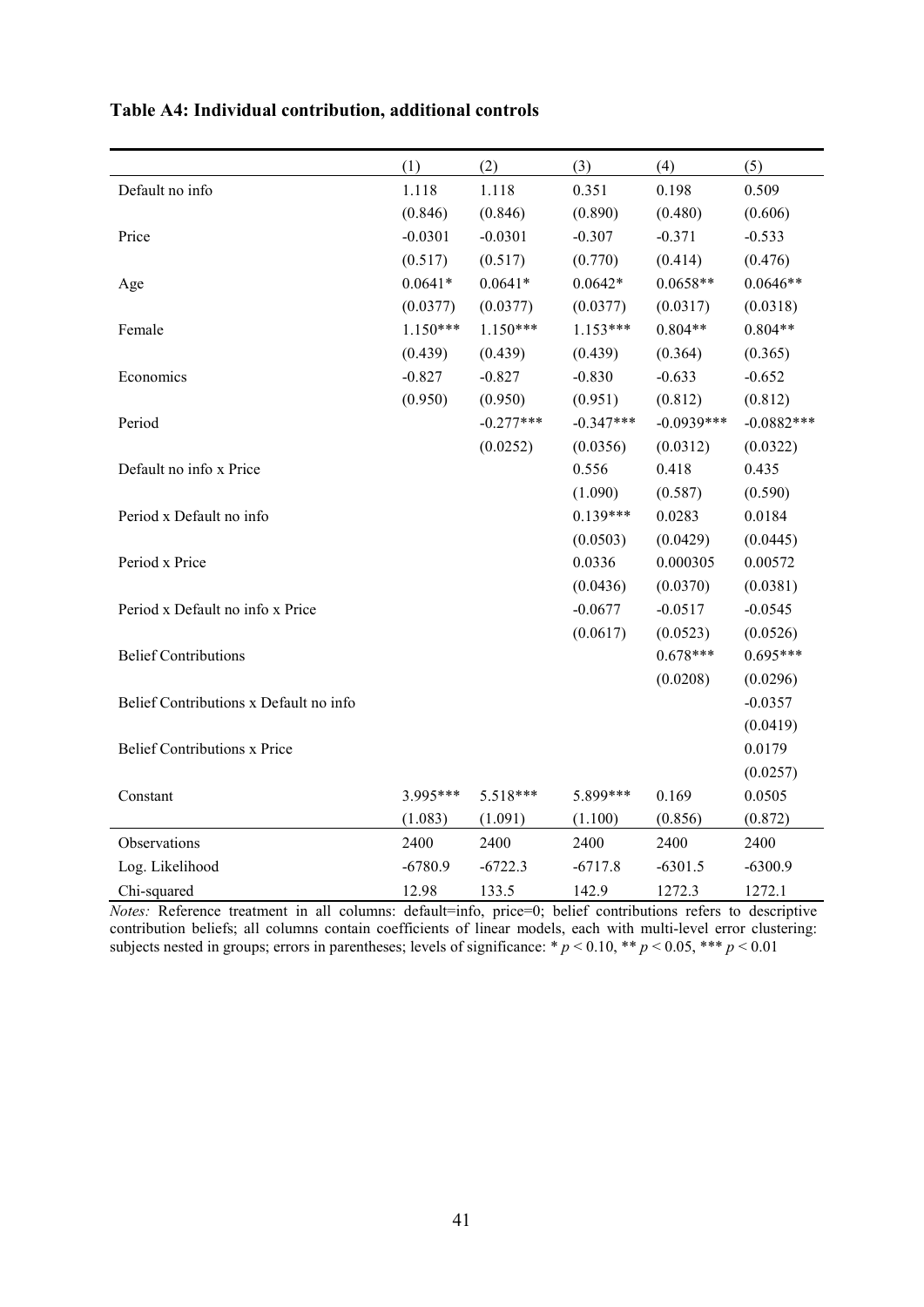|                                  | (1)        | (2)         | (3)         | (4)        | (5)         | (6)         |
|----------------------------------|------------|-------------|-------------|------------|-------------|-------------|
| Default no info                  | $1.162*$   | $1.162*$    | 0.261       | $1.155*$   | $1.155*$    | 0.254       |
|                                  | $-0.701$   | $-0.701$    | $-0.738$    | (0.697)    | (0.697)     | (0.734)     |
| Price                            | $-0.392$   | $-0.392$    | $-0.111$    | 0.400      | 0.400       | 0.104       |
|                                  | $-0.429$   | $-0.429$    | $-0.639$    | (0.426)    | (0.426)     | (0.635)     |
| Age                              |            |             |             | $-0.0243$  | $-0.0243$   | $-0.0243$   |
|                                  |            |             |             | (0.0229)   | (0.0229)    | (0.0229)    |
| Female                           |            |             |             | 0.439      | 0.439       | 0.440       |
|                                  |            |             |             | (0.268)    | (0.268)     | (0.269)     |
| Economics                        |            |             |             | 0.0998     | 0.0998      | 0.0993      |
|                                  |            |             |             | (0.577)    | (0.577)     | (0.577)     |
| Period                           |            | $-0.291***$ | $-0.373***$ |            | $-0.291***$ | $-0.373***$ |
|                                  |            | $-0.021$    | $-0.0296$   |            | (0.0210)    | (0.0296)    |
| Default no info x Price          |            |             | $-0.152$    |            |             | 0.180       |
|                                  |            |             | $-0.904$    |            |             | (0.899)     |
| Period x Default no info         |            |             | $0.164***$  |            |             | $0.164***$  |
|                                  |            |             | $-0.0419$   |            |             | (0.0419)    |
| Period x Price                   |            |             | $-0.0491$   |            |             | 0.0491      |
|                                  |            |             | $-0.0363$   |            |             | (0.0363)    |
| Period x Default no info x Price |            |             | 0.0236      |            |             | $-0.0236$   |
|                                  |            |             | $-0.0513$   |            |             | (0.0513)    |
| Constant                         | $6.619***$ | 8.217***    | 8.668***    | $6.908***$ | $8.506***$  | 8.956***    |
|                                  | $-0.496$   | $-0.509$    | $-0.522$    | (0.737)    | (0.746)     | (0.755)     |
| Observations                     | 2400       | 2400        | 2400        | 2400       | 2400        | 2400        |
| Log. Likelihood                  | $-6318.6$  | $-6227$     | $-6218.2$   | $-6316.7$  | $-6225.1$   | $-6216.3$   |
| Chi-squared                      | 3.582      | 194.8       | 214         | 7.563      | 198.8       | 218.0       |

Table A5: Descriptive belief about the average contribution of the other group members

Notes: Reference treatment in all columns: default=info, price=0; all columns contain coefficients of linear models, each with multi-level error clustering: subjects nested in groups; errors in parentheses; levels of significance:  $* p <$ 0.10, \*\*  $p < 0.05$ , \*\*\*  $p < 0.01$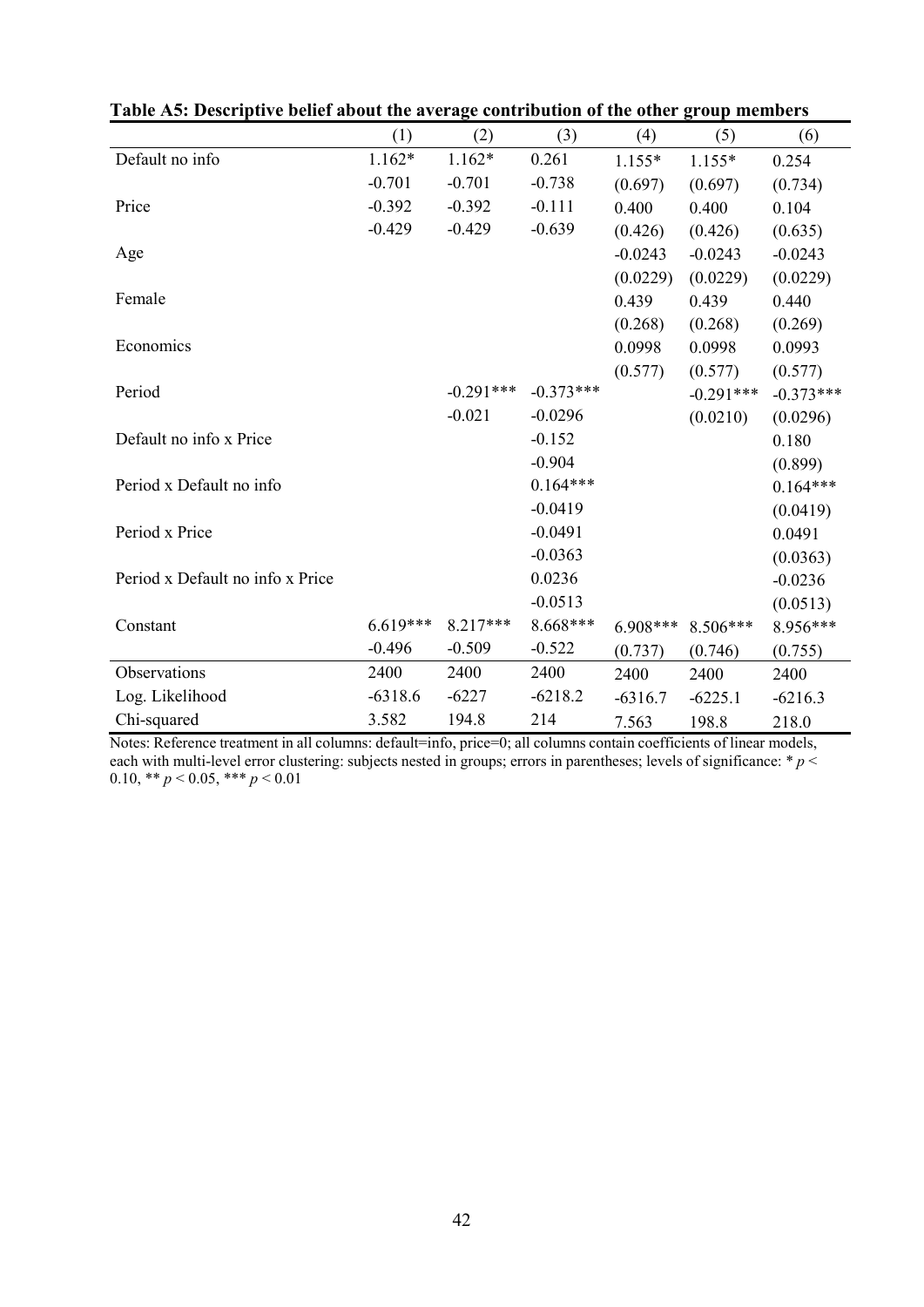# A.2.3 Normative information beliefs

 $\overline{a}$ 

In addition to descriptive information beliefs ("how many of the other group member will have the information"), we also elicited normative information beliefs ("how many of the other group members should have the information").<sup>10</sup> The reason for eliciting descriptive information beliefs is straightforward in the sense that believing that others may be more likely to have the optional information might change one's own contribution behavior due to observability effects. That is, if more people observe contributions levels, free-riding is more likely to be detected, thus speeding up the typical decline in contributions, in itself leading to lower payoffs than might have otherwise occurred. In addition, we were interested in analysing normative information beliefs to gain a better understanding of, and to disentangle, the behavioral components of one's own perception of what is "the right level of information to have" and an estimate of how others might behave in terms of having information.

In the following, we report distributions of the normative information beliefs (Figures A2 and A3) as well as a regression analysis that puts the results of the normative beliefs in perspective with the results of the descriptive information beliefs (Table A6).

 $10$  The quoted wording only serves illustrative purposes. The exact wording of the belief elicitation questions was varied by treatment, see instructions in section A.1.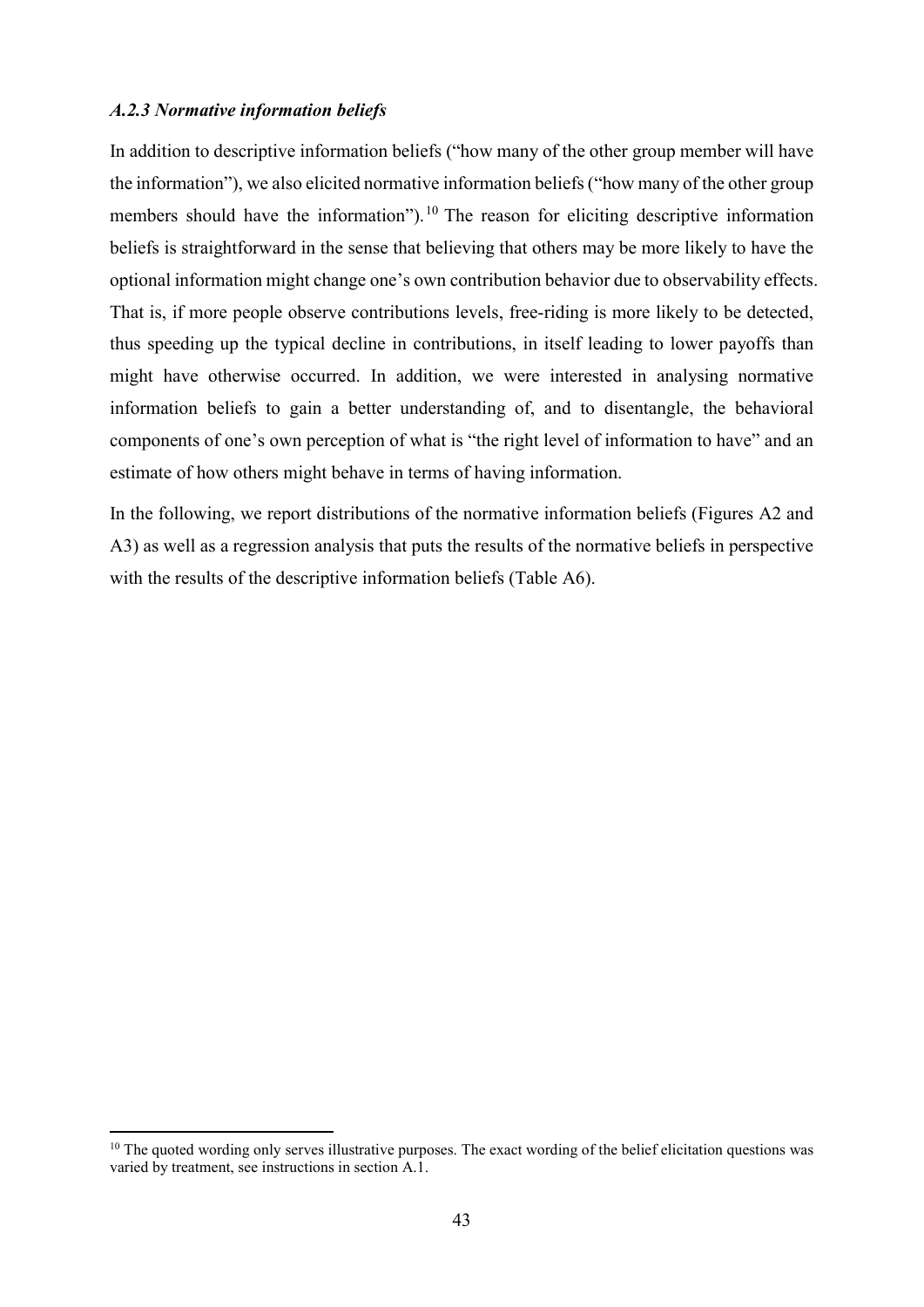

Figure A2: Belief about how many other group members should have the optional information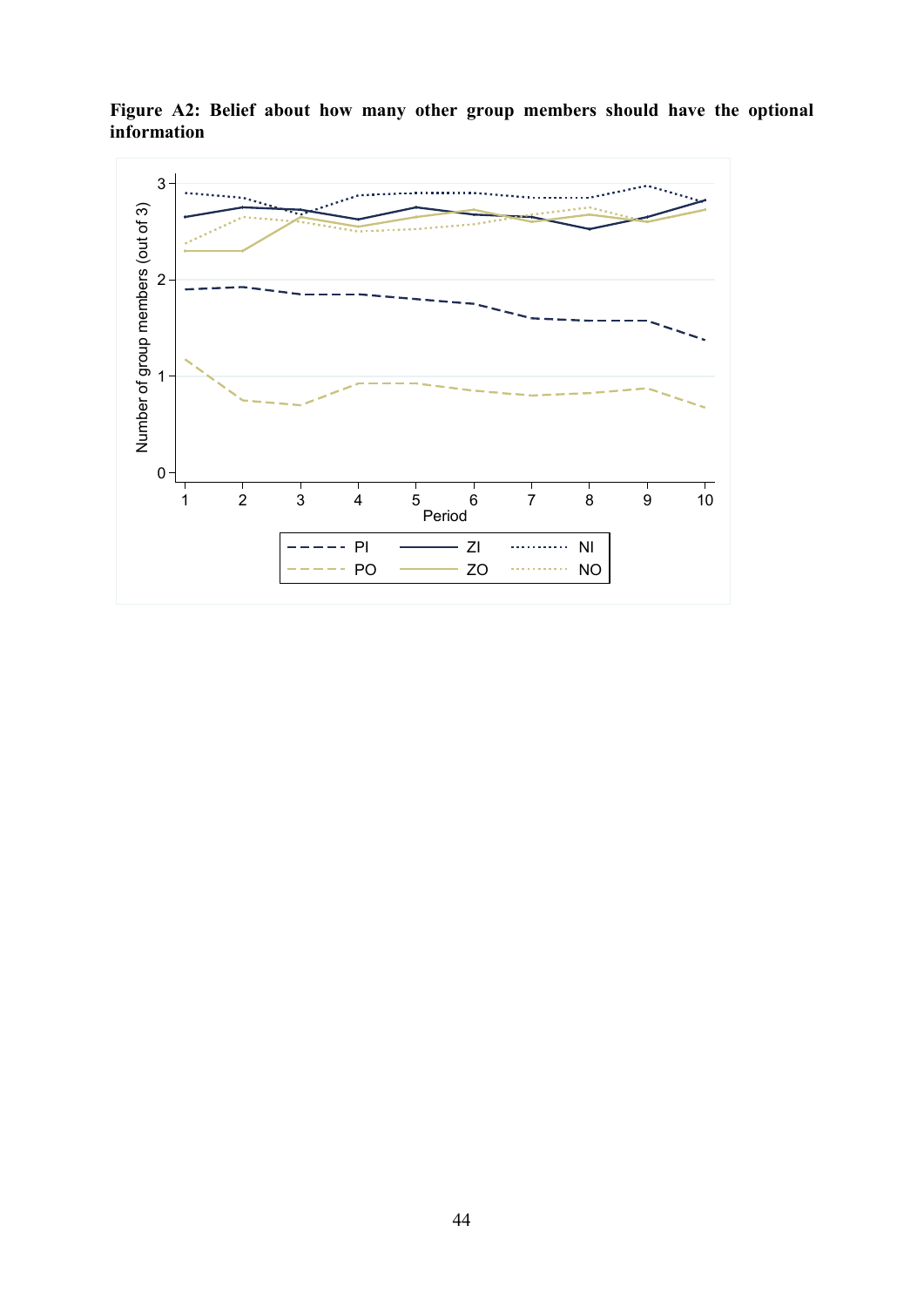

Figure A3: Normative and descriptive information beliefs, by treatment and period<br>PI PI PO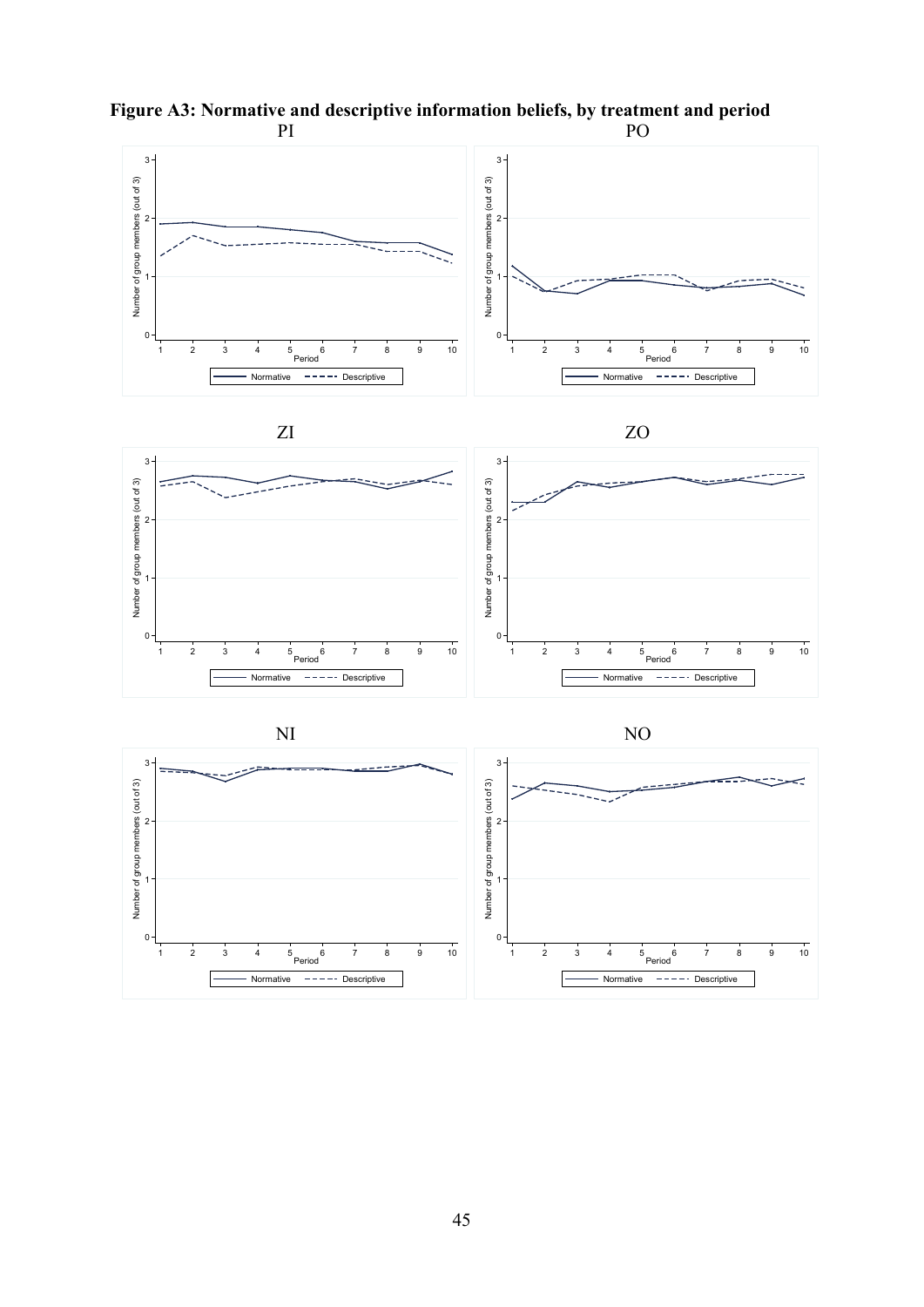|                          | (1)         | (2)         | (3)                                                 | (4)         |
|--------------------------|-------------|-------------|-----------------------------------------------------|-------------|
|                          |             |             | Desc. Belief Desc. Belief Norm, belief Norm, belief |             |
| Default no info          | $0.283***$  | $0.283***$  | $0.412***$                                          | $0.412***$  |
|                          | (0.109)     | (0.108)     | (0.122)                                             | (0.117)     |
| Price                    | $-0.763***$ | $-0.836***$ | $-0.721***$                                         | $-0.874***$ |
|                          | (0.0668)    | (0.0935)    | (0.0745)                                            | (0.102)     |
| Default: no info x price |             | 0.146       |                                                     | $0.305**$   |
|                          |             | (0.132)     |                                                     | (0.144)     |
| Constant                 | $2.031***$  | $2.031***$  | $2.008***$                                          | $2.008***$  |
|                          | (0.0771)    | (0.0763)    | (0.0860)                                            | (0.0829)    |
| <b>Observations</b>      | 2400        | 2400        | 2400                                                | 2400        |
| Log. Likelihood          | $-2688.3$   | $-2687.7$   | $-2721.3$                                           | $-2719.1$   |
| Chi-squared              | 137.3       | 141.4       | 105.3                                               | 117.7       |

# Table A6: Information beliefs

Notes: Columns 1 and 2 contain coefficients of linear models on descriptive information belief, i.e., the number of how many other group members will have the information (see also Table 3 in the main article). Columns 3 and 4 contain coefficients of linear models on normative information belief, i.e., the number of how many other group members should have the information. All models were estimated using multi-level error clustering (subjects nested in groups); levels of significance: \* p < 0.10, \*\* p < 0.05, \*\*\* p < 0.01

Table A6 compares regression results on descriptive and normative information beliefs. In line with the actually observed information behavior, both the descriptive and the normative information beliefs are negatively related to the price of information. Furthermore, in line with the secondary information default effect on descriptive information beliefs, also normative information beliefs are higher in situations where not having information is the default. This qualitative picture remains unchanged even allowing for the significant interaction effect in the normative beliefs regression model (4).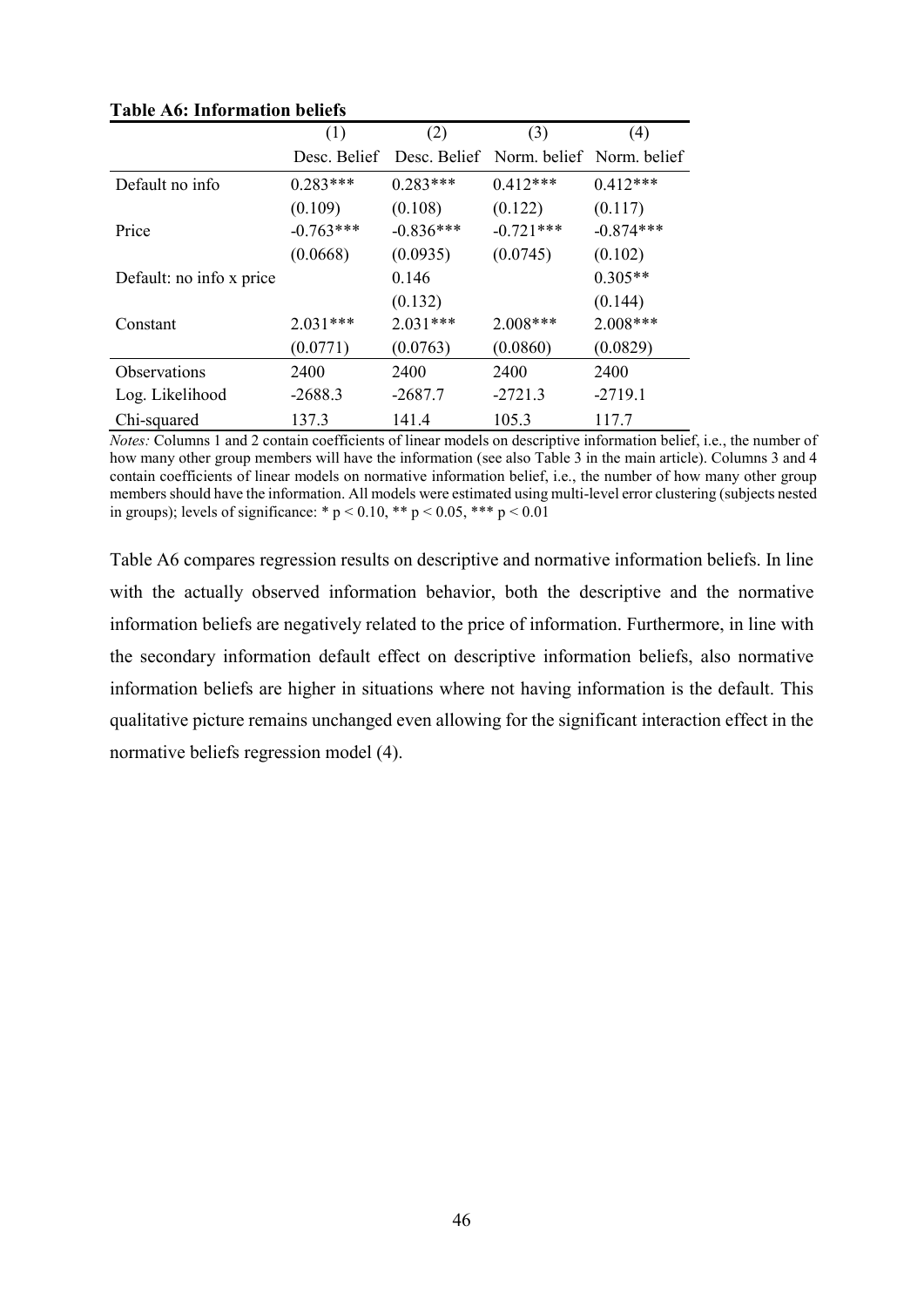# A.2.4 Normative contribution beliefs

 $\overline{a}$ 

In addition to descriptive contribution beliefs ("how many ECU will others contribute"), we also elicited normative contribution beliefs ("how many ECU should others contribute").<sup>11</sup> The reason for eliciting descriptive beliefs is straight-forward in the sense of justifying one's own contribution behavior conditional on what one expects the others will contribute. In addition, we were interested in analysing normative contribution beliefs to gain a better understanding of, and to disentangle, the behavioral components of one's own perception of what is "the right thing to do" and rationally "best-responding" to any expected contribution level of other group members.

In the following, we report distributions of the normative contribution beliefs (Figures A4 and A5) as well as a regression analysis that compares the results of the normative beliefs in perspective with the results of the descriptive contribution beliefs (Table A7). While Table A7 shows a poorer goodness of fit with normative beliefs, the qualitative picture is unchanged.



Figure A4: Belief about how much the other group members should contribute

 $11$  The quoted wording only serves illustrative purposes. The exact wording of the belief elicitation questions was varied by treatment, see instructions in section A.1.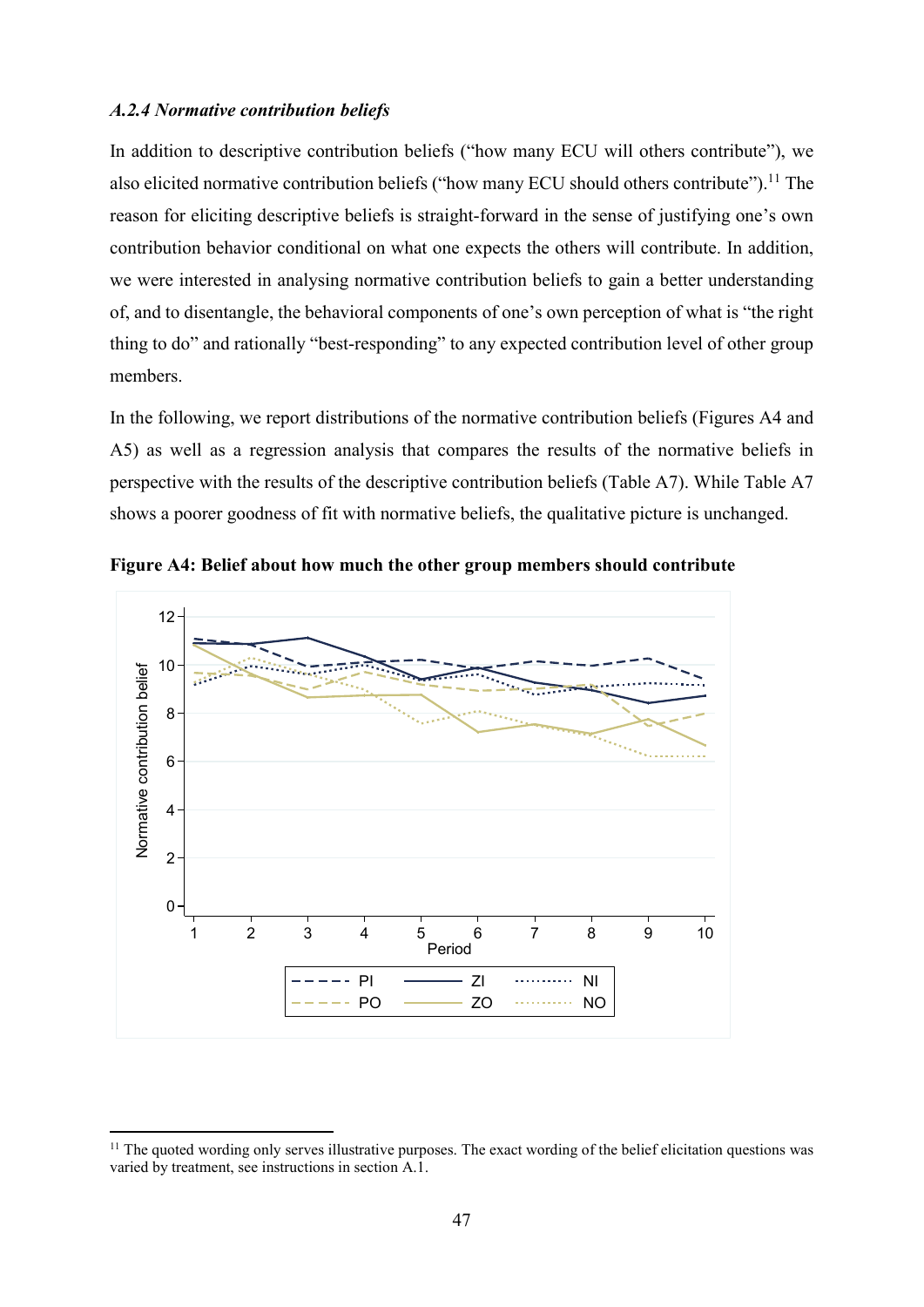

Figure A5: Normative and descriptive contribution beliefs, by treatment and period<br>PO PI PO